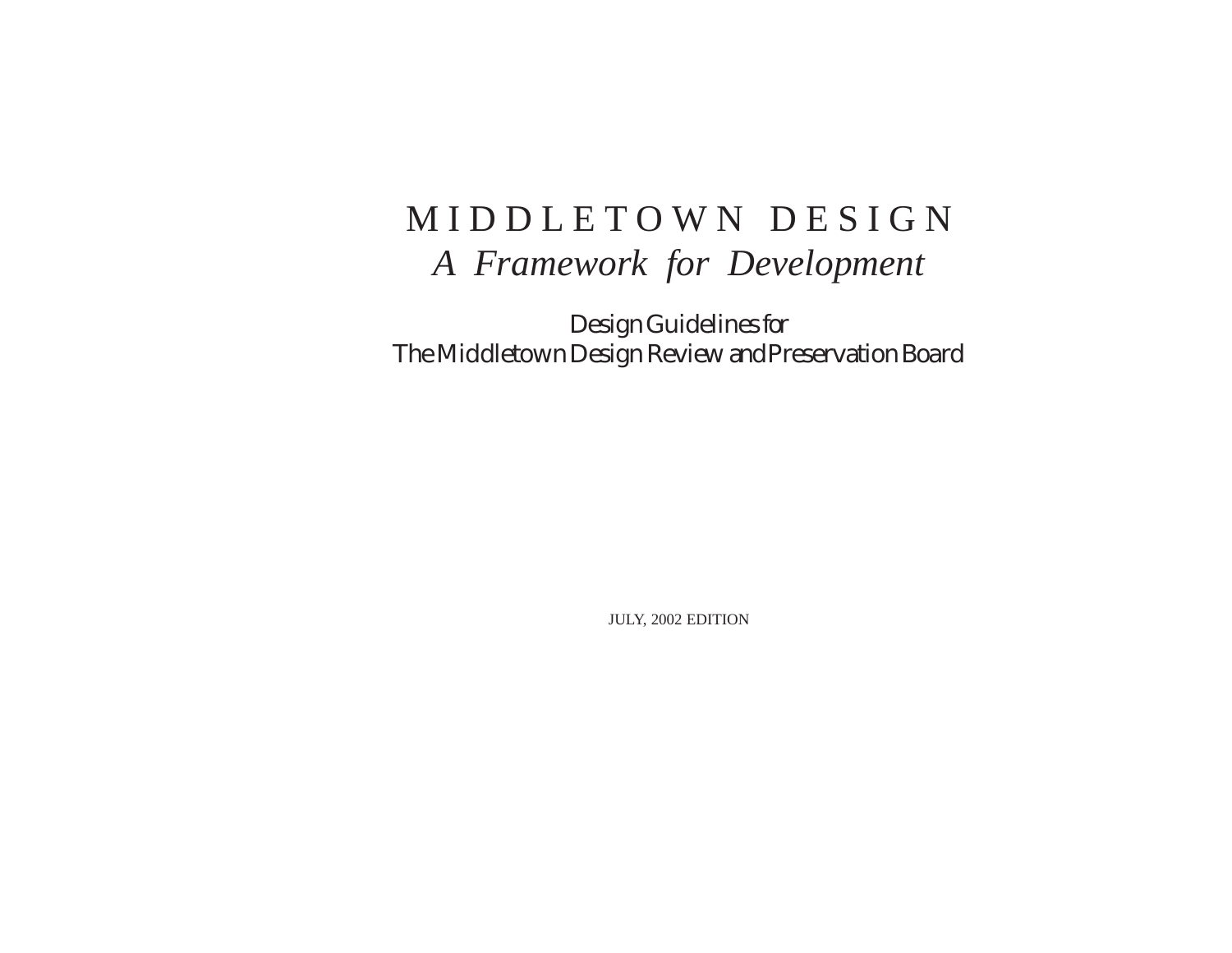

THE MIDDLETOWN DESIGN REVIEW AND PRESERVATION BOARD *The Department of Planning, Conservation, and Development* City of Middletown Connecticut 245 deKoven Drive Middletown, CT 06457

*The photos and illustrations in this guide are intended solely to identify design attributes and are in no way statements for or against individual properties, businesses, their owners, or tenants.*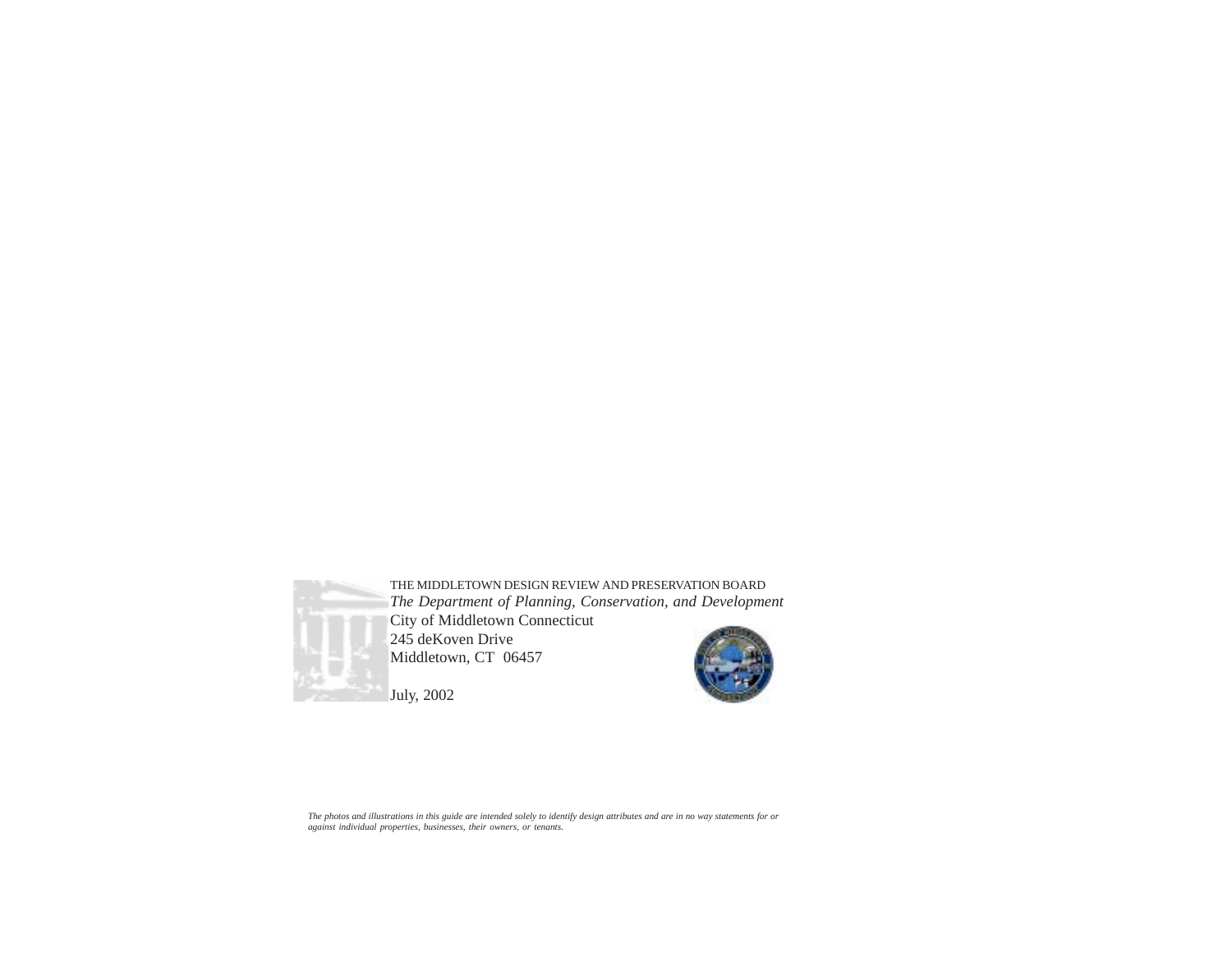## M I D D L E T O W N D E S I G N *A Framework for Development*

#### **Domenique S. Thornton, Mayor**

DESIGN REVIEW AND PRESERVATION BOARD Jeff Bianco, Chairman Mark Brady David Brown Patricia Evans Jim Fortuna Nancy Goff Brian Kronenberger Bruce Plumley Nancy Stamler

William Warner, Director Department of Planning, Conservation, and Development

Munro W. Johnson, Community Development Specialist; Author

## ACKNOWLEDGEMENTS

These Design Guidelines were put together in partnership and consultation with numerous public officials, fellow members of the department, private citizens, and civic groups. Their honest opinions, sincere advice, and generous donations of time and resources are most appreciated. Additionally, many of the ideas, images, and portions of the text have been borrowed. For this, gratitude is extended to the Cities of Pittsburgh, PA, Northampton, MA, Manchester, CT, and Fort Collins, CO, and to Elizabeth Warner and the Greater Middletown Preservation Trust for images from *A Pictorial History of Middletown*, and to [Allan Jacobs for drawings from his book](http://www-mitpress.mit.edu/catalog/item/default.asp?sid=B522692E-451A-4048-80A8-AB05AAB3D625&ttype=2&tid=7060) *Great Streets*.





*3*

## GUIDELINE

The following guidelines are the product of a collaborative effort between Middletown businesses, local government, and its citizens. The guidelines shall not have the force of law but rather function as a reference tool for members of the Design Review and Preservation Board, articulating a coherent and commonly-held design vision for the City of Middletown. Guidelines stated in this document shall be used to benefit the public interest in attaining and preserving a heal thy, vibrant, and appealing community and business environment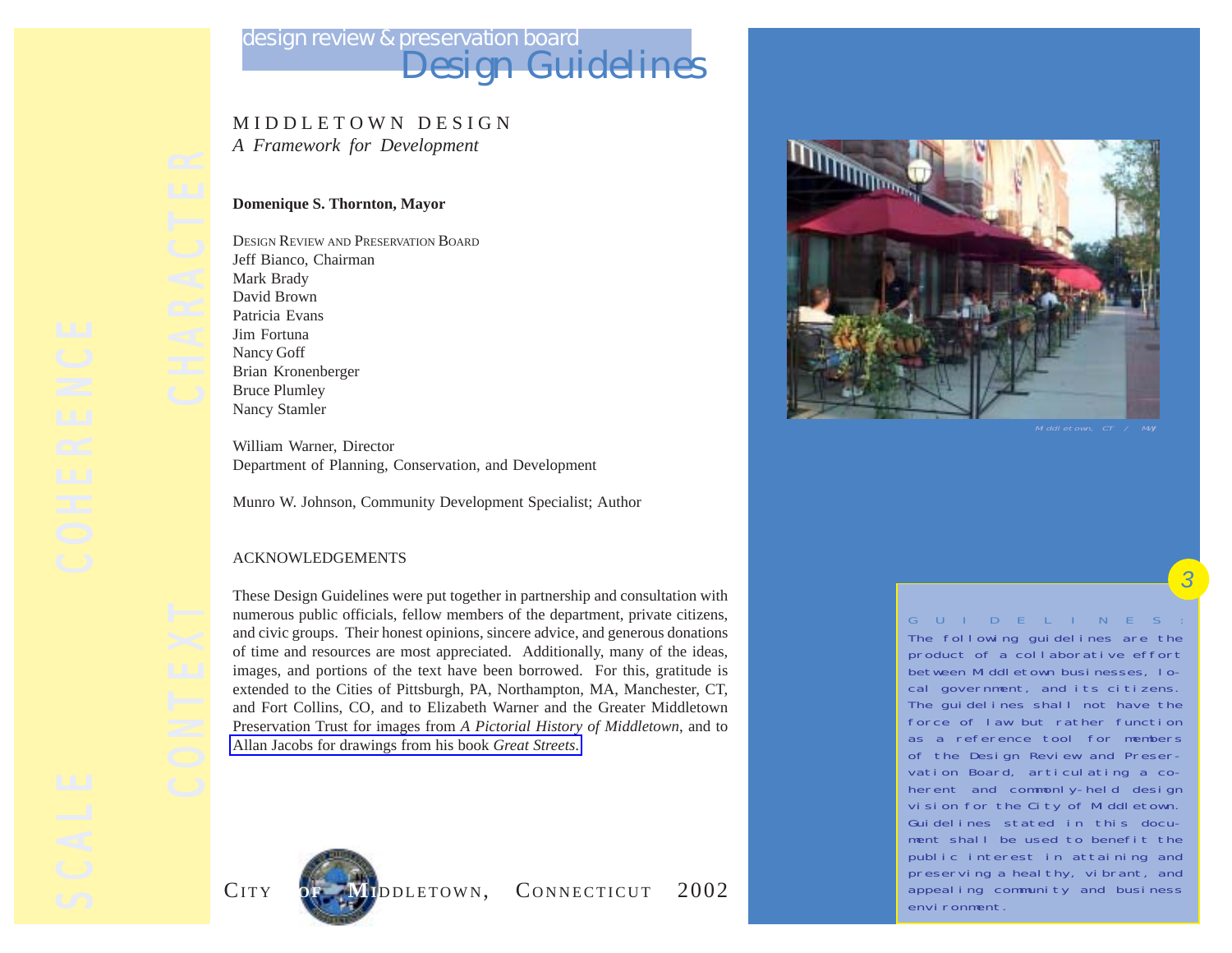

## GUIDELINES

*4*

Guiding criteria for review by the Board, referred to throughout the following pages, are: scale (is the project's scale appropriate to Middletown and the project's neighbors), context (does the design for the project fit in well with its surroundings), coherence (does the project, when taken with the goals stated in these Guidelines, the Plan of Development, and other key public documents, contribute to a coherent vision for the development of the city), and character(does the project's design either maintain or improve the character of its neighborhood).

## design review & preservation board *Design Guidelines*

## INTRODUCTION

In iddletown is greater than the sum of its parts. It is a 350-<br>year old, traditional New England, Connecticut River<br>Valley community, with a rich history and proud heritage. It possesses a unique downtown, a vital business community, and a rich stock of natural resources and preserves.

These qualities are shared qualities, and their perpetuation requires a shared effort. To preserve and protect the history, heritage, and aesthetic resources that together form much of the quality of life in our city, the citizens of Middletown, both directly and through their duly appointed representatives and officials, have produced this document as a framework and reference point for reviewing projects proposed in commercial and downtown areas of the city.

With this document, peoples' projects which entail physical improvements, new construction, or demolition in Middletown's most visible areas will be reviewed by a set of design principles and guidelines that have been established and articulated by their fellow residents and printed in the following pages. With these principles and guidelines in hand, the Design Review and Preservation Board can review projects with fairness and consistency.

Conversely, residents and developers whose projects are subject for review, are now afforded a measure of predictability in the knowledge that the judgment of the Board will be based on their project's conformance with the letter and spirit of the principles and guidelines contained in this document.



C O N T E N T S

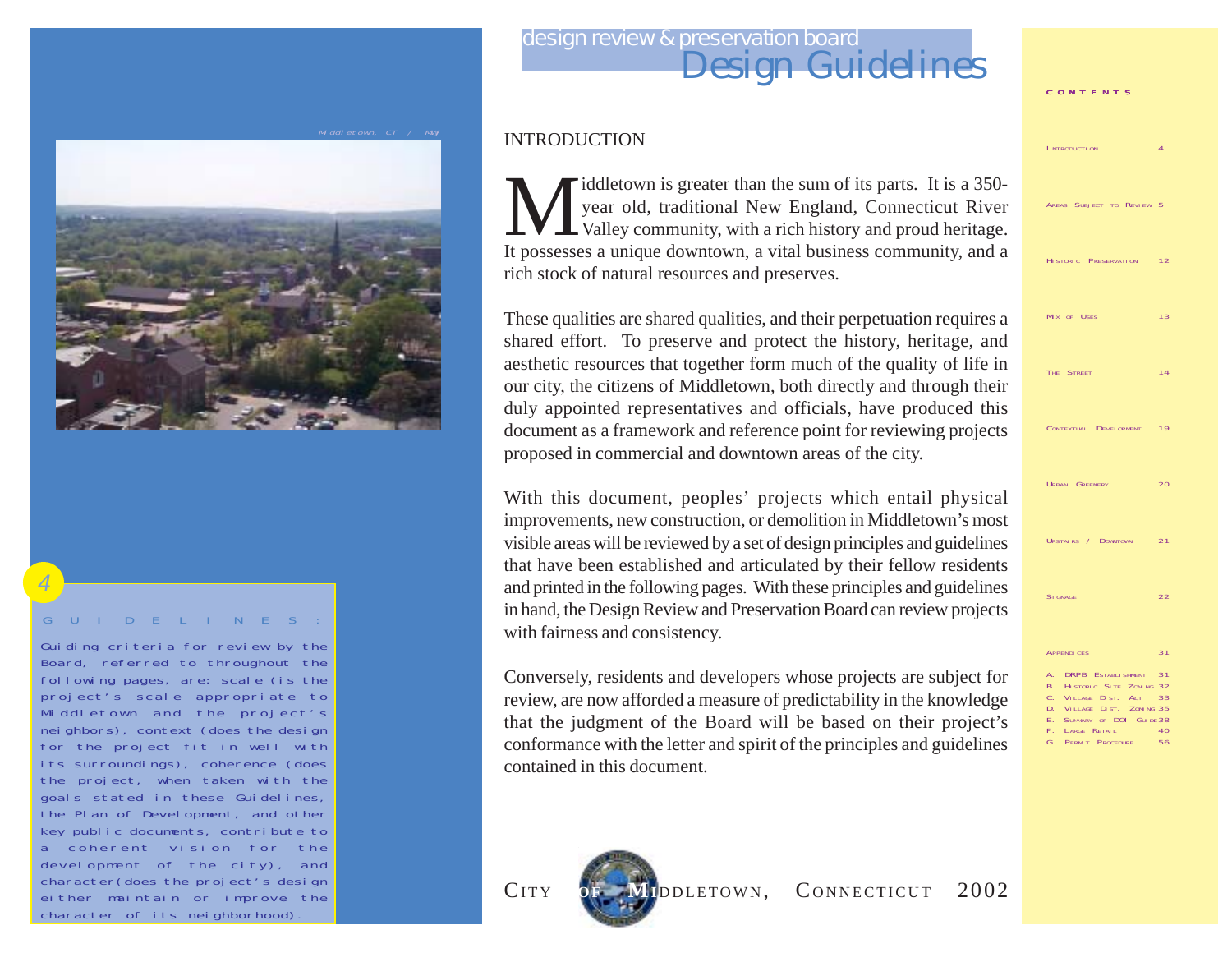## AREAS SUBJECT TO REVIEW

The Board reviews all signage projects, as well as historic properties. Projects in the following areas are also subject to review by the Board:

- 1. Downtown Middletown *DeKoven Dr., to Broad St.; Hartford Ave. / Spring St., to Union St.*
- 2. Downtown Village District *Broad St., to High St.; Washington St., to Loveland St.*
- 3. Washington St. / Rt. 66 Corridor *All properties fronting on Washington St. / Route 66*
- 4. Newfield St. / Rt. 3 Corridor *All properties fronting on Newfield St. / Route 3*
- 5. South Main St. / Rt. 17 Corridor *All properties fronting on South Main St. / Route 17*
- 6. Saybrook Rd. / Rt. 154 Corridor *All properties fronting on Main St. Extension, East Main Street,or Saybrook Rd. / Route 154*
- 7. Waterfront Development Area *Union St. to Eastern Dr., Silver St. to River Road*



## GUIDELINE

*5*

Per section 26-10 of the Middletown Code of Ordinances, the Design Review and Preservation Board shall "...review designs...in business zones..." Areas subject to review will therefore include Middletown's downtown, its Village District, and the Route 3, Route 17, Route 154, and Route 66 corridors.

Per Sections 39D and 44 of the Middletown Zoning Code, the Board shall also review all projects affecting historically significant property.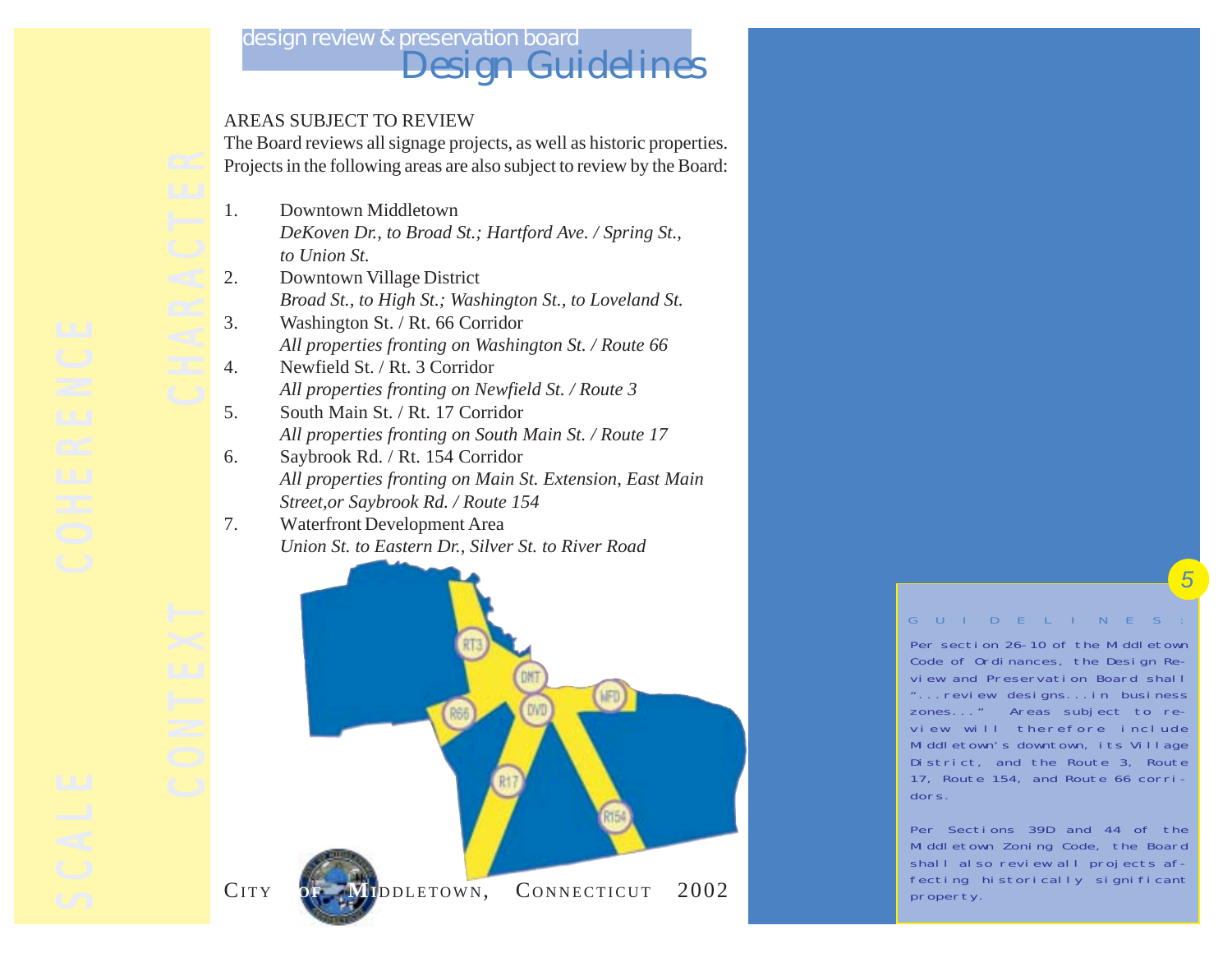





## GUIDELINES

*6*

Development in the DMT, DVD, & WFD areas should primarily appeal as pedestrian environments.

## design review & preservation board *Design Guidelines*

## AREA CHARACTERISTICS AND GOALS

The Design Areas discussed in the Guidelines can be broadly defined in two categories: those that are and/or should be essentially pedestrianfriendly environments (i.e., Downtown Middletown, the Downtown Village District, and the Waterfront District), and those that are given more to automobile-oriented development (i.e., Rt.s 66, 3, 17, and 154).

#### *Downtown Middletown*



As Middletown's historic center, the Downtown Middletown area is the most aesthetically sensitive of all the design review areas. Buildings of special historical value are concentrated here, the city's retail, financial, and government centers are located here, and

for outside visitors who visit "Middletown," it is this area in particular that they most frequently come to and take away impressions of when they leave.

Everything said in the following pages regarding historic preservation, mixed use development, streets, contextual development, urban greenery, upstairs downtown, and signage, is said with this area foremost in mind.

## *Downtown Village District*



Located between the downtown and Wesleyan University, the Village District is primarily residential with a growing number of home offices or converted office uses and a handful of retail establishments. The

building stock is overwhelmingly historic residential and the district's



CITY OF MIDDLETOWN, CONNECTICUT 2002

#### C O N T E N T S

| I NTRODUCTION                                                                                                                                                                                                                   | $\overline{4}$ |
|---------------------------------------------------------------------------------------------------------------------------------------------------------------------------------------------------------------------------------|----------------|
| AREAS SUBJECT TO REVIEW 5                                                                                                                                                                                                       |                |
| HISTORIC PRESERVATION 12                                                                                                                                                                                                        |                |
| MIX OF USES                                                                                                                                                                                                                     | 13             |
| THE STREET                                                                                                                                                                                                                      | 14             |
| CONTEXTUAL DEVELOPMENT                                                                                                                                                                                                          | 19             |
| URBAN GREENERY                                                                                                                                                                                                                  | 20             |
| UPSTAIRS / DOWNTOWN                                                                                                                                                                                                             | 21             |
| <b>SI GNAGE</b>                                                                                                                                                                                                                 | 22             |
| <b>APPENDICES</b>                                                                                                                                                                                                               | 31             |
| <b>DRPB</b> ESTABLISHMENT 31<br>A.<br>HISTORIC SITE ZONING 32<br><b>B.</b><br>VILLAGE DIST. ACT 33<br>VILLAGE DIST. ZONING 35<br>SUMMARY OF DOI GUIDE 38<br>$C_{+}$<br>D.<br>Е.<br>Ë.<br>LARGE RETAIL<br>PERMIT PROCEDURE<br>G. | 40<br>56       |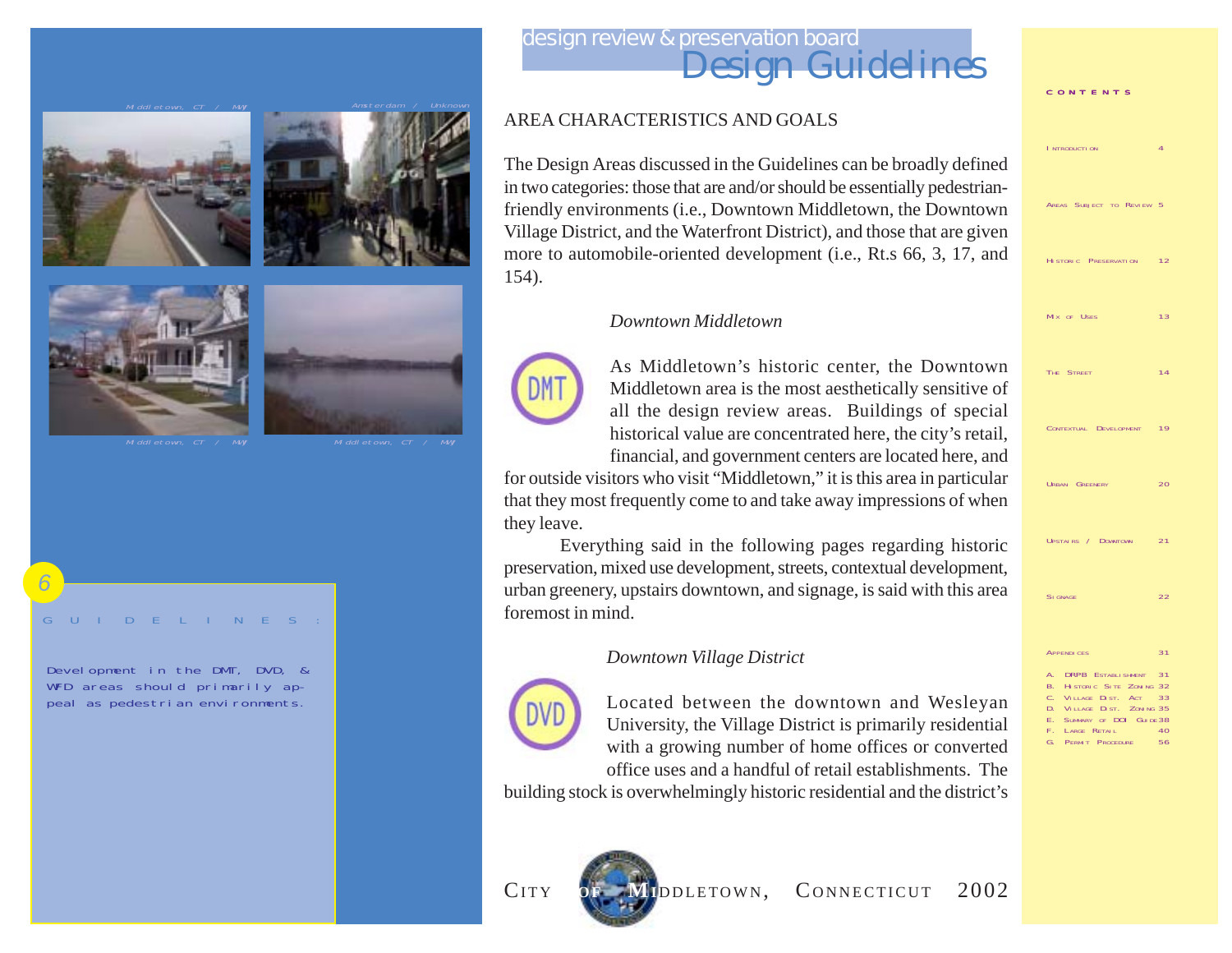unique zoning designtation (see Appendix D) gives the Board special powers of historic preservation with respect to properties in this area.

The primary goal with respect to the Village District is the preservation of the district's historic character and balanced mix of residential and other uses. As one of the few remaining downtown residential areas, design and development in the area should be encouraged in a manner supportive of its continuance as a residential neighborhood.



-

## *Waterfront District*

The Waterfront District area is that area designated for the Waterfront Development Initiative. Plans to rezone the area, develop a detailed land use plan, and

conceptual architectural renderings are currently underway, and when completed, will more specifically articulate the design standards for this area.

Thus far, a public participation and charrette process for the waterfront's development has identified some criteria for the project which should act as a conceptual framework for design in this area:

- -An active and comfortable pedestrian environment
- -A primary emphasis on proximity and views to river
- - Scale all development to match context and reflect current character of downtown
- Streetscape elements including lighting, landscaping, and pavement textures
- Integrate natural areas such as brooks and wetlands into a greenbelt park system

many of the goals and objectives identified and agreed to in the<br>community charrettes held to date, and includes a conceptual plan for<br>the 85 waterfront acres.<br>CITY OF MIDDLETOWN, CONNECTICUT 2002 A brochure entitled "Riverfront Renaissance" summarizes many of the goals and objectives identified and agreed to in the community charrettes held to date, and includes a conceptual plan for the 85 waterfront acres.









## GUIDELINE

*7*

In the Waterfront District, scale, streetscape elements, and waterfront access should be oriented to the pedestrian. Proximity of parking facilities is of secondary importance to creating an overall pedestrian environment for the area.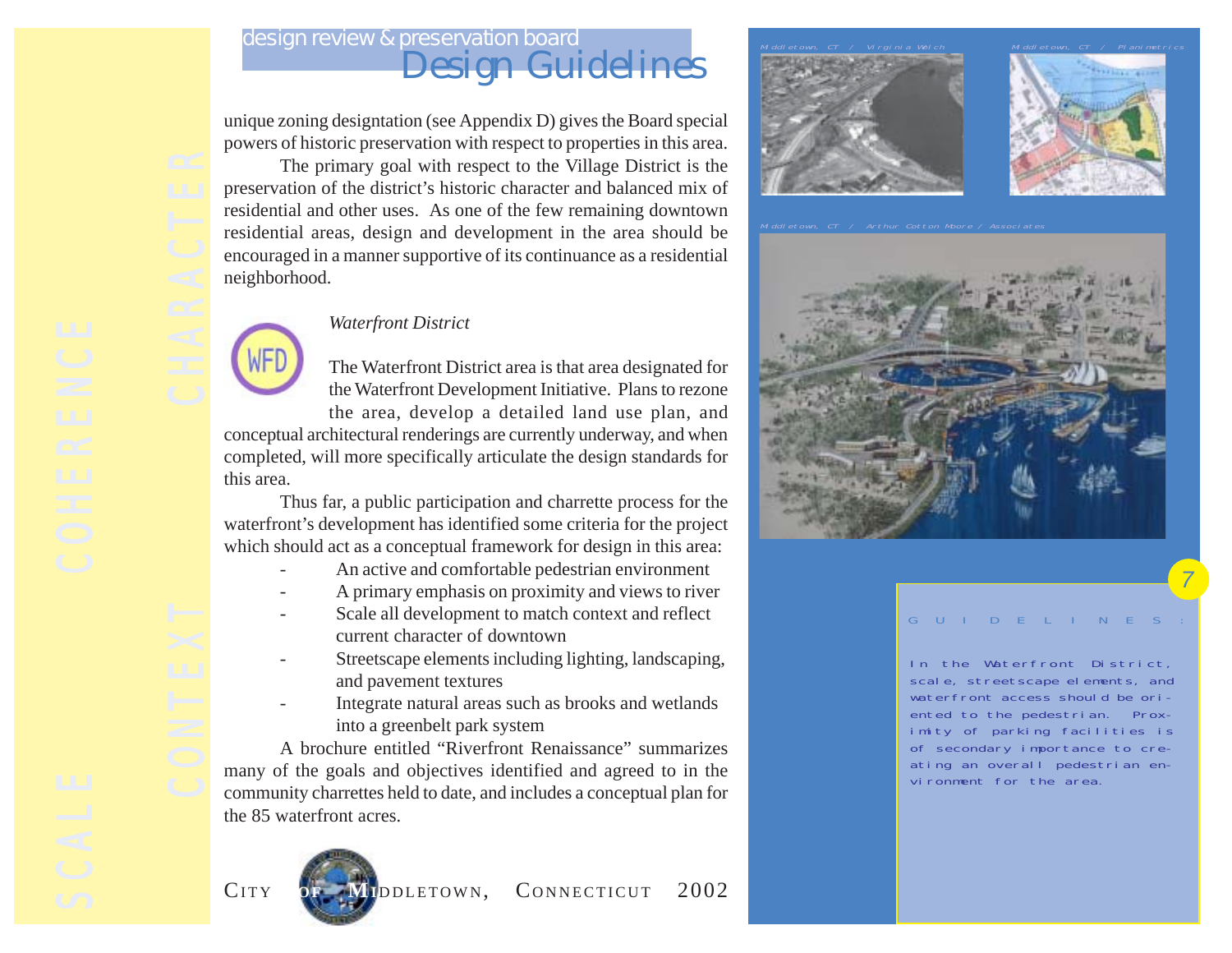

#### DELINE

*8*

The commercial corridors -- Routes 66, 17, 3, and 154 -- are essentially auto-designated spaces and should be reviewed with the motorist foremost in mind.

## design review & preservation board *Design Guidelines*

#### *Route 66 Corridor*



The Washington Street / Route 66 Corridor is a major arterial, Middletown's primary commercial strip corridor, and like Rts. 3, 17, and 154, functions as the context for a very different style -- and scale -- of development from that in the design areas discussed

above. Appendix F: Architectural Guidelines for Large Retail Establishments addresses in detail architectural and parking strategies for enhancing the visual quality of big box development along these corridors.

From the point of Wesleyan's frontage on Washington Street, downhill to the east and the intersection with Main Street, a handful of residential structures, along with some other atypical uses such as the Kidcity Children's Museum and residential-professional office conversions remain. This softer end of Washington Street, however, is delicately poised alongside the convergence of heavy traffic volume at the intersection with Main Street. Downhill to the west, on the north side of the street, exists a row of residential buildings in varying degrees of upkeep. The road then passes under a railroad overpass, at which point visual chaos and clutter ensues. The rest of the Washington Street/Route 66 Corridor is characterized by predominantly automobile-oriented, strip development such as gas stations, fast-food restaurants, and shopping plazas offering abundant on-site, surface parking, almost none of which has contributed to an aesthetically pleasing business environment. Sidewalks are narrow, intermittant, and often crumbling and overgrown with weeds. Parking lots, too, are often pocked with holes in unmaintained asphalt, weeds, and disorderly circulation, endangering both cars and pedestrians arriving and leaving.



CITY OF MIDDLETOWN, CONNECTICUT 2002

#### C O N T E N T S

INTRODUCTION

| AREAS SUBJECT TO REVIEW 5                                                                                                                                                                                                 |                |
|---------------------------------------------------------------------------------------------------------------------------------------------------------------------------------------------------------------------------|----------------|
| HISTORIC PRESERVATION                                                                                                                                                                                                     | 12             |
| MIX OF USES                                                                                                                                                                                                               | 13             |
| THE STREET                                                                                                                                                                                                                | 14             |
| CONTEXTUAL DEVELOPMENT                                                                                                                                                                                                    | 19             |
| URBAN GREENERY                                                                                                                                                                                                            | 20             |
| UPSTAIRS / DOWNTOWN 21                                                                                                                                                                                                    |                |
| <b>SI GNAGE</b>                                                                                                                                                                                                           | 22             |
| <b>APPENDICES</b>                                                                                                                                                                                                         | 31             |
| A. DRPB ESTABLISHMENT 31<br><b>B.</b><br>HISTORIC SITE ZONING<br>VILLAGE DIST. ACT 33<br>VILLAGE DIST. ZONING 35<br>SUMMARY OF DOI GUIDE 38<br>$\mathsf{C}$ .<br>D.<br>Ē.<br>F.<br>LARGE RETAIL<br>PERMIT PROCEDURE<br>G. | 32<br>40<br>56 |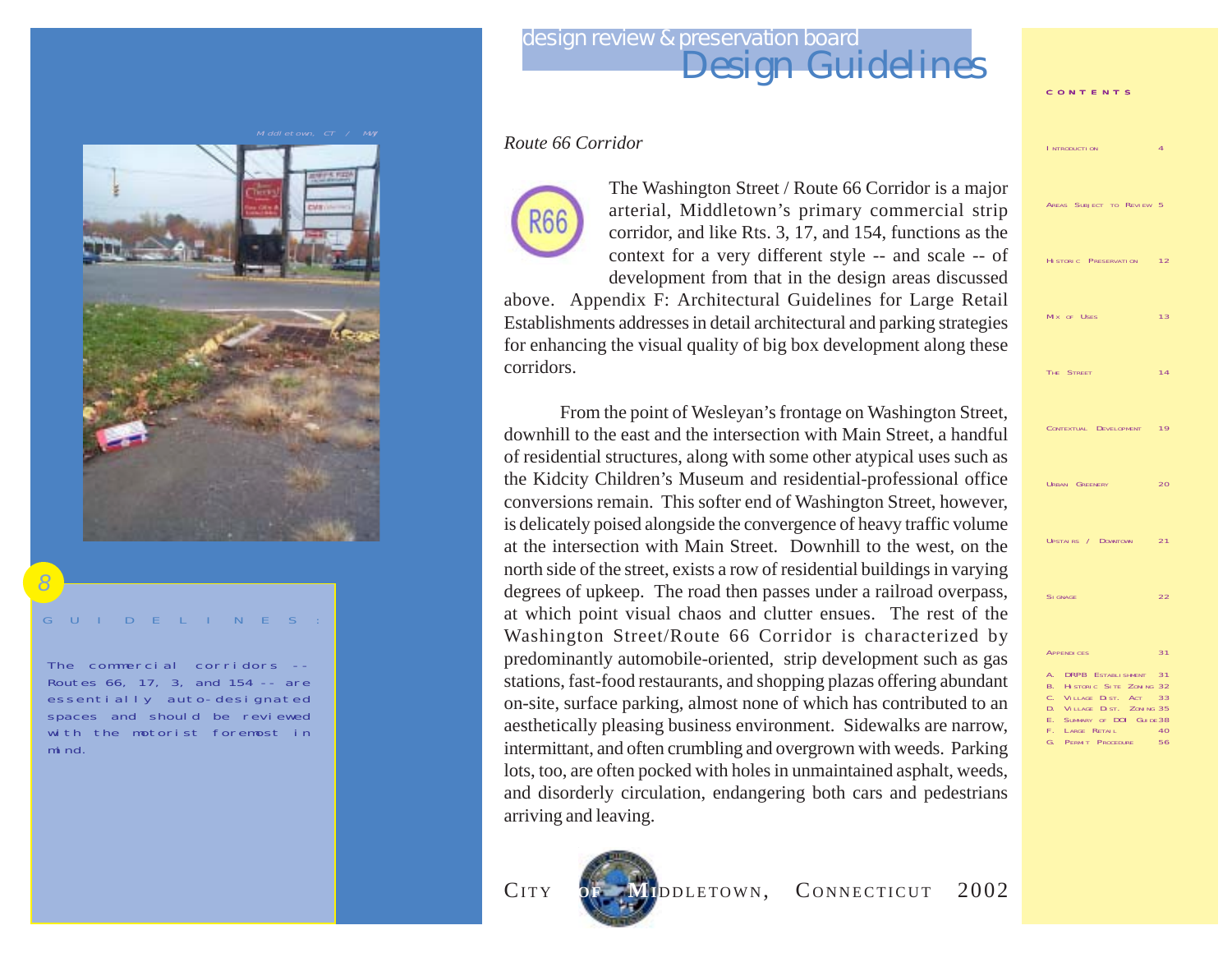While design for the downtown, the waterfront, and the village district should emphasize and primarily appeal to the pedestrian, Route 66 has a separate role in the city and design for it should emphasize and primarily function for vehicular traffic. Significant sections of Route 17, 3, and 154 are similar in this regard and what follows below shall apply to them also.

But, while recognizing the fundamental difference in role, function, and style of commercial corridor development from that of the other design areas discussed above, one must also recognize the extent to which attention to design along the corridor has been lacking over the years, and the consequent aesthetic damage on these important economic gateways into Middletown. Lax standards for design may seem "business-friendly" at the time of a developer's application, but in the long term, it contributes to a shoddy overall business environment which weighs down the economic potential of the area, and of the city as a whole.

Acknowledging that people passing through a visual environment from inside an automobile hold the landscape to less exacting aesthetic standards than do people on foot, design review for this corridor should be alternatively strict and permissive, depending on the opportunity for improvement inherent in a project's scope. Simple replacement or refacing of sign "slots" or panels within existing plazas and/or their composite free-standing signs, shall not require review by the Board. A change of the composite free-standing sign itself, a significant change of a building's use, renovation, and/or new construction projects however, shall all occasion a review by the Board with an eye toward improving the aesthetics of the corridor per the Standard's & Guidelines provided in Appendix F.



## GUIDELIN

Review of projects in the commercial corridors should be alternatively strict and permissive, depending upon the opportunity for improvement inherent in a project's scope. Simple refacings or slot replacements of composite signs shall receive routine staff-level approvals. Change of the sign itself or change of building use or new construction shall occasion a review by the Board with an eye toward improving the corridor's aesthetics per the standards in Appendix F.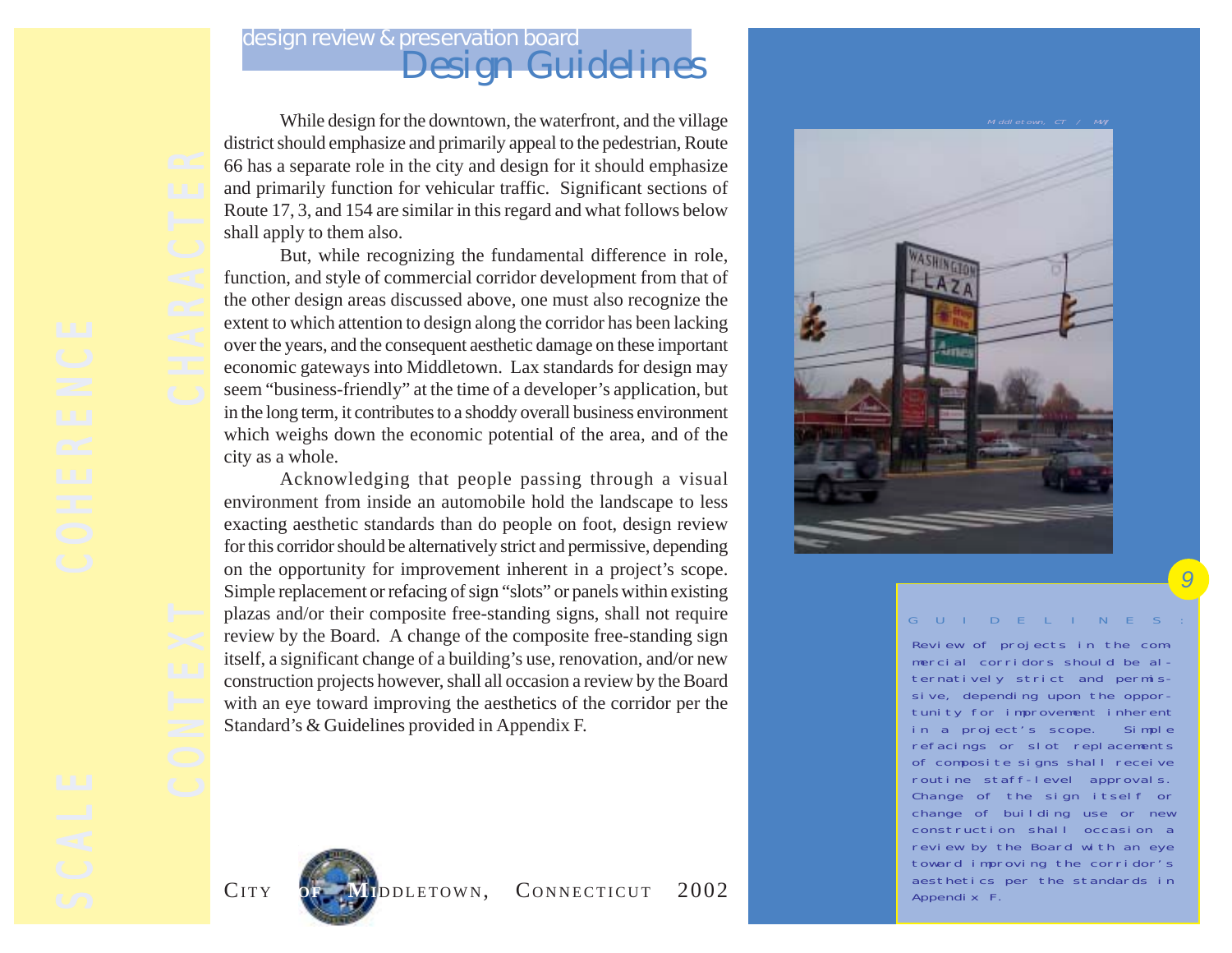



## DELINES

*10*

Route 3 Goal: Gradual and orderly transition from a primarily residential street to a commercial corridor.

Route 17 Goal: Guide development in ways that preserve the character of each of three sections, i.e., South Green to Sumner Brook, Sumner Brook to Randolph Road, and Randolph Road to the Durham and Middlefield boundaries.

## design review & preservation board *Design Guidelines*



*Route 3 Corridor*

The Route 3 / Newfield Street Corridor is the northeast gateway into Middletown and, like Routes 66, 17, and 154, hosts a wide array of land uses, from single family residential, to car dealerships.

The Route 3 / Newfield Street Corridor, like sections of Routes 17 and 154, bears the scars of a roadway that, due to shifting traffic patterns, has undergone a rapid transition in function, from being a primarily residential street, to a commercial corridor, prior to controls being put in place to guide its development. The resulting chaotic visual appearance is due to abrupt changes in land use, inconsistent sidewalks, and traffic speeds and volumes that exceed what is comfortable for a once-residential area. The primary goal for this corridor is a more gradual and orderly transition than what is currently underway.



## *The Route 17 / South Main Street Corridor*

Proceeding from the edge of South Green past Middlesex Hospital, to Sumner Brook, then on to Randolph Road and beyond, this corridor transitions

from residential and office uses, to intense commercial development, and ultimately, to rural landscapes. The primary goal for this corridor is to guide development in ways that are sensitive to the character of each of these three sections. Retail development in the middle section -- from Sumner Brook to Randolph Road -- should comply with the Standards & Guidelines described in *Appendix F*.



C O N T E N T S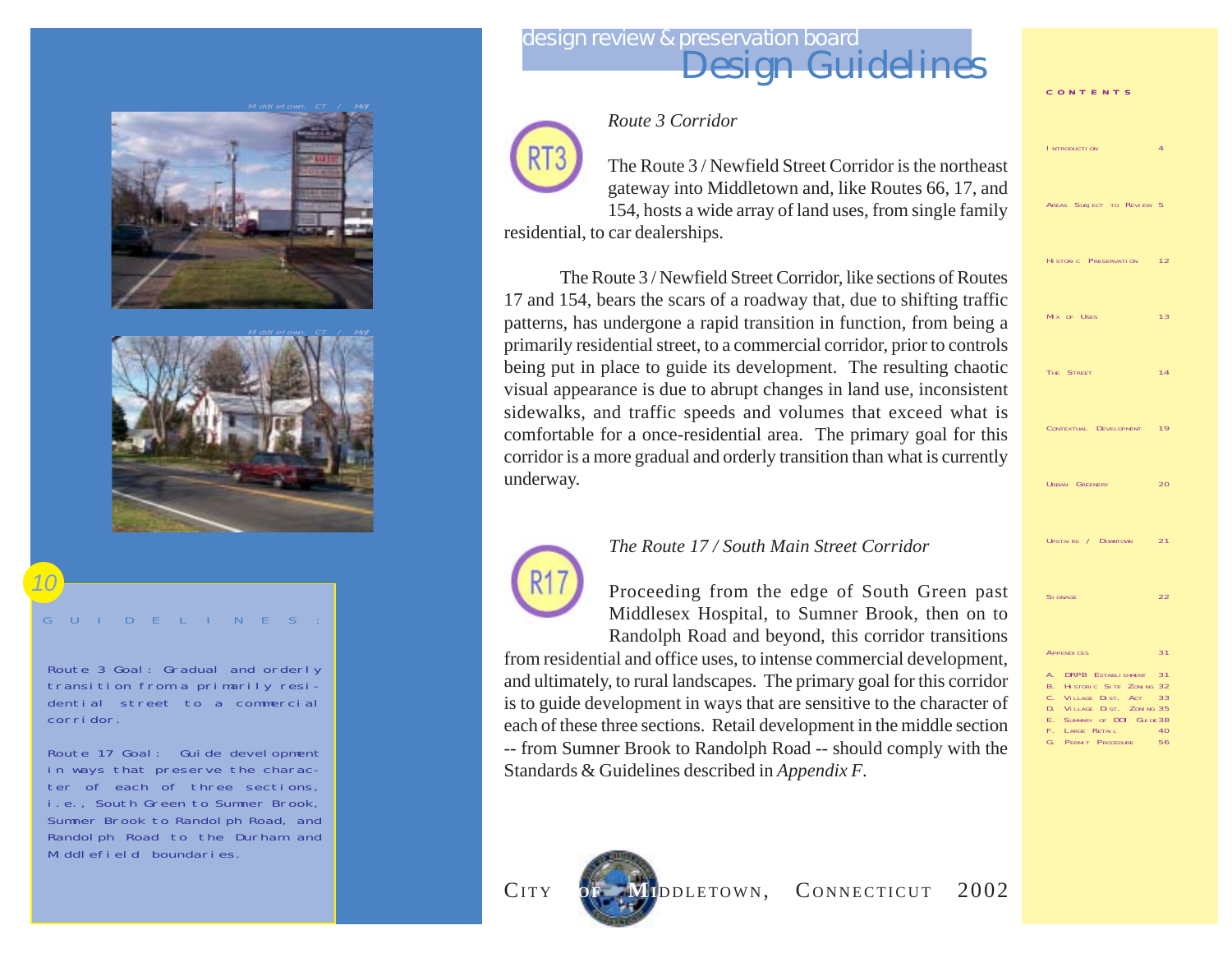

## *Saybrook Road / Rt. 154 Corridor*

East Main Street, Main Street Extension, the intersection where they converge, and the Route 154 Corridor that follows, form the last design review area.

Architectural evidence of a time when Main Street and the downtown core were still expanding, the development along East Main Street and Main Street Extension is a cross between downtown overflow and that of a historical mixed use neighborhood. Further south, Route 154 development consists of predominantly professional offices, with periodic interruptions of retail or residential uses. City plans call for further such development in this corridor, especially of medical offices, to tie in with medical facilities currently located there. Design goals include a cleaner, more uniform look for the corridor, with improved streets and more consistent lot orientation.

## *Financing and Implementation*

Where concerns over cost arise in the implementation of these goals, Board members should be proactive and encourage applicants for new construction or significant renovation of commercial corridor properties to set aside a designated maintenance/upkeep fund. Where a subject improvement in question actually sits on city property (e.g., sidewalks), the Board should advocate for policies whereby a portion of developer fees is set aside and dedicated to the upkeep and maintenance of those areas of the property which, although geographically associated with a private parcel, are in fact public in ownership and in their visual affect on the entire corridor.









## GUIDELINE

*11*

Route 154 Goal: Cultivate a cleaner, more uniform look for the corridor, with improved streets and more consistent lot orientation.

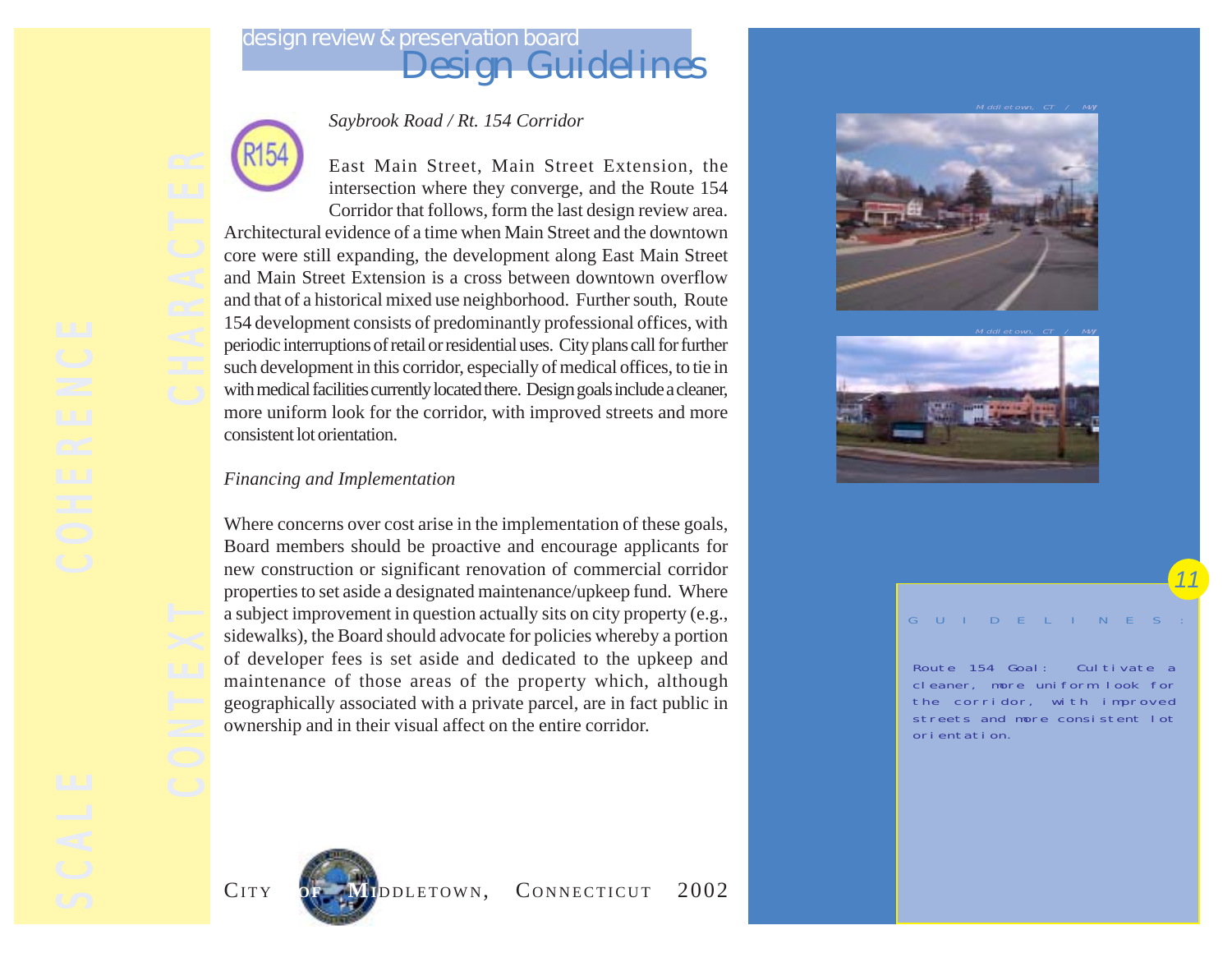

## GUIDELINES:

or physical development projects occur in Middletown's business zones and is pertinent to issues of Historic Preservation, the Board will refer to The Secretary of the Interior's Standards for the Treatment of Historic Properties, with Guidelines for Preserving, Rehabilitating, Restoring, & Reconstructing Historic Buildings, available online, at the library, or in the Department of Planning, Conservation, & Development.

## design review & preservation board *Design Guidelines*

## HISTORIC PRESERVATION

Indetown's 350 years, scores of nationally registered and eligible historic properties, and seven historic districts all comprise a compelling argument for residents to take extra care to protect their ultimate shared community resource: history.

In the interests of protecting and promoting to the utmost Middletown's historic resources, projects dealing with historic properties will be held to national standards. The National Department of the Interior has published a document, to which the Design Review and Preservation Board will refer when reviewing projects proposed for Middletown historic properties:

*[The Secretary of the Interior's Standards for the Treatment of Historic](http://www2.cr.nps.gov/tps/standguide/index.htm) Properties, with Guidelines for Preserving, Rehabilitating, Restoring, & Reconstructing Historic Buildings*

This document is available locally at the reference desk of the Russell Library, Middletown's Department of Planning, Conservation, & Development, or online at the Department of the Interior's website: http://www2.cr.nps.gov/tps/standards/index.htm . A summary of the when construction, rehabilitation **in the same is provided in Appendix E.** 

# INTRODUCTION AREAS SUBJECT TO REVIEW 5 HISTORIC PRESERVATION Mix of Uses 13 THE STREET 14 CONTEXTUAL DEVELOPMENT URBAN GREENERY 20 UPSTALRS / DOWN SIGNAGE 22 **APPENDICES** 31 A. DRPB ESTABLISHMENT 31 B. HISTORIC SITE ZONING 32 C. VILLAGE DIST. ACT 33 D. VILLAGE DIST. ZONING 35 E. SUMMARY OF DOI GUIDE 38 F. LARGE RETAIL 40 G. PERMIT PROCEDURE 56

C O N T E N T S

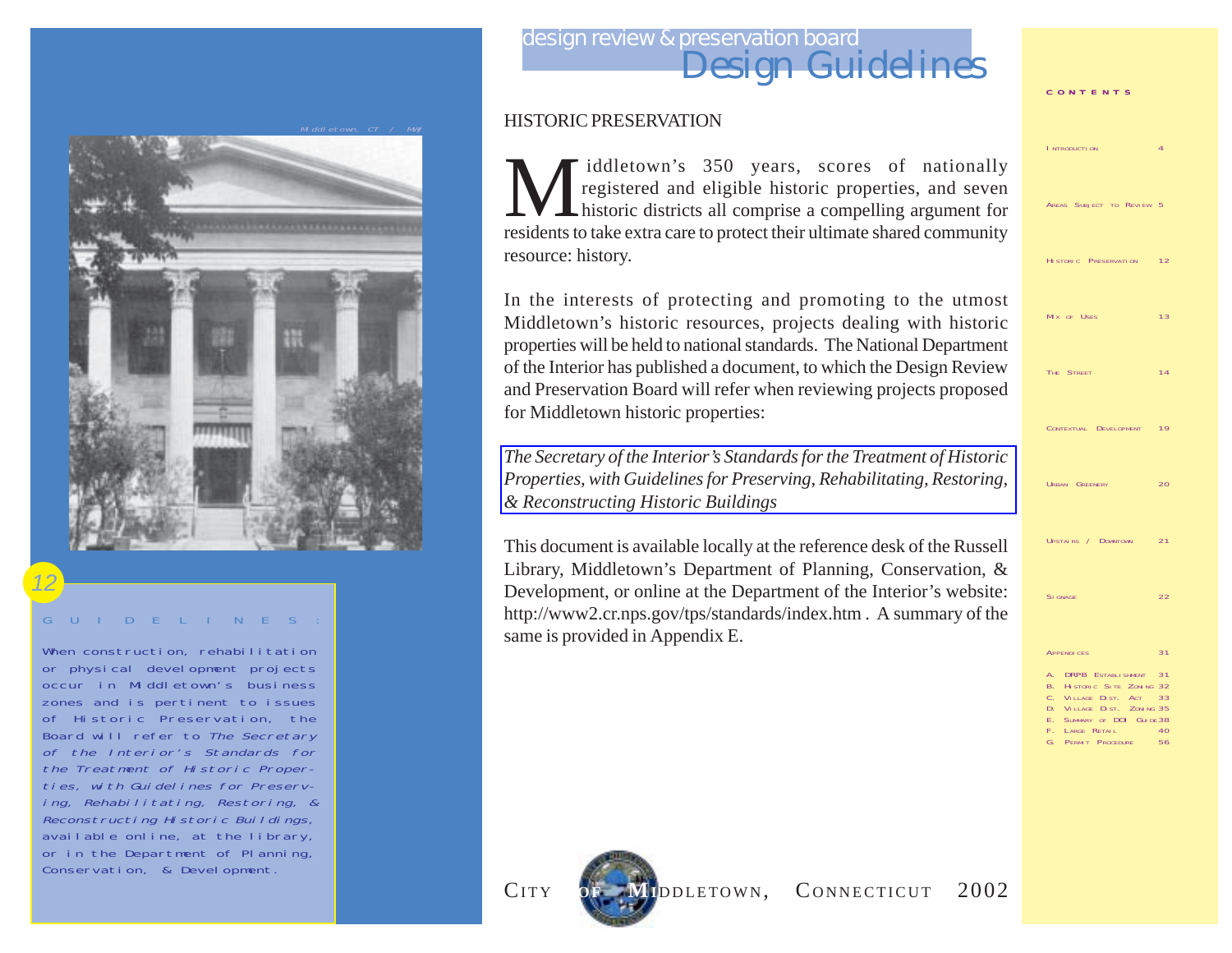

MIX OF USES

hile acknowleding that some land uses are clearly incompatible, current planning practice also recognizes that mixed use development -- especially in downtowns -- best supports the functions of daily life: employment, recreation, retail, and civic and educational institutions. Such mixes foster vibrant, interesting communities.

Areas which include office, retail, and housing uses within the same neighborhood -- or even within the same building -- are no longer regarded as potential risks for nuissance, but as opportunities for synergy.

Indeed, ever larger segments of the housing consumer market actively seek out those locations where they can walk to work, to the store, and at the same time avail themselves of neighborhood parks and entertainment. Residential uses tend to soften the edges of a strictly retail district while retail can benefit from a local customer base of nearby residents or office workers.



RESIDENTIAL (APARTMENTS)

PROFESSIONAL

**RETAIL** 

ENTERTAI NMENT (BAR)

*13*

## GUIDELINE

The Board shall, in keeping with stated design criteria, encourage wherever possible the preservation, promotion, and increase of mixed use buildings and districts in business zones.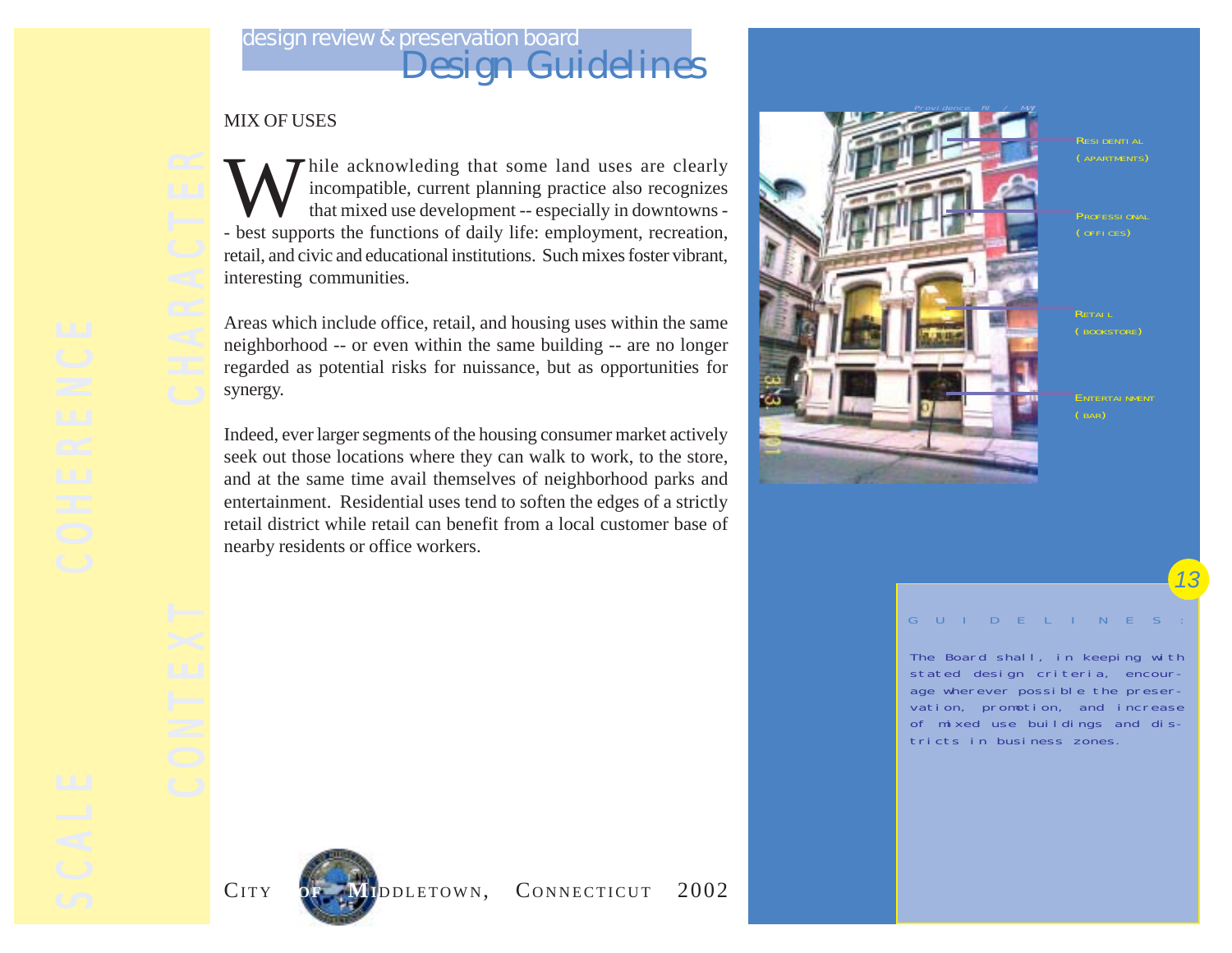

## DELINE

*14*

The Downtown, Village, and Waterfront districts shall be designated "pedestrian districts." The board will remain aware of -- and bring to bear their influence on -- the position of importance that streets have in the scheme of public space in these districts of the city. The development, maintenance, and al teration of streets and sidewalks in pedestrian districts shall occasion the strict oversight and scrutiny of the Board.

## design review & preservation board *Design Guidelines*

## THE STREET

I uch of Middletown's pubic<br>space in the downtown is,<br>in fact, its streets. Parking places, sidewalks, and intersections are all places where people utilizing different modes of transportation converge. Pedestrians, busses, cars, wheelchairs, bicycles, strollers, motorcycles, rollerskates, skateboards -- and the people on or in them -- all must find ways to accommodate one another in the city's streets.

One strategy for addressing this challenge is to simply do nothing and allow people to dodge, bob, and weave to the best of their ability, hopefully becoming neither the cause nor the victim of an accident.

An opposite strategy is to divide clearly -- and fairly -- street space for the chief modal categories of cars, bicycles, and pedestrians (see photo top left). As Middletown grows and plans for its streets, citizens should keep in mind that larger cities have found ways of further dividing up their streets, pro-

viding, for example, an exclusive bus/bicycle lane set off from the normal car lane, set off in turn from the sidewalk . In some cities, trolleys, bicycles, taxis, pedestrians, and private cars EACH have separate lanes on the busy streets (see photo top left).

Middletown, CT

Providence,  $RI /$ 

Shanghai / Allan Ja

| <b>MWJ</b> | I NTRODUCTI ON                                                                                                                                                                                          | $\overline{4}$ |
|------------|---------------------------------------------------------------------------------------------------------------------------------------------------------------------------------------------------------|----------------|
|            | AREAS SUBJECT TO REVIEW 5                                                                                                                                                                               |                |
|            | HISTORIC PRESERVATION 12                                                                                                                                                                                |                |
|            | MIX OF USES                                                                                                                                                                                             | 13             |
| cobs       | THE STREET                                                                                                                                                                                              | 14             |
|            | CONTEXTUAL DEVELOPMENT 19                                                                                                                                                                               |                |
|            | URBAN GREENERY                                                                                                                                                                                          | - 20           |
|            | UPSTAIRS / DOWNTOWN 21                                                                                                                                                                                  |                |
| <b>MWJ</b> | <b>SI GNAGE</b>                                                                                                                                                                                         | 22             |
|            | APPENDICES                                                                                                                                                                                              | 31             |
|            | A. DRPB ESTABLISHMENT 31<br>HISTORIC SITE ZONING 32<br><b>B.</b><br>C. VILLAGE DIST. ACT 33<br>D. VILLAGE DIST. ZONING 35<br>Ē.<br>SUMMARY OF DOI GUIDE 38<br>F.<br>LARGE RETAIL<br>G. PERMIT PROCEDURE | 40<br>56       |
|            |                                                                                                                                                                                                         |                |

C O N T E N T S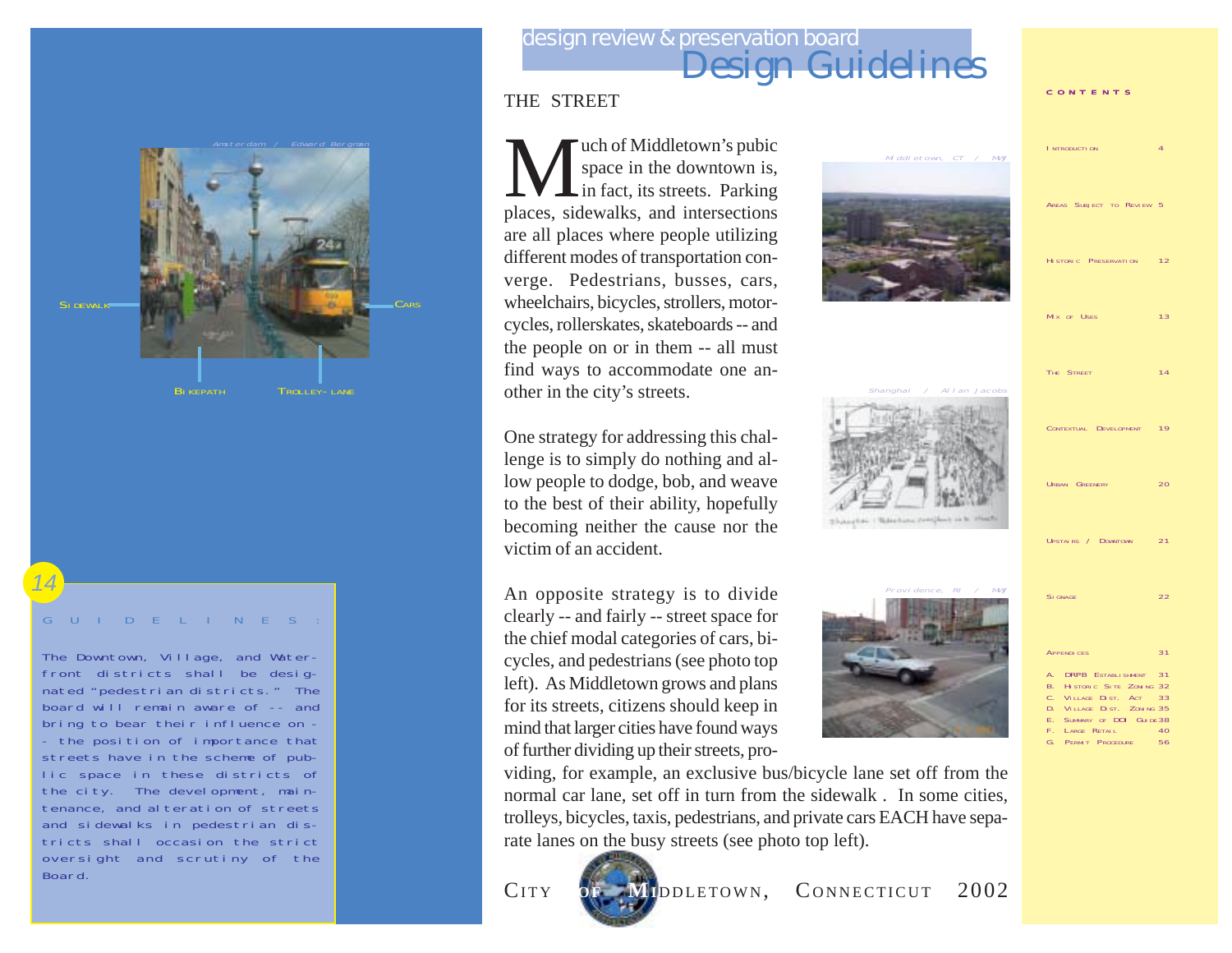Intersections are the places where the interplay among vehicles and pedestrians is most significant to and demanding of good design. Bumpouts, differentiated paving materials, voice or audio-signals for the blind, bollards, and striping are all methods that can be used to address intersections safely and effectively.

## *Primacy of Pedestrians*







In Middletown's Downtown, Village, and Waterfront districts, design should first and foremost encourage pedestrians. Window shopping, street level entrance and egress, and unobstructed strolling paths should all be encouraged -- not discouraged -- by traffic engineering and the design of proposed construction or renovation projects in the downtown business zones. By reviewing designs in these districts with the objective of cultivating a pedestrian atmosphere, other important public objectives of safety, economic development, and neighborhood sociability are achieved.

## *Animate the Street*

Events, activity, and spectacles of almost any kind enliven the street and sidewalk in positive ways. One obvious example of this is the age-old practice of putting tables and chairs outside of restaurants for *al fresco* dining. Sidewalk cafes, when properly arranged, can, through providing the opportunity for both diners and passersby to enjoy the spectacle of

EXTERN THE STREET OF THE STREET OF THE STREET OF THE STREET OF THE STREET OF THE STREET OF THE STREET OF THE STREET OF THE STREET OF THE STREET OF THE STREET OF THE STREET OF THE STREET OF THE STREET OF THE STREET OF THE S the street and each other, enliven and stabilize the street environment.





## GUIDELINE

*15*

Outdoor dining ("sidewalk cafes") shall be encouraged throughout the downtown, waterfront, and village district areas. Placement of tables and chairs on the sidewalks shall leave clear a lane the greater of one third or six (6') feet of the sidewalk width.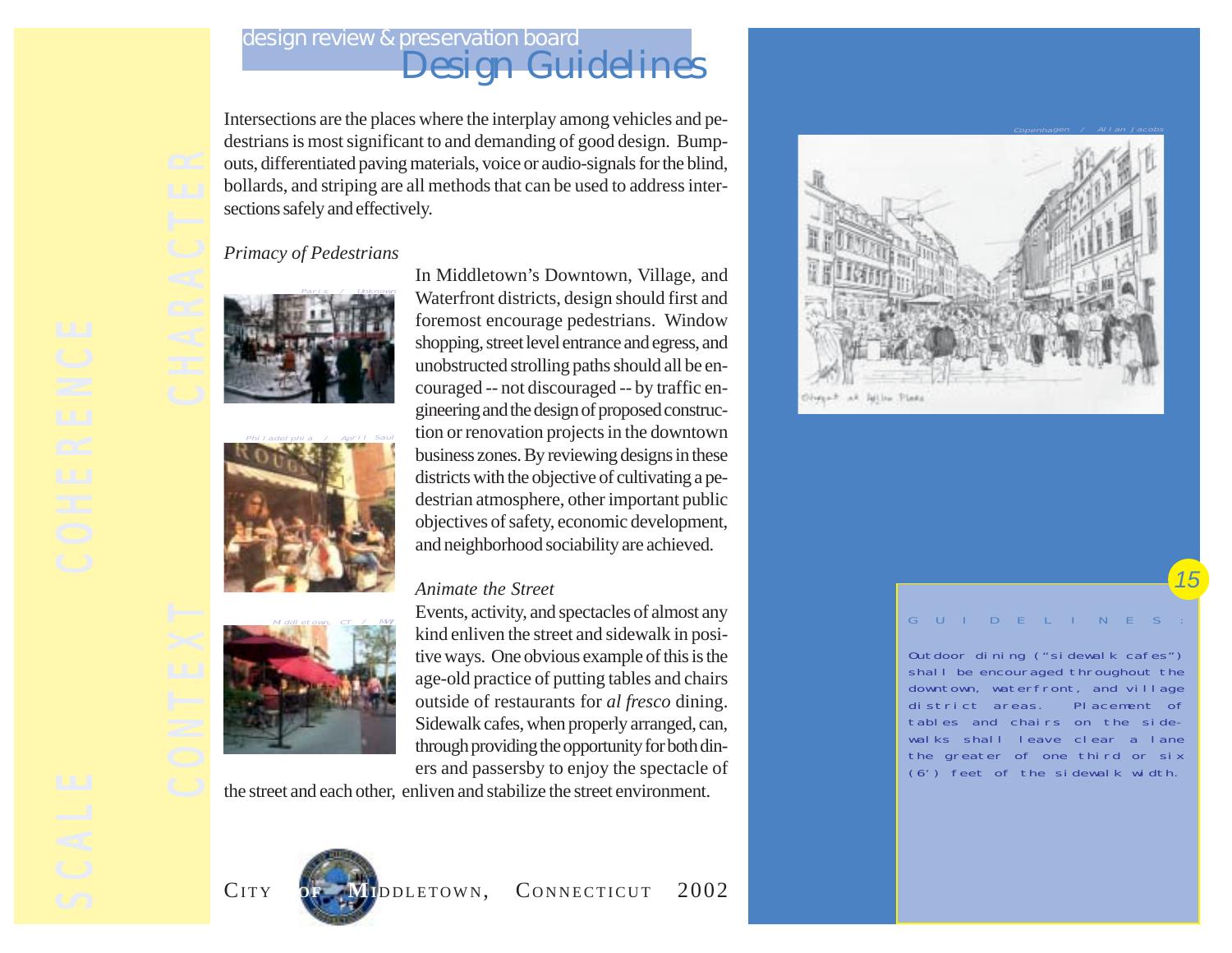## *ADA Compliance*

While the city's objectives of good design and diligent preservation are laudable, they will count for little unless -- once achieved -- they benefit *all* Middletown residents. Compliance with the ADA (Americans with Disabilities Act) shall be a concurrent objective of all major construction projects reviewed by the Board.





Middletown,  $CT$  /

As a design principle, the provision of building access to persons who use wheelchairs should not stigmatize or draw unnecessary attention to the disability or the access measures taken to provide for it. Ramps designed to be obtrusive, appendage-like structures, grafted on to the exterior facades of buildings, therefore, are discouraged. New buildings, or projects which are doing extensive work to their exterior facades, are encouraged to build their entrances at-grade, thus providing access equally to those in wheelchairs and those on foot.

| I NTRODUCTION                                                                                                                                                                                                                      | $\overline{4}$ |
|------------------------------------------------------------------------------------------------------------------------------------------------------------------------------------------------------------------------------------|----------------|
| AREAS SUBJECT TO REVIEW 5                                                                                                                                                                                                          |                |
| HISTORIC PRESERVATION 12                                                                                                                                                                                                           |                |
| MIX OF USES                                                                                                                                                                                                                        | 13             |
| THE STREET                                                                                                                                                                                                                         | 14             |
| CONTEXTUAL DEVELOPMENT 19                                                                                                                                                                                                          |                |
| URBAN GREENERY                                                                                                                                                                                                                     | 20             |
| UPSTAIRS / DOWNTOWN                                                                                                                                                                                                                | 21             |
| <b>SI GNAGE</b>                                                                                                                                                                                                                    | 22             |
| <b>APPENDICES</b>                                                                                                                                                                                                                  | 31             |
| DRPB ESTABLISHMENT 31<br>A.<br>B.<br>HISTORIC SITE ZONING 32<br>$\overline{\mathsf{C}}$ .<br>VILLAGE DIST. ACT 33<br>VILLAGE DIST. ZONING 35<br>SUMMARY OF DOI GUIDE38<br>D.<br>Ē.<br>F.<br>LARGE RETAIL<br>PERMIT PROCEDURE<br>G. | 40<br>56       |

C O N T E N T S



WHEELCHAIR-ACCESSIBLE RAM

## GUIDELINES

ADA Preferred Design: At-grade (non-ramp) entrance.

*16*



CITY OF MIDDLETOWN, CONNECTICUT 2002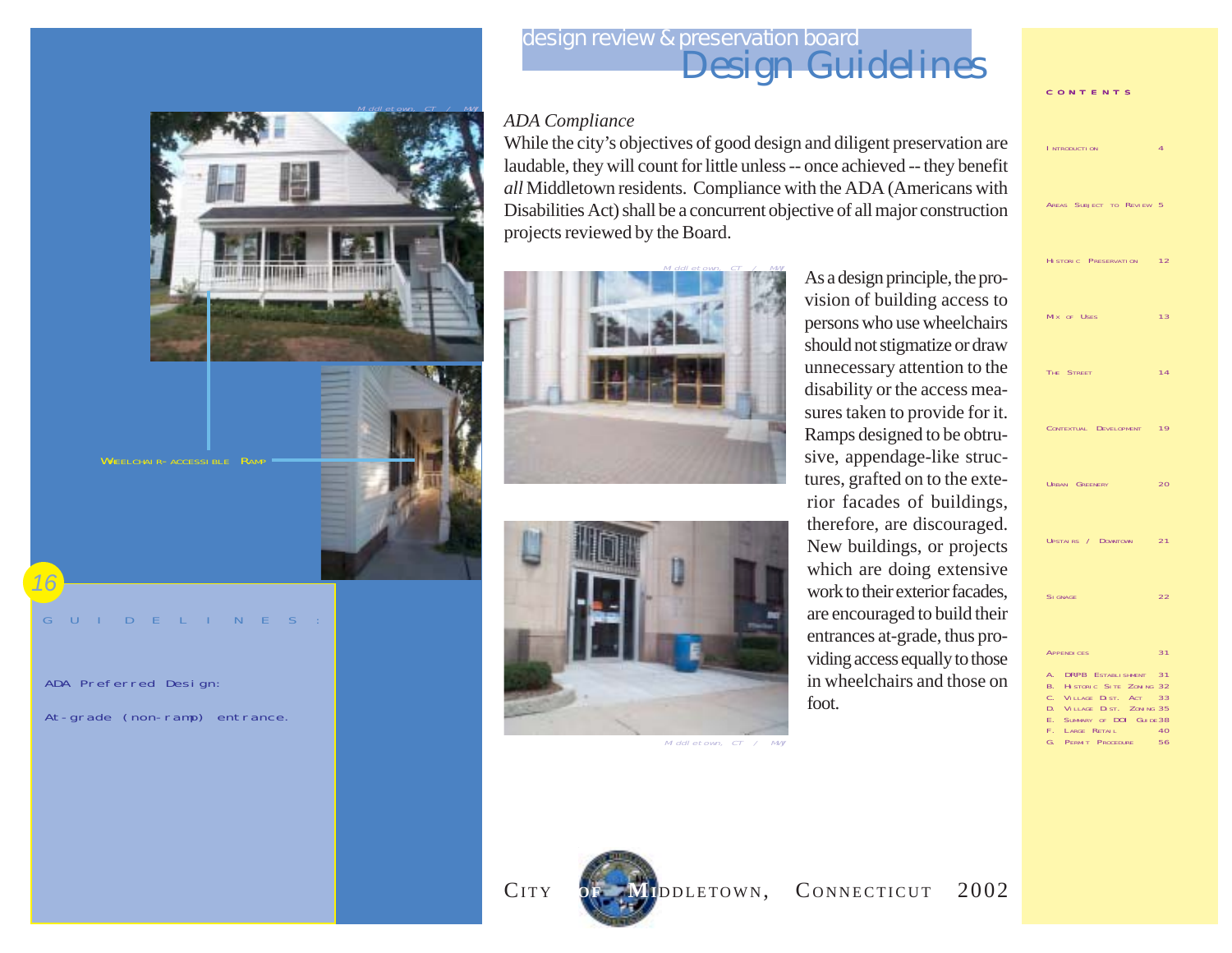When regrading is not a viable option, the design objective, again, should be to visually deemphasize the special access measures. Several excellent examples of this are visible in the city's Village District.

One approach is to address the issue within the structure of the accessibility measure itself such as evidenced in Wesleyan's Human Resources building pictured on the facing page.

Another approach is to address the issue through landscaping as shown in the pictures on this page.

Finally, as demonstrated by the College Street entrance to

Fiske Hall (pictured upper right), when an alternate means of access must be provided, visually blending the conventional and barrier-free access together is recommended.

SCALE CONSIDER THE CITY OF MILDDLETOWN, CONNECTICUT 2002 Handicap-designated parking spaces should be provided with thought given to curb cut locations **and** how the person will get to them from his/ her vehicle. Many current spaces force the passenger to wheel into traffic in order to reach the curb cut.







Middletown, CT



## GUIDELINE

*17*

ADA Alternative Design:

Subtle, naturalistic ramps that utilize landscaping and existing slopes.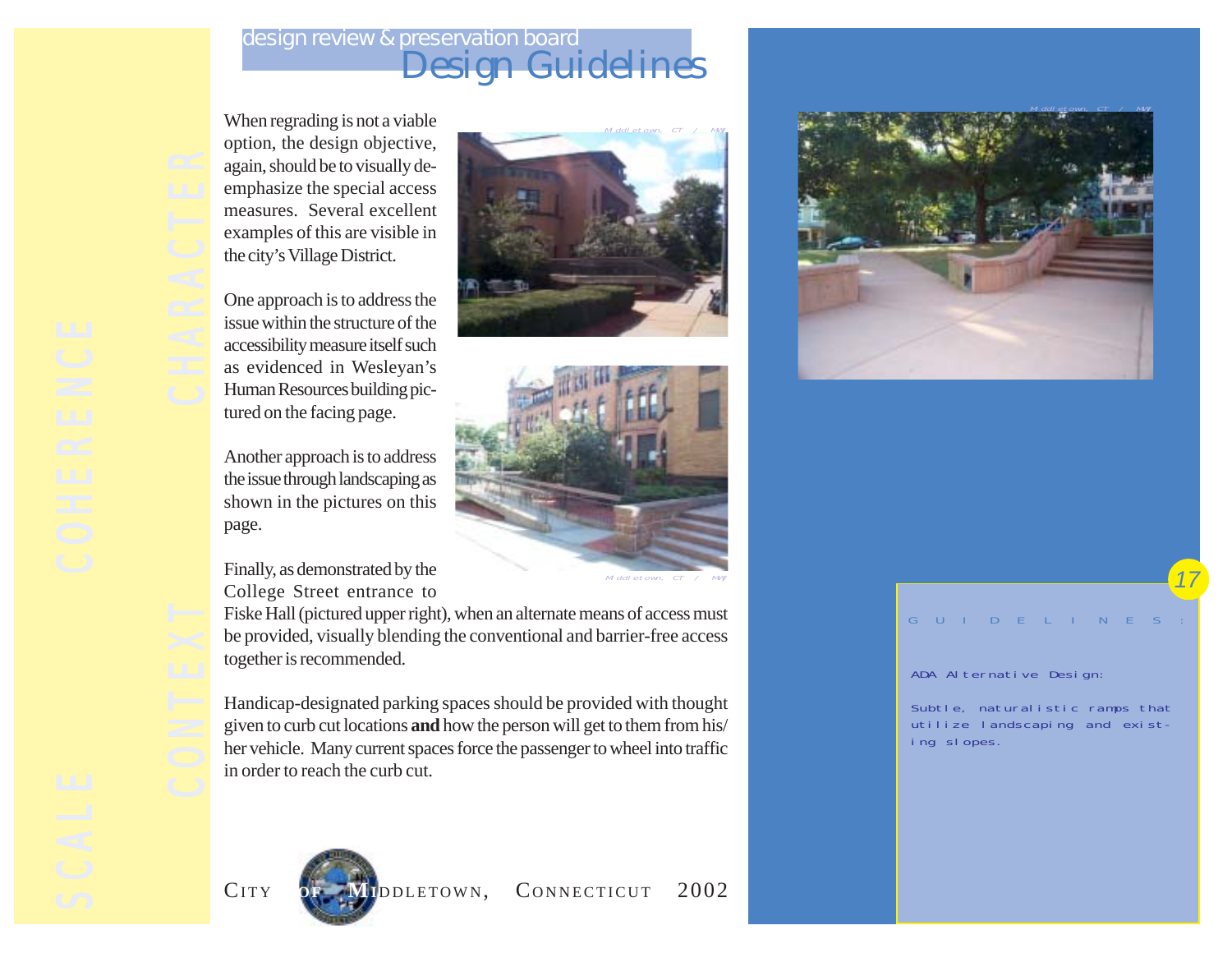

## IDELINE

*18*

A minimum thirty  $(30 \text{ ft}^2)$  square feet of landscaping should be provided for each parking space. Required I andscaping should take the form of planter strips, landscaped areas and perimeter landscaping. The I andscaping should be dispersed throughout the parking lot, but must also extend along the entire frontage of adjacent streets, except for entry points. Planter strips, landscaped areas, and perimeter landscaped areas should have a minimum width of five (5') feet. Walls, fences, hedges or rows of trees should enclose the lot, maintaining the streetwall.

## design review & preservation board *Design Guidelines*

## *Public Art*

Throughout history, cities and their more prominent corporate citizens, have used large building projects as opportunities to elevate the public realm. Sculptures, monuments, murals, and gateways are all examples. Many cities have written public art plans and adopted "1%-for-Art" ordinances, setting aside one percent of all capital improvement projects for a public art fund to build monuments, sculptures, murals etc. on public land around the city (See CA Quimby Act and City of Ventura).

## *Reduce Visual Impact of Parking* While clearly necessary for the overall transporta-

tion system and access to and around downtown, parking lots and structures can have serious negative visual and environmental effects. Because they are utilitarian elements, parking lots and garages often do not receive the same level of design attention as other types of land uses. While



the Hundley

they may not merit the same level of materials and finishes that a major building would, care in the use of basic design elements can make a significant difference. Landscaping, trees, and planters can also mitigate the negative visual effects of parking lots and structures.

#### Providence, RI / MWJ – Providence Providence Providence Providence Providence Providence Providence Providence



C O N T E N T S

UPSTALRS / DOWNT SIGNAGE 22 **ADDENDICES** DRPB ESTABLISHMENT 31 B. HISTORIC SITE ZONING 32 VILLAGE DIST. ACT 33 D. VILLAGE DIST. ZONING 35 E. SUMMARY OF DOI GUIDE38 F. LARGE RETAIL 40 G. PERMIT PROCEDURE 56

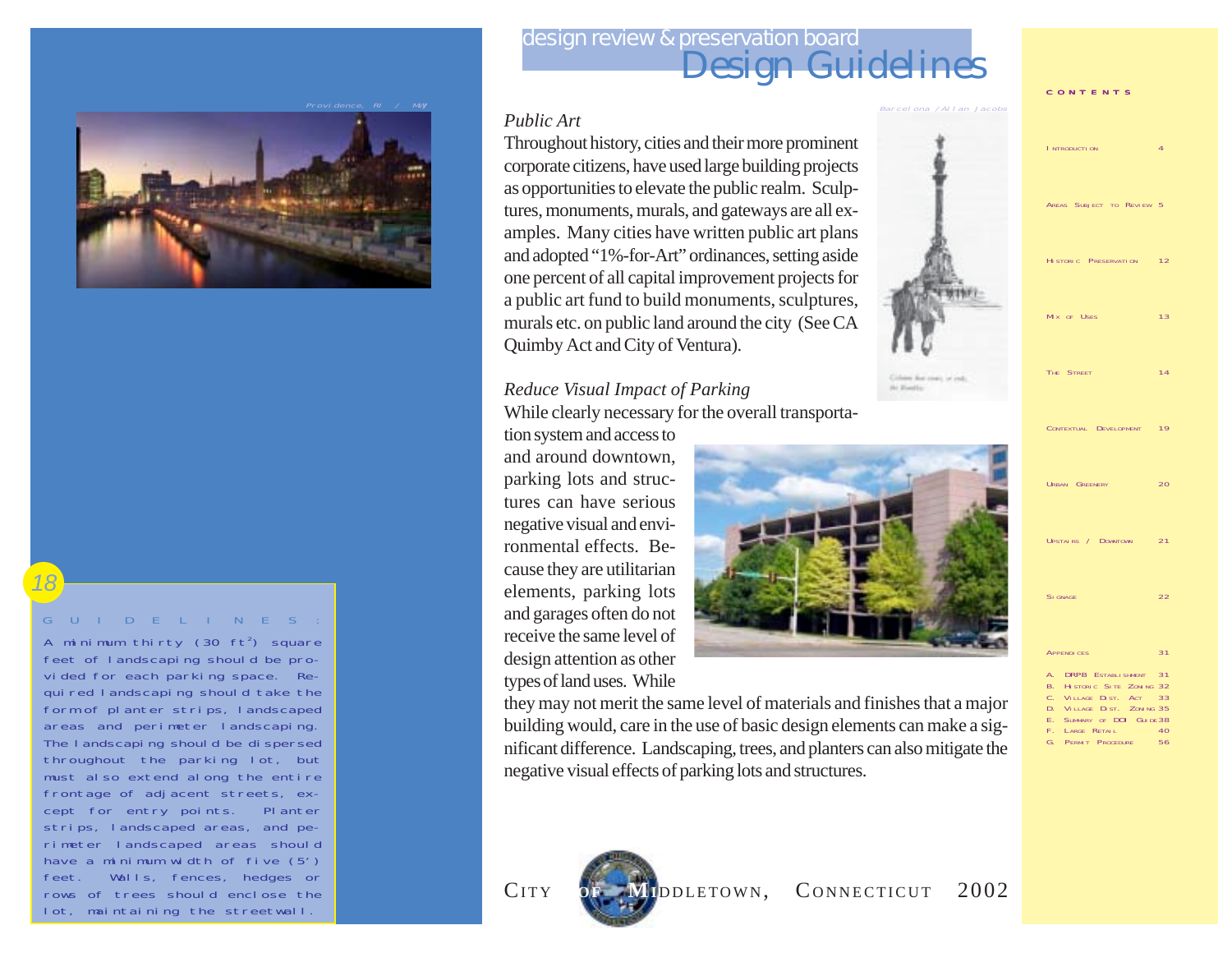## CONTEXTUAL DEVELOPMENT

## *The Streetwall*

An integral feature of many downtowns is the streetwall, or the consistent, unbroken corridor of building facades that runs the length of a downtown street. With a few exceptions, Middletown's Main Street has no major "cavities," a characteristic that should be preserved. There are a few areas where sites of former buildings on Main Street have been filled-in with gardens, parks, or parking lots. Although such land uses are good, suitable uses for the downtown, on Main Street, they fail to serve the function of filling gaps in the streetwall. Wherever possible, the city should encourage proposals that minimize or replace gaps in the streetwall.  $\mathbf{N}$ 

## *Sympathetic Infill*

A proposal for a new building in the business zones should be responsive to its context. Compatibilities in size, scale, and style shall be criteria for evaluating proposals for new buildings or significant renovations. The rhythm of voids and solids in the building's facade, i.e. the placement of doors, windows, and fenestration in general, is another consideration. Similarly, for the downtown areas, the impact of a building's proposed facade on the existing patterns of pedestrian activity should be considered.

## *Density*

Density alone seldom saves or destroys a neighborhood, but dramatic changes in density can often disrupt a neighborhood's cohesiveness. Density alone seldom saves or destroys a neighborhood, but dramatic changes in density can often disrupt a neighborhood's cohesiveness.





## GUIDELINE

*19*

Projects affecting structures which contribute to the streetwall shall be required to present for design review a streetwall preservation strategy.

Infill should be compatible with context, as should density. Proposed changes in density should show current and future density (measured in dwelling units / acre), and establish that the changes will not be disruptive to community character.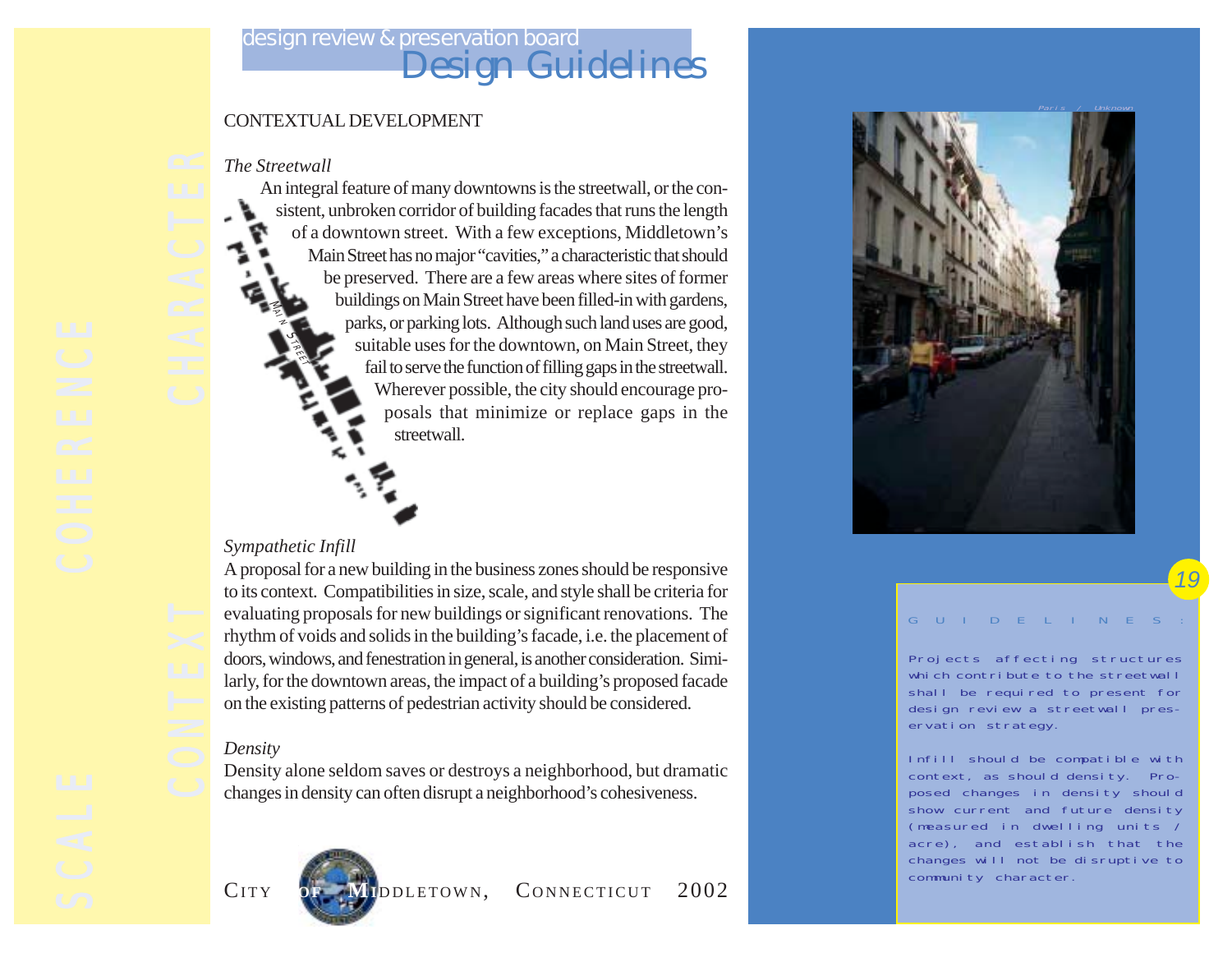

WRONG: The signs are pisible, but uniforal trees streetscape is loosk and anylossent.



WRONG: Bronne the trees are not properly proved and ove of the signs is poorly heated, business signs are difficult to see."



By correctly locating signs and praving trees. welcome areas can force both bountiful trees and middle signi.

#### DELINES

*20*

Sign placement shall accommodate tree placement and growth. Projects on Routes 66, 3, 17, and 154 shall be strongly encouraged to develop, promote, and maintain landscaping along street edges.

## design review & preservation board *Design Guidelines*

#### URBAN GREENERY

#### *Trees*

Trees contribute significantly to the visual qualities of streets and other public open spaces. Studies have also shown them to have a positive effect on retail sales. Finally, they also make measurable contributions to improving environmental conditions by providing shade and wind protection. Trees are however, often difficult to grow successfully in dense urban conditions and should be planted only after determinations are made that adequate sunlight and other microclimatic conditions are suitable. Tree/Sign conflicts must also be anticipated and avoided (see illustration left).

## *Planters*

Flower planters -- under windows, draped on streetlamps, on street medians, and on sidewalks -- do much to beautify a business district. Their use is encouraged in the downtown, village, and waterfront districts.

## *General Landscaping*

Parking lots, commercial strips, and

# Philadelphia / MWJ



Signs of habitation Unknown / Allan Jacobs



| A. DRPB ESTABLISHMENT 31   |  |
|----------------------------|--|
| B. HISTORIC SITE ZONING 32 |  |
| C. VILLAGE DIST. ACT 33    |  |
| D. VILLAGE DIST. ZONING 35 |  |
| E. SUMMARY OF DOI GUIDE 38 |  |
|                            |  |

F. LARGE RETAIL 40 G. PERMIT PROCEDURE 56

**APPENDICES** 31

major streets are typically under-landscaped. Parking lots should incorporate trees, planter strips, and perimeter landscaping to reduce the visual impact of parking lots. Businesses on the city's commercial strips, such as



## C O N T E N T S

INTRODUCTION

AREAS SUBJECT TO REVIEW 5

Mix of Uses 13

HISTORIC PRESERVATION 12

THE STREET 14

CONTEXTUAL DEVELOPMENT 19

URBAN GREENERY 20 UPSTAIRS / DOWNTOWN 21 SIGNAGE 22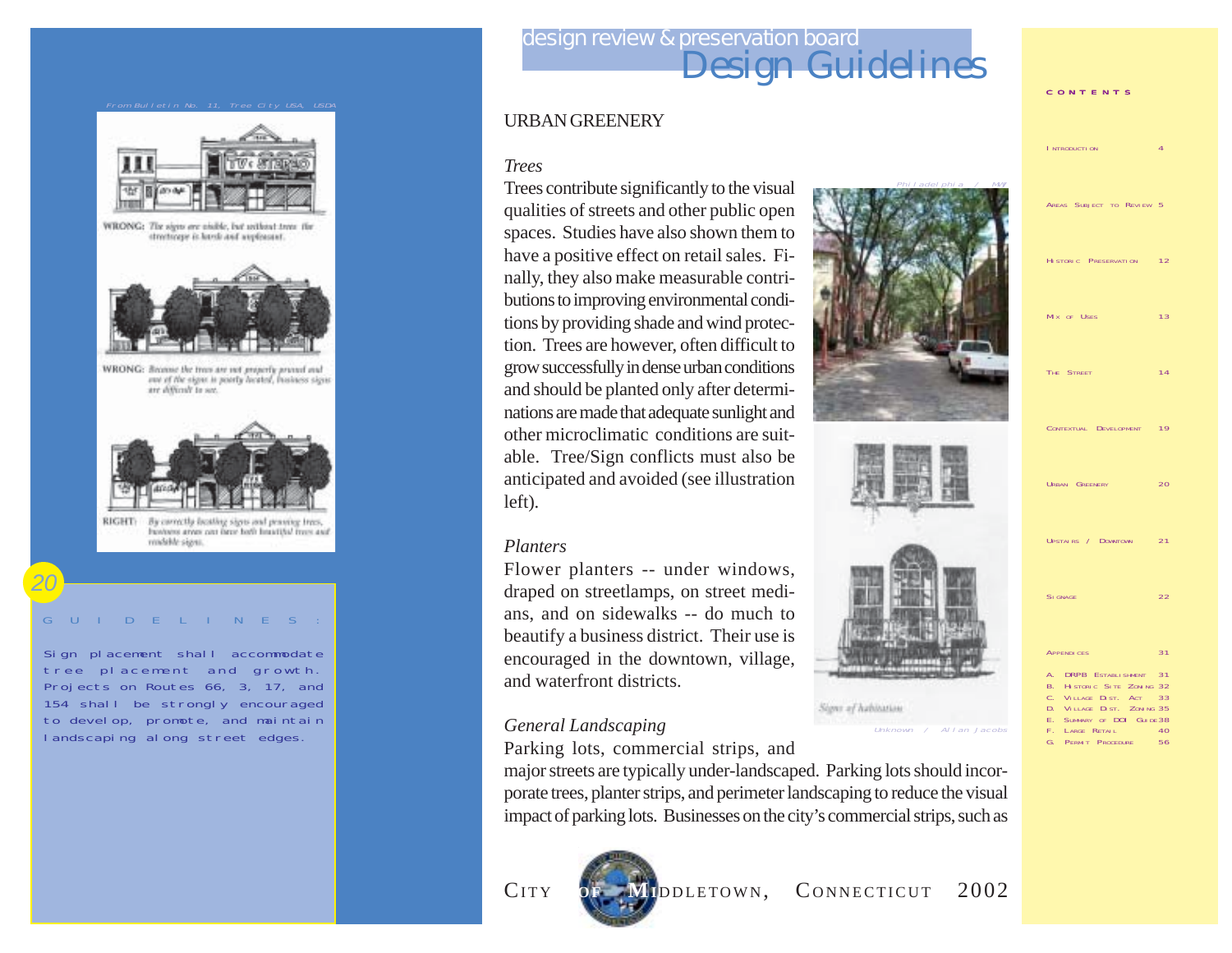the Route 66 Corridor, should further landscape areas along the roadside to soften the corridor's edges and make more pleasant these gateways to the city. Main Street's extraordinary width offers a third landscaping opportunity: the placement of a planted median along the street's middle lanes.

## UPSTAIRS / DOWNTOWN

A common characteristic of many under-performing downtowns is a failure to utilize more than the ground floor space of downtown buildings. From a design and preservation perspective, this represents significant opportunity costs and unmet potential.

Balconies, such as those that existed in Middletown's past and continue to exist in historic districts like New Orleans' French Quarter, animate the upper stories of buildings significantly.

Encouraging a mix of uses in the buildings of downtown, as discussed earlier in this document, is another way of repopulating these buildings and the streets on which they front. Office and/or residential tenants on the second, third, and fourth stories above ground floor retail, are feasible options to consider promoting.



## GUIDELINE

*21*

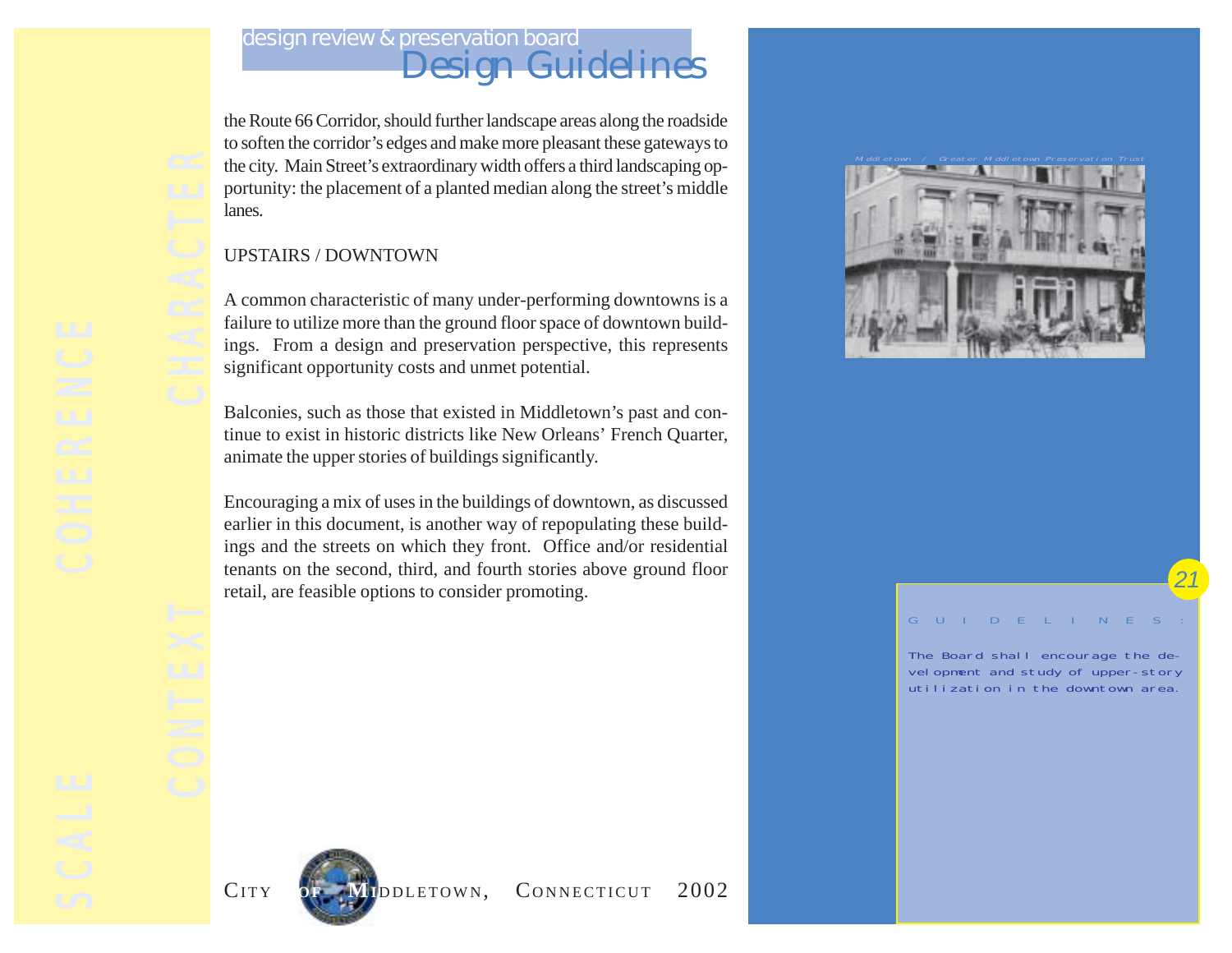



AREAS SUBJECT TO REVIEW 5

HISTORIC PRESERVATION 12

Mix of Uses 13

THE STREET 14

URBAN GREENERY 20

CONTEXTUAL DEVELOPMENT

INTRODUCTION



## **SIGNAGE**

SIGNS, STOREFRONT, AND SIDEWALK ARE ILLUMI-

EXTERNAL FIXTURES.

Solid is a vital element of Middletown's downtown<br>
environment, capable of providing scale, color and interest to the streetscape. When a sign is in scale with its architectural surroundings, appropriately placed and well designed, it gives a positive effect to the business, its neighbors and to the whole of downtown. When the streetscape is cluttered with too many poorly designed or poorly placed signs, the resulting visual confusion reduces each



**VALUE 7** 

UPSTAIRS / DOWNTOWN 21 SIGNAGE 22 **APPENDICES** 31 A. DRPB ESTABLISHMENT 31 B. HISTORIC SITE ZONING 32 C. VILLAGE DIST. ACT 33 D. VILLAGE DIST. ZONING 35 E. SUMMARY OF DOI GUIDE38 F. LARGE RETAIL 40 G. PERMIT PROCEDURE 56

#### RETRACTABLE AWNI<sub>NG</sub>

*22*

MODESTLY SCALED AND ACCURATELY-PLACED SIGN

(NOTE: TREE DOES NOT INTERFERE WITH SIGHTLINE ON SIGNS. )

#### IDELINES

In reviewing sign applications, the Board shall evaluate the proposed sign's architectural context as it relates to scale, placement, color, and illumination. If one business is proposing more than one sign, the review shall exercise greater scrutiny in proportion to the number of signs proposed.



and illumination.

CITY OF MIDDLETOWN, CONNECTICUT 2002

sign's effectiveness. Due to the unique qualities of each individual structure in the street area, different signage types will be appropriate according to the character of the building and the tenant's needs. Design criteria for reviewing signage include scale, number, placement,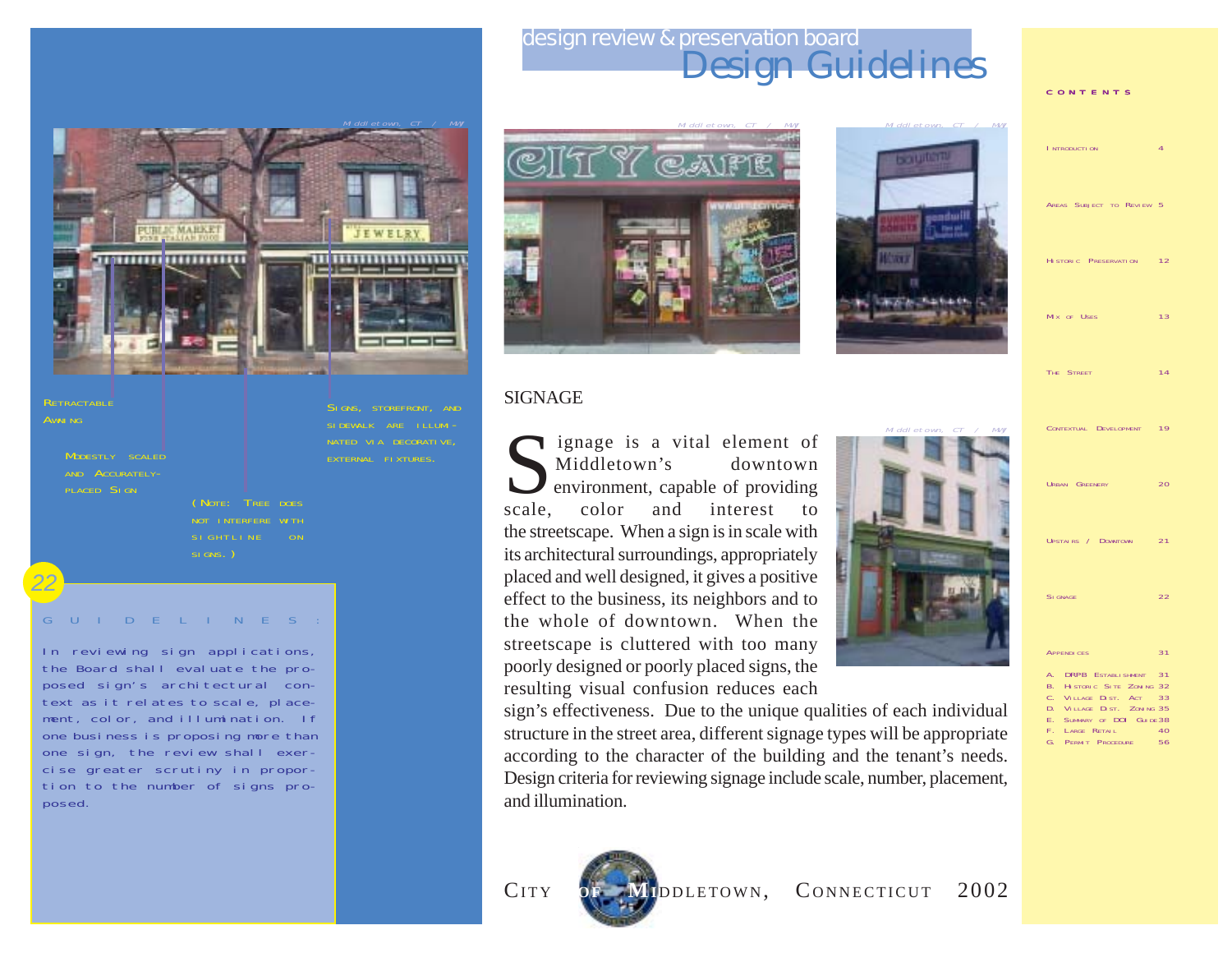

## GUIDELINE

*23*

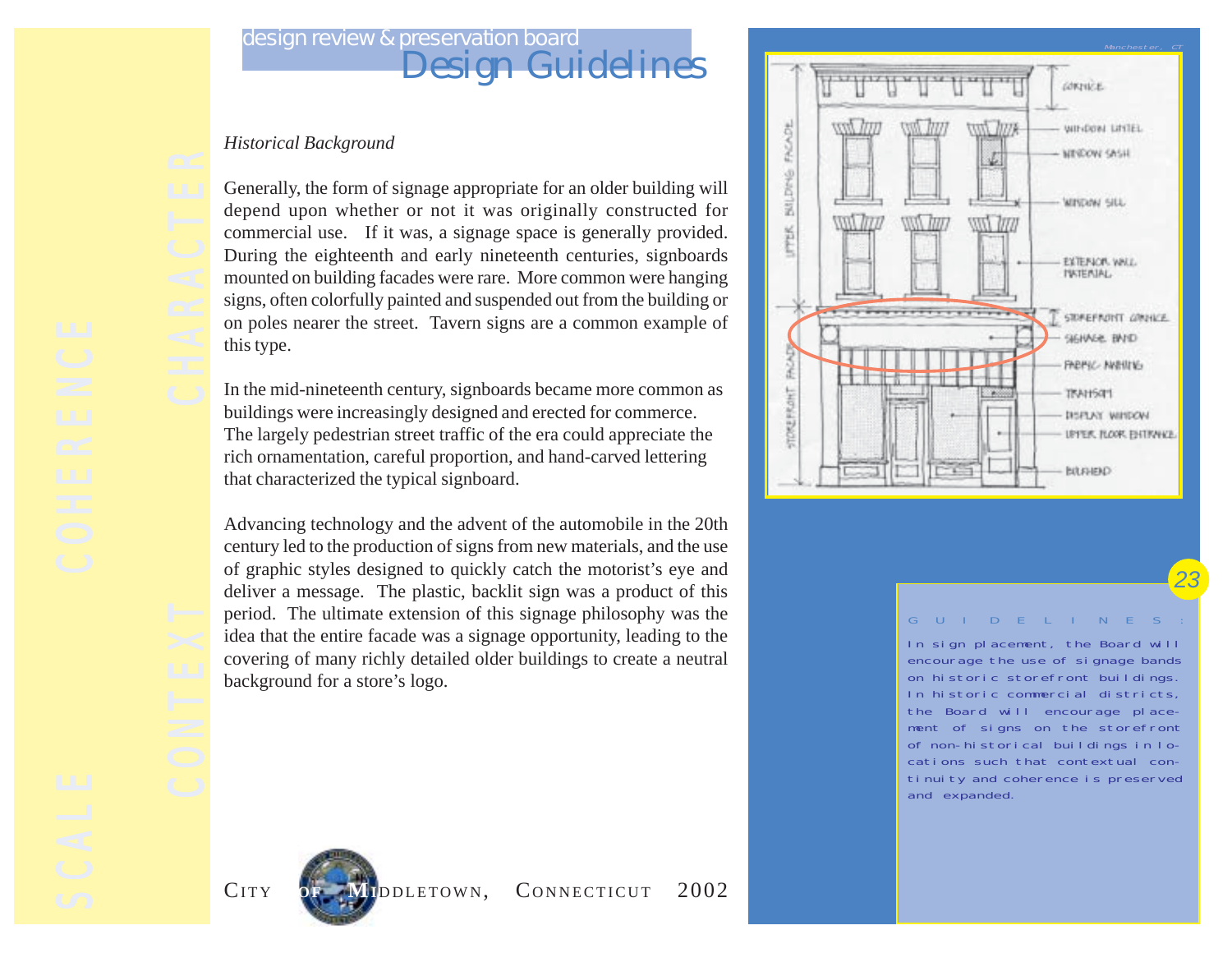

#### GUIDELINE

*24*

Removal of some signs can often improve the visual appearance of a building; these include modern backlit fluorescent signs, large applied signs with distinctive corporate logos, and those signs attached to a building in such a way as to obscure significant arch-itectural detailing. If new signs are designed, they should be of a size and style compatible with the historic building and should not cover or obscure significant architectural features.

## design review & preservation board *Design Guidelines*

Signs were an important aspect of 19th and early 20th century storefronts and today play an important role in defining the character of a business district. In examining historic streetscape photographs, one is struck by the number of signs - in windows, over doors, painted on exterior walls, and hanging over (and sometimes across) the street. While this confusion was part of the character of 19th century cities and towns, today's approach toward signs in historic districts tends to be much more conservative.

For many 19th century buildings, it was common to mount signs on the lintel above the first story. Another common approach, especially at the turn of the century, was to paint signs directly on the inside of the display windows. Frequently this was done in gold leaf. New hanging signs may be appropriate for historic commercial buildings, if they are of a scale and design compatible with the historic buildings. Retention of signs and advertising painted on historic walls, if of historic or artistic interest (especially where they provide evidence of early or original occupants), is encouraged.



C O N T E N T S

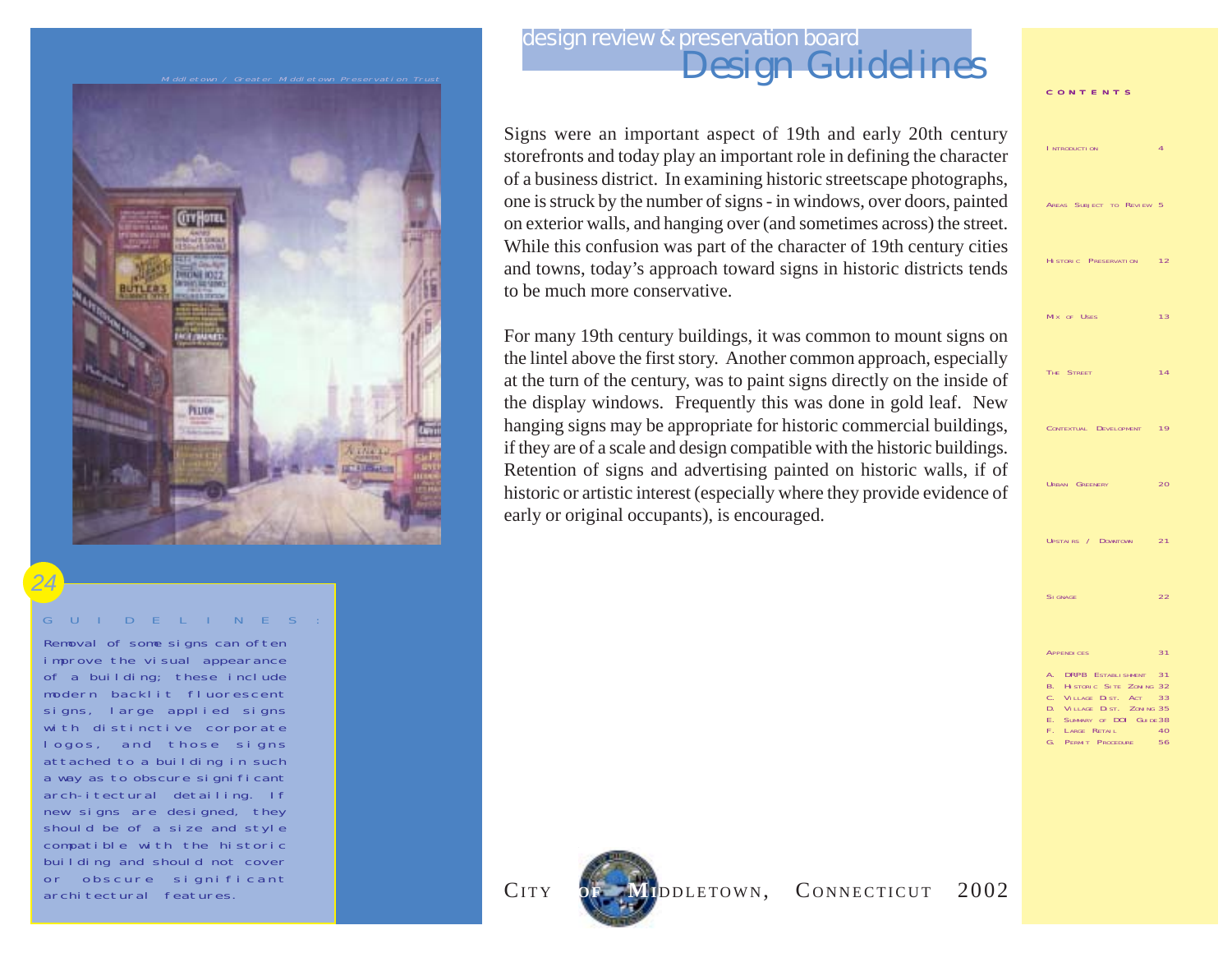

- 
- 

Manchester, CT

- 
- -Minimum vertical clearance below of 8' feet
- Maximum lateral extension from building facade of 3' feet

 If illuminated, a hooded incandescent light fixture



*25*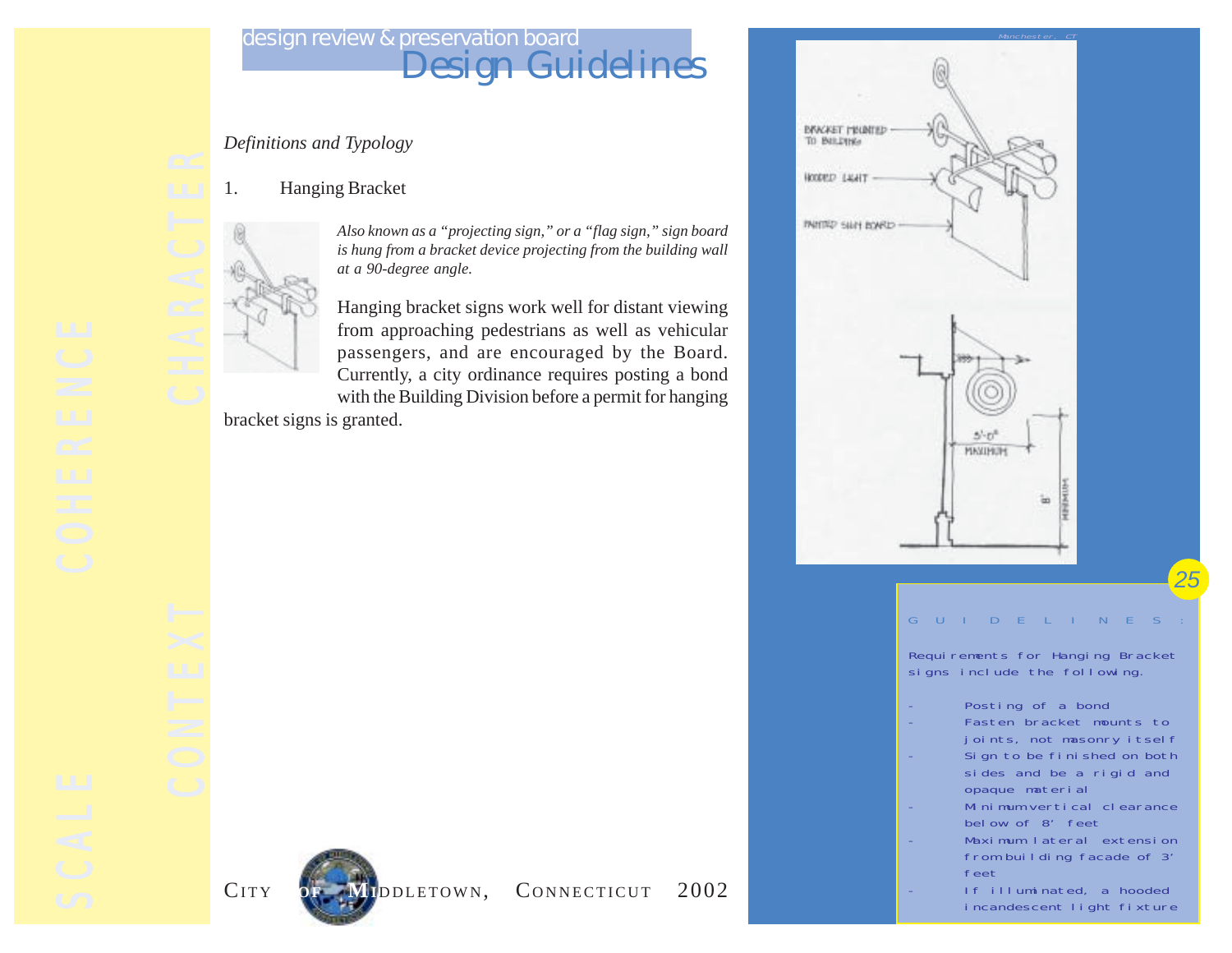

## GUIDELINES

Surface mounted signs shall:

*26*

- be placed below the storefront cornice
- not conflict with tree placement
- be of a width approximate to that of the storefront
- be fastened at the building's mortar joints, not in the masonry itself
- be externally illuminated, especially in the downtown, village, and waterfront dis tricts

# design review & preservation board *Design Guidelines*

## 2. Surface Mounted Sign



*A sign fastened, placed, or painted on a wall, window, cupola, or parapet of a building or structure, in such a manner that only one side of the sign is visible.*

This sign is used for viewing at a distance, from across the street or from the vehicular passengers driving by. It should be placed below the storefront cornice and in such a way that avoids visual conflicts

with nearby trees (see page 12). The sign's width should not exceed that of the storefront.

Individual letters and/or logos or a signboard may be mounted directly on the building facade. The sign should be mechanically fastened at the mortar joints and not into the brick or stone.

If the sign is to be illuminated, external illumination with hooded incandescent light fixtures should be used. *Internally lit sign boxes should be avoided whenever possible* - but if used - the background should not be painted white; choosing another color for the background (so only the letters appear lit) is encouraged.

| INTRODUCTION                                                                                                                                                                                                                          | $\overline{4}$       |
|---------------------------------------------------------------------------------------------------------------------------------------------------------------------------------------------------------------------------------------|----------------------|
| AREAS SUBJECT TO REVIEW 5                                                                                                                                                                                                             |                      |
| HISTORIC PRESERVATION                                                                                                                                                                                                                 | 12                   |
| MIX OF USES                                                                                                                                                                                                                           | 13                   |
| THE STREET                                                                                                                                                                                                                            | 14                   |
| CONTEXTUAL DEVELOPMENT                                                                                                                                                                                                                | 19                   |
| URBAN GREENERY                                                                                                                                                                                                                        | 20                   |
| UPSTAIRS / DOWNTOWN                                                                                                                                                                                                                   | $\overline{21}$      |
| <b>SI GNAGE</b>                                                                                                                                                                                                                       | $\overline{22}$      |
| <b>APPENDICES</b>                                                                                                                                                                                                                     | 31                   |
| DRPB ESTABLISHMENT 31<br>A.<br>HISTORIC SITE ZONING<br><b>B.</b><br>VILLAGE DIST. ACT<br>VILLAGE DIST. ZONING<br>Ċ.<br>VILLAGE DIST. ZONING 35<br>SUMMARY OF DOI GUIDE 38<br>D.<br>Е.<br>LARGE RETAIL<br>F.<br>PERMIT PROCEDURE<br>G. | 32<br>33<br>40<br>56 |

C O N T E N T S

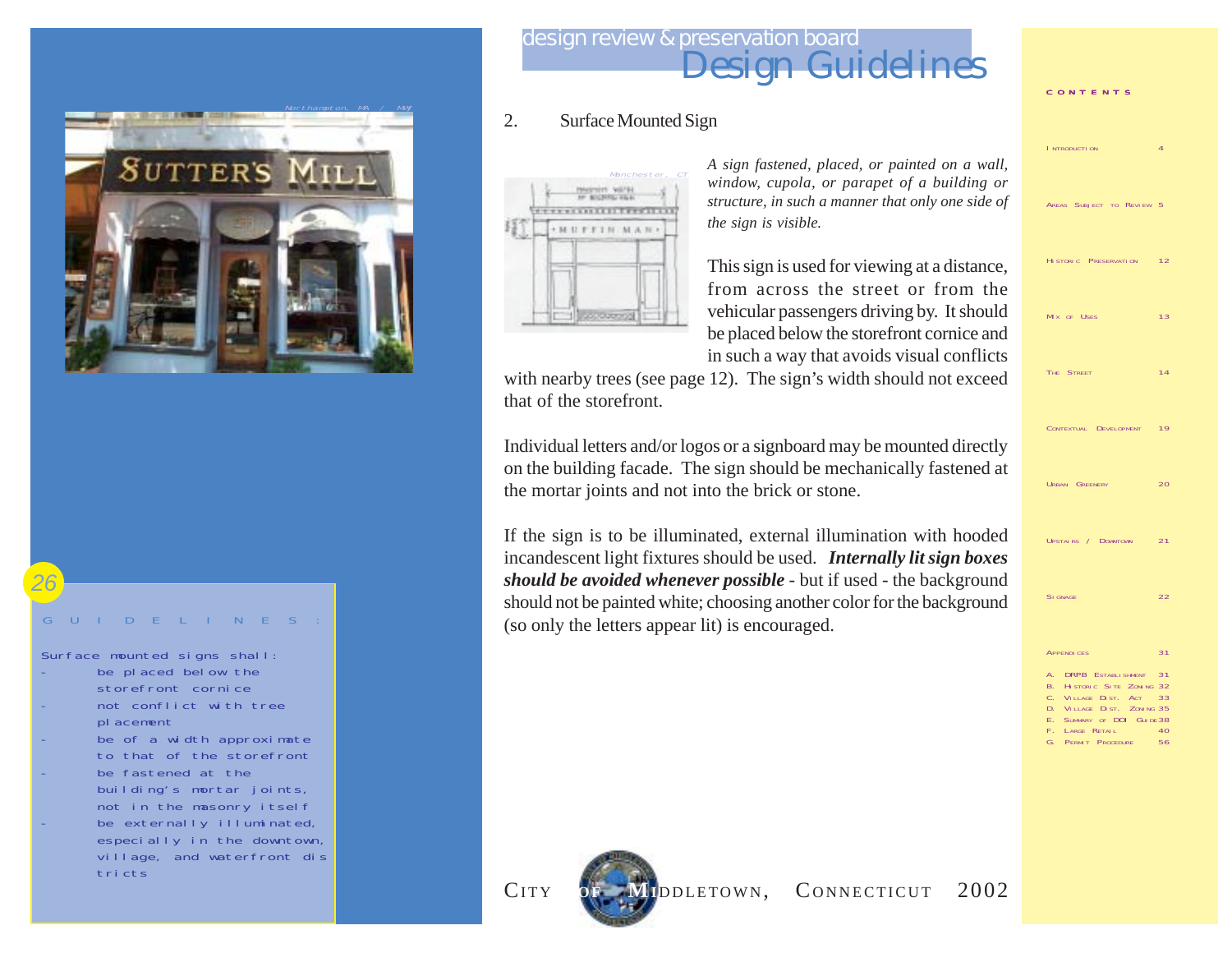## 3. Painted on Glass Sign



*A sign whose lettering and/or graphics is applied on the surface of the business's window by means of hand painting, silk screening, or frisket cutting and spraying.*

This sign should be scaled to the pedestrian and should be located in the display window or on the entrance door glazing. This

technique is also traditionally used for applying the street address number on the entrance door transom. The maximum letter height should not exceed eight (8") inches.

## 4. Internally Mounted Neon; Restaurant Menu Signs



*A neon sign, mounted on the building's interior; a restaurant's menu, displayed on an easel or other stand, and visible through the storefront window.*

Neon can be a colorful and lively addition to any storefront as long as it is used in moderation.

Restaurants may display a copy of their actual printed menu by mounting it in a wood or metal frame covered with glass. A framed chalk board may also be displayed to announce any special menu items.



## GUIDELINES

*27*

Neon signs shall be placed at storefront level, with type size not to exceed 1' foot in height. They shall be hung from a skeleton frame and set slightly back from storefront window.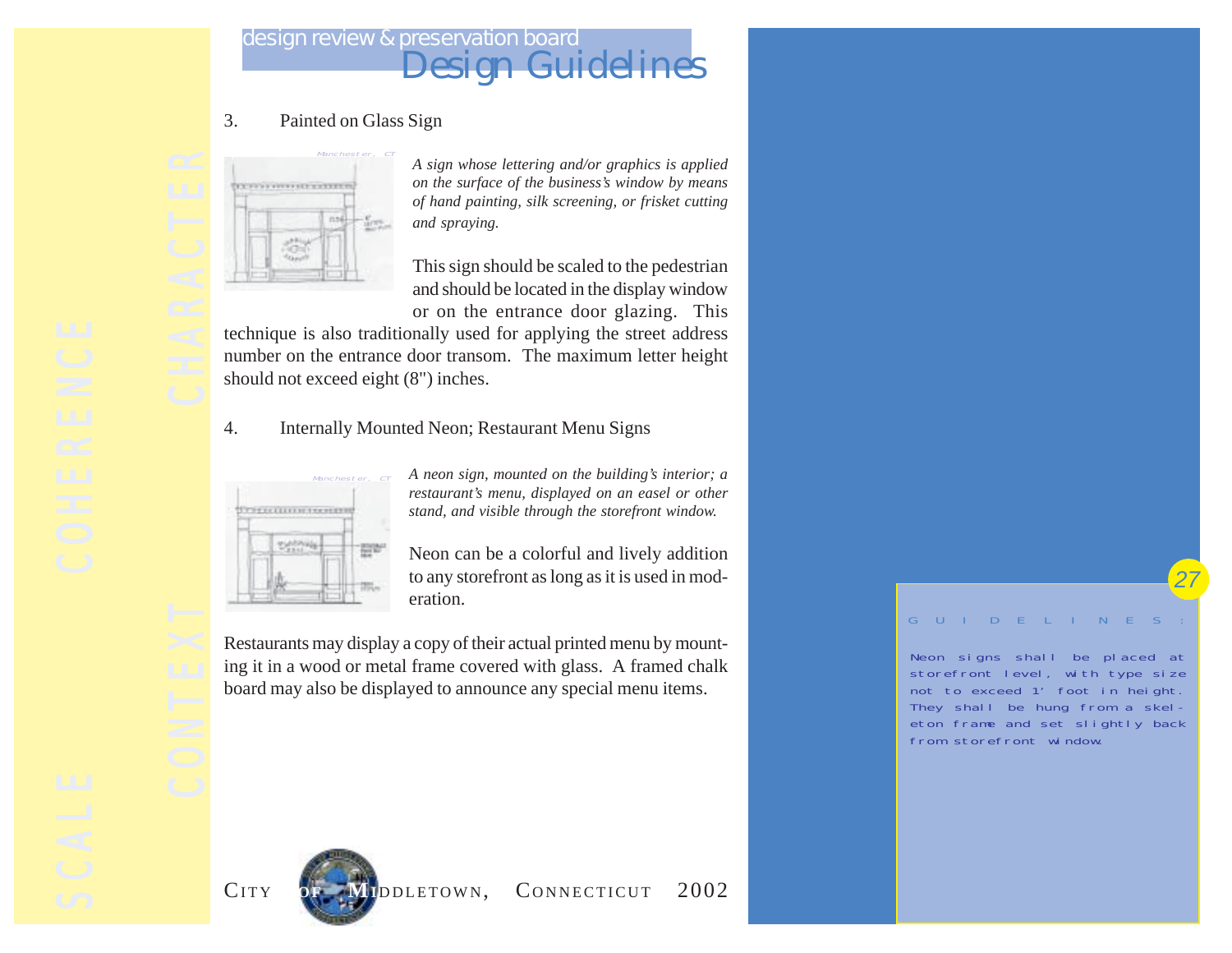

## GUIDELINE

*28*

Freestanding signs emphasizing simplicity, in design, color, and verbiage, shall be encouraged. Monolith-style road signs and exterior-lit, wooden, carved signs of appropriate scale shall be permitted. Where signs advertise more than one business, a coherence or coordination of style within the sign is required. Landscaping treatment at the sign's base is encouraged. Applicants for these signs are also encouraged to consider external illumination, be it footlights, lights attached to the sign itself, or to the sign support.

## design review & preservation board *Design Guidelines*

## 6. Freestanding Signs



*A sign supported by upright(s), brace(s), pole(s), post(s), or pylon(s), placed at or near ground level, or resting upon a foundation on the ground, and which is not attached to any building.*

Road signs whose message specifically targets motorists are placed more closely to the road and are often freestanding. This is particularly true for signs in the Route 3 (Newfield Street),

Route 17 (South Main Street), Route 66 (Washington Street), and Route 154 (Old Saybrook Rd.) corridors.

## 7. Miscellaneous Other Signs

Flyers, posters, and spontaneously affixed advertisements are generally allowed in obvious, designated locations (such as kiosks), but should never be nailed into trees. Sandwich board signs may be worn by a person in the employ of the business being advertised, or by a person advertising their own business. Such "walking" signs are not only effective and eye-catching, but animate the sidewalk. Sandwich boards which are haphazardly left on the street clutter the sidewalk and may create a stumbling hazard. When used, they should be of a weight that will withstand typical wind speeds for Middletown. Banners, so long as their use is not overextended, can create a festive, colorful effect for a business, and for its street. Fabric banners, properly fastened or mounted, are encouraged, either as temporary substitutes for -- or supplemental to -- permanent signs of the types discussed above.

# INTRODUCTION AREAS SUBJECT TO REVIEW 5 HISTORIC PRESERVATION 12 Mix of Uses 13 THE STREET 14 CONTEXTUAL DEVELOPMENT URBAN GREENERY 20 UPSTAIRS / DOWNTOWN 21 SIGNAGE 22 **APPENDICES** 31 DRPB ESTABLISHMENT 31 **HISTORIC SITE ZONING 32** VILLAGE DIST. ACT 33 D. VILLAGE DIST. ZONING 35 E. SUMMARY OF DOI GUIDE38 F. LARGE RETAIL 40 G. PERMIT PROCEDURE 56

C O N T E N T S

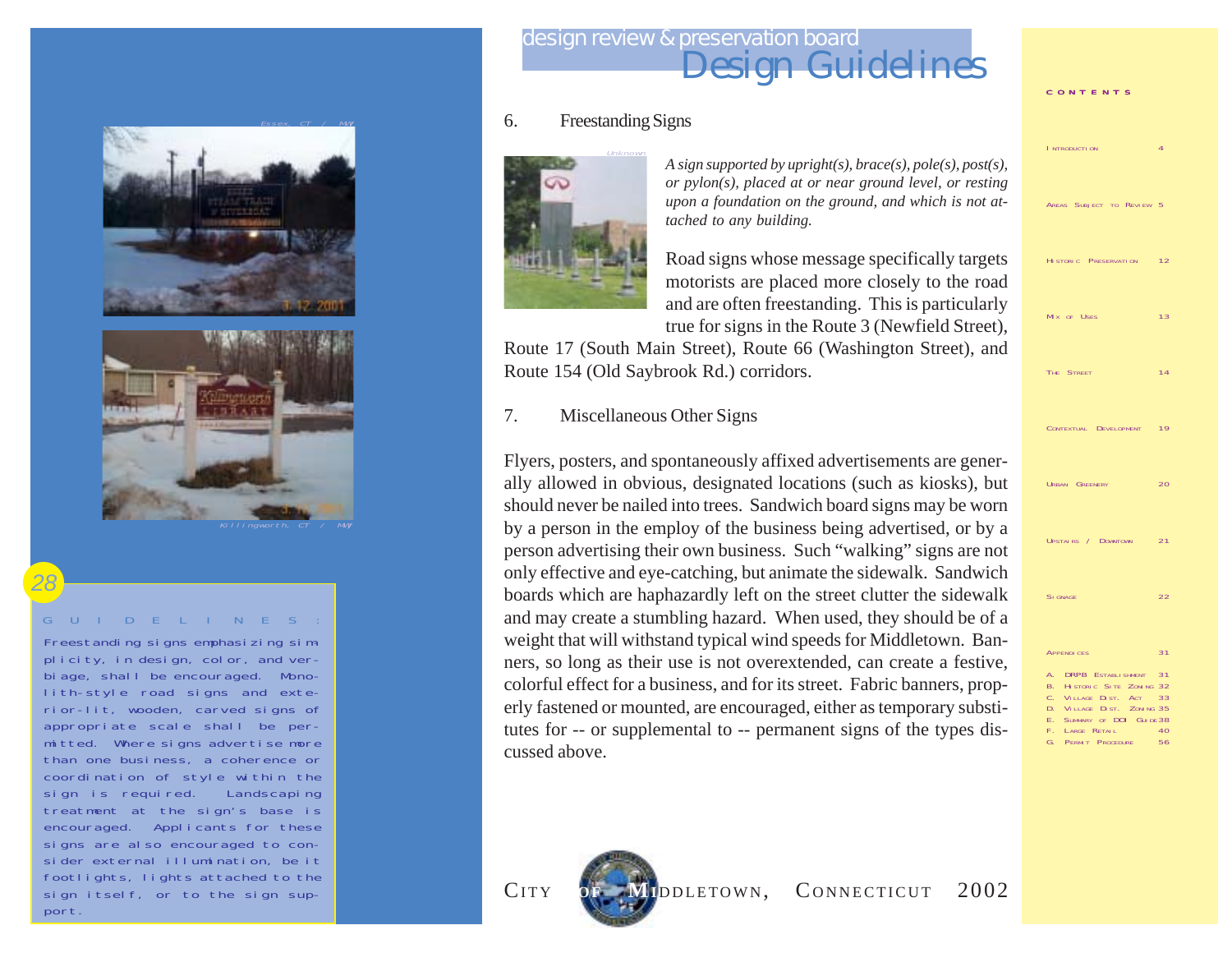## 8. Awnings and Canopies

*An architectural projection that provides weather protection, identity, or decoration and is supported partially by two or more stanchions and/or wholly by the building to which it the awning / canopy is attached.*

Storefront awnings and canopies are both functional and decorative - - functional because they provide sun protection for the merchandise, rain and snow protection for shoppers, and signage for the business. They bring a decorative element to the streetscape with color, pattern and/or graphics. Genuine retractable awnings are encouraged by the Board.

9. Signs Located above the First Floor

## *Signs for businesses which are not located on the street level.*

Businesses located in the upper stories of buildings with other ground floor businesses often advertise with stenciled signs in their windows, and/or with a ground floor directory, either outside or just inside the entrance. Examples of upper story awnings in other downtowns, as well as in historical Middletown photos show them to be another viable method of drawing attention to businesses above the ground floor.

## **CONCLUSION**

The project submission or a<br>
SCALE CITY OF MIDDLETOWN, CONNECTICUT 2002 Design -- as well as the laws, attitudes, and perceptions that influence it -- changes. So too will these guidelines. If you are an applicant, or a contractor / consultant working on behalf of an applicant, and referring to these guidelines in preparation of a project submission or a







## GUIDELINE

*29*

Historically, fabric retractable awnings were used and this continues to be the preferred awning type. Stationary, non-retractable awnings should not be used. The color or stripe chosen for the awning should complement the general color scheme of the building. Verbiage printed on the awning should be limited to the street address of the store. The width of the awning or canopy should not exceed the width of the storefront.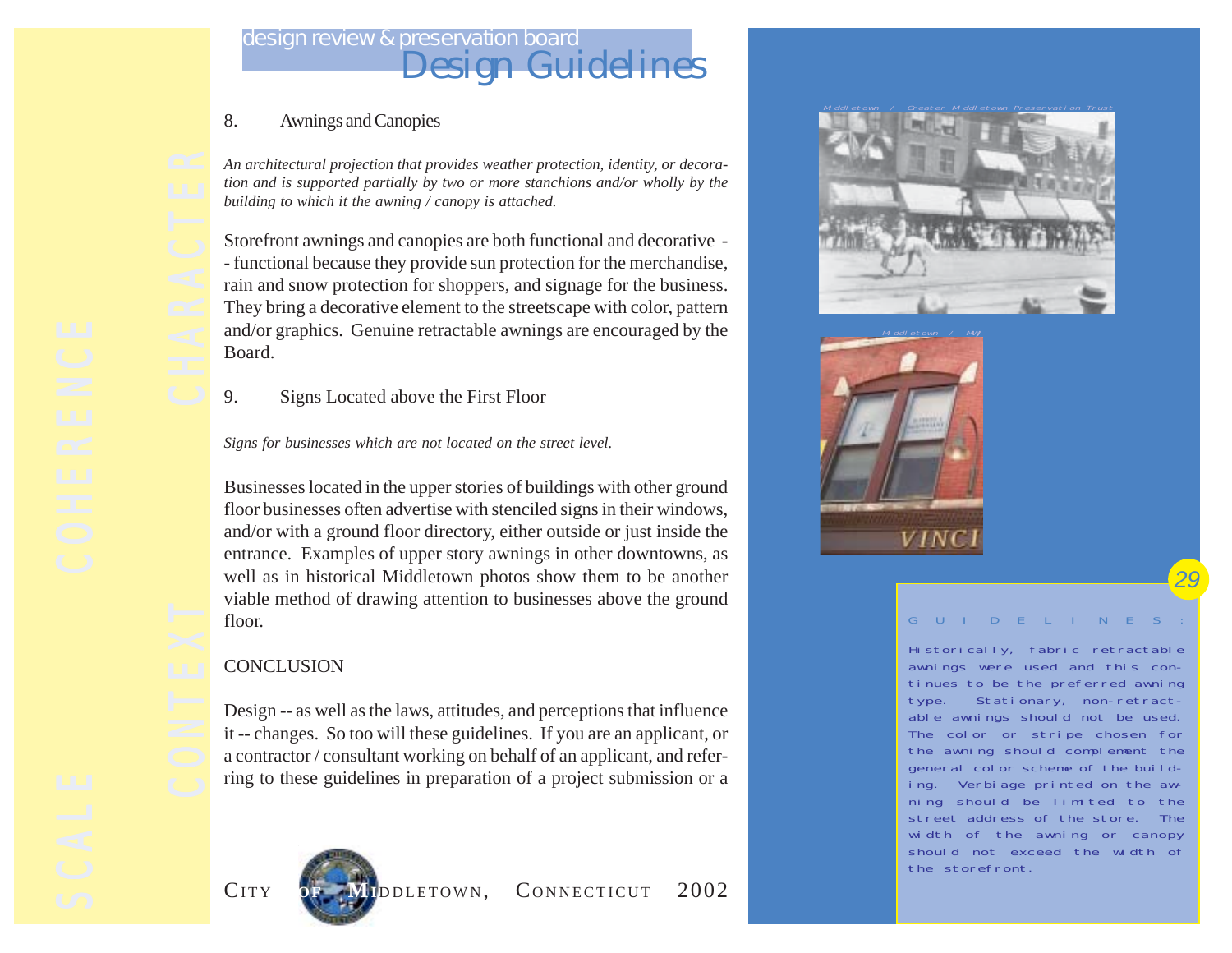

#### GUIDELINES:

*30*

Businesses in the downtown which are above the ground floor may use painted-on glass signs (see page 19), awnings, and/or ground floor directories to direct customers to their location. Surface-mounted signs placed on upper stories shall be discouraged.

## design review & preservation board *Design Guidelines*

C O N T E N T S INTRODUCTION AREAS SUBJECT TO REVIEW 5 HISTORIC PRESERVATION 12 Mix of Uses 13 THE STREET 14 CONTEXTUAL DEVELOPMENT 19 URBAN GREENERY 20 UPSTAIRS / DOWNTOWN 21 SIGNAGE 22 APPENDICES 31 A. DRPB ESTABLISHMENT 31 B. HISTORIC SITE ZONING 32 C. VILLAGE DIST. ACT 33 D. VILLAGE DIST. ZONING 35 E. SUMMARY OF DOI GUIDE38 legal action, please consult with the Department of Planning, Conservation, and Development to make sure that the edition you are using is upto-date. Also, applicants, contractors, and consultants -- as well as members of the community interested in design and preservation issues and members of the public at large -- are welcome to contact the Department with comments or suggestions on revising this document for its next edi-Questions, comments, and concerns can be addressed to: Munro W. Johnson, Community Development Specialist (860) 344-3425 | munro.johnson@cityofmiddletown.com

tion.

CITY OF MIDDLETOWN, CONNECTICUT 2002

F. LARGE RETAIL 40 G. PERMIT PROCEDURE 56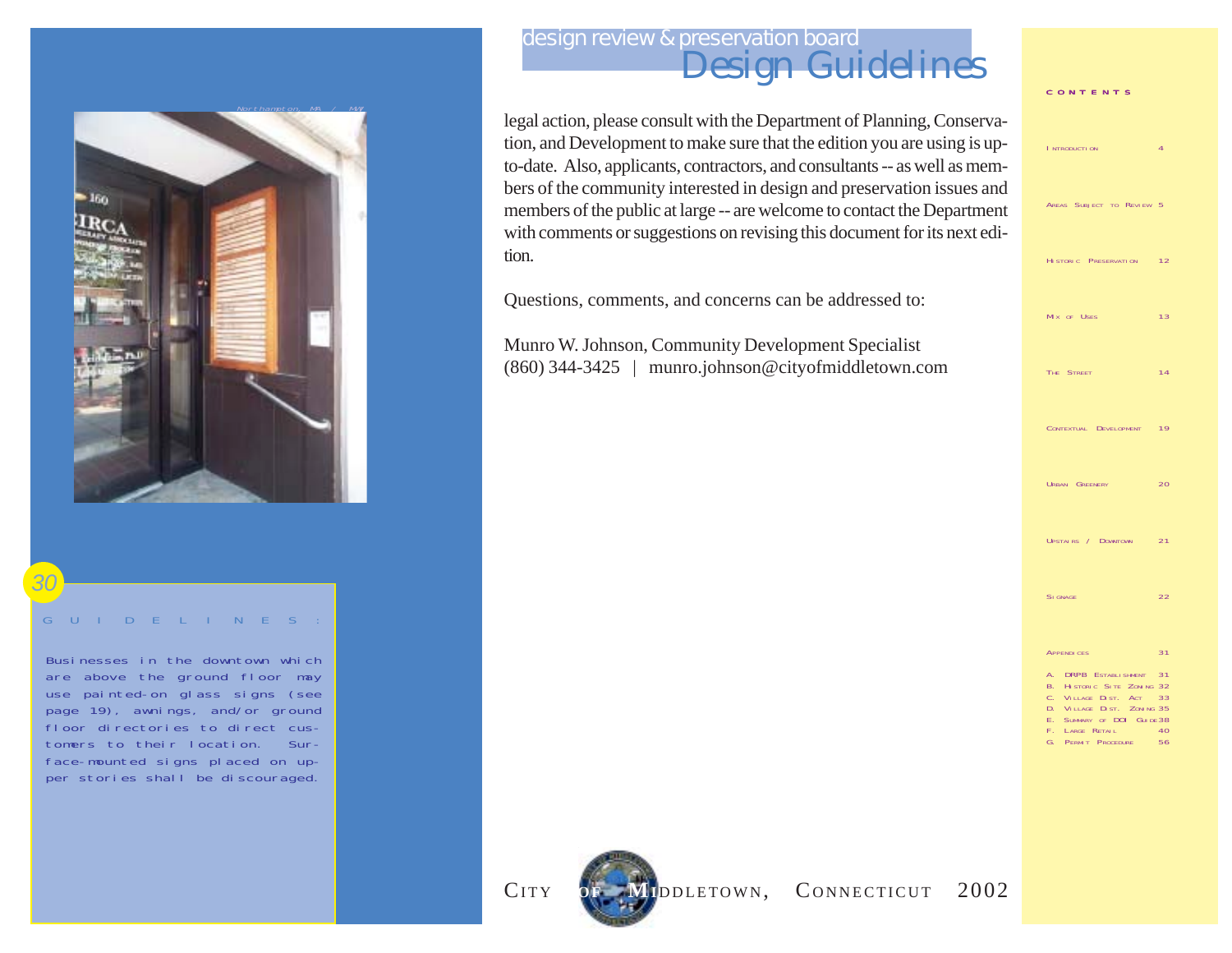## APPENDICES

## *Appendix A: Middletown Code of Ordinances, Chapter 26-10*

#### Sec. 26-10. Middletown Design Review and Preservation Board.

There shall be an advisory board known as the Design Review and Preservation Board, which shall consist of nine (9) members. Of the members appointed, three (3) shall serve until June 30, 1996; three (3) shall serve until June 30, 1997; and three (3) shall serve until June 30, l998. Thereafter, appointments shall be for a term of three (3) years. The Board shall include membership from the Greater Middletown Preservation Trust, the Middletown Special Services district or comparable agency, and the public at large. Its membership should include expertise in architecture, planning, historic preservation and urban design. The Board shall create guidelines for; and, when requested, shall review designs for exterior rehabilitation or new construction in business zones, including signage; and advise the Planning and Zoning Commission and the Redevelopment Agency regarding their appropriateness. The Board shall be the recipient and keeper of historic easements held by the City. It shall further, provide a forum for, and advise the Economic Development Committee on the demolition of any structure in the historic districts, or any structure listed in Middletown's Historic Resources Inventory, the National or State Registers of Historic Places, or the Inventory of Historic Engineering and Industrial Sites. The Board shall also perform such duties as are required and permitted of a municipal preservation board by the General Statutes and shall make recommendations to the Mayor and Common Council concerning any issue related to the preservation of architectural and historically significant artifacts, buildings and streetscapes.



(6/5/95)

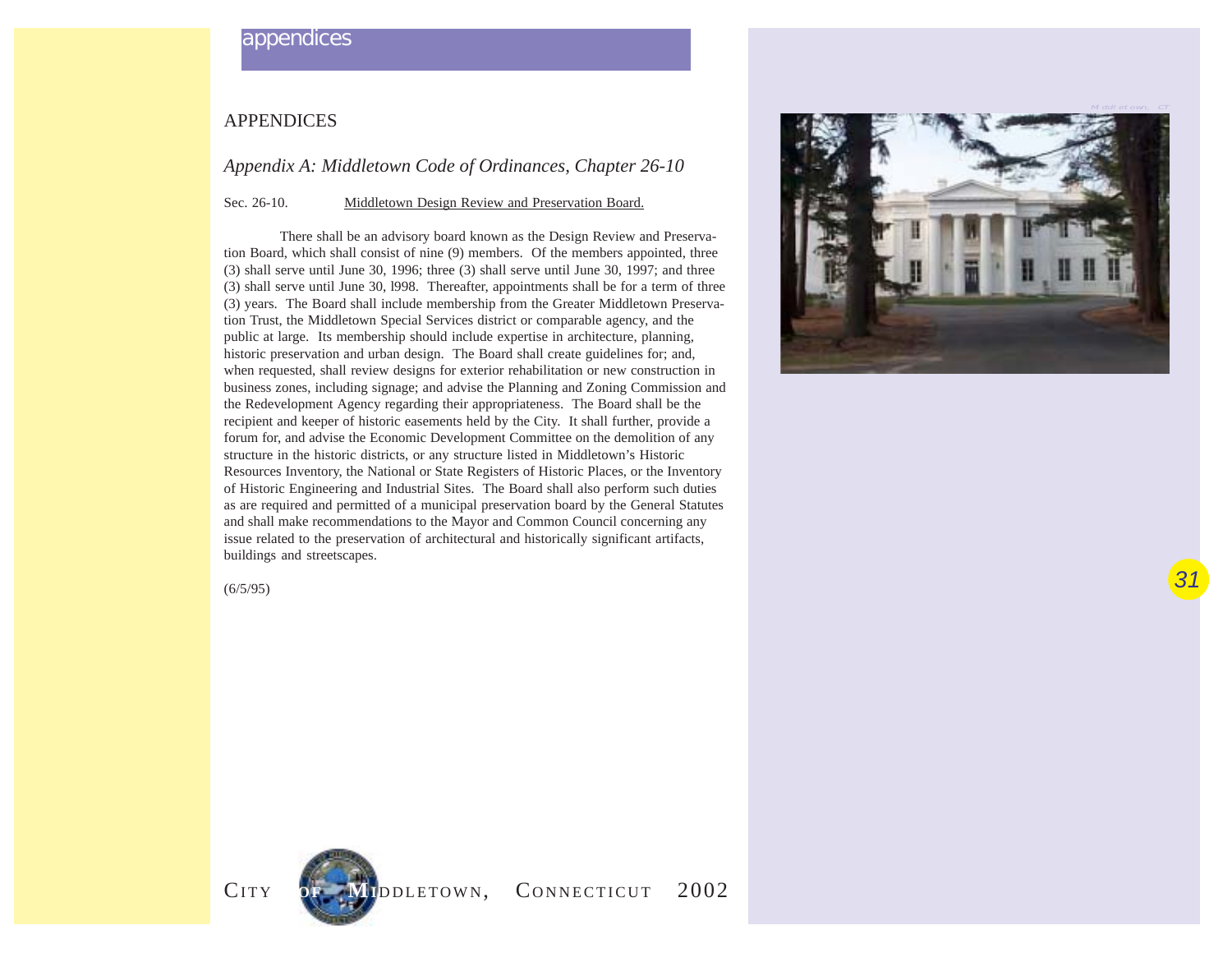State Statutes Governing Historic Districts

Middletown has seven (7) registered Historic Districts, five (5) of which are located in business zones and subject to design review.



Title 7, Chapter 97a, Section 7-147 of the Connecticut General Statutes sets out the rules governing historic districts, commissions, and properties.

The Connecticut General Statutes are available in the Department of Planning, Conservation, & Development, the Russell Library, and searchable online, at http:// prdbasis. cga.state.ct.us/ BASIS/TSAMDHP/LIN1/AMD/ MSF (search for "7-147" under "Statutes K" ).

## Downtown **Historic Districts**

**Historic Districts Broad Street Main Street Metro South** South Green **Washington St.** 

## appendices

|           | Appendix B: City of Middletown Zoning Code                                                                                                                                                                                                                                                                                            | CONTENTS                                                                                                                                                                        |                |
|-----------|---------------------------------------------------------------------------------------------------------------------------------------------------------------------------------------------------------------------------------------------------------------------------------------------------------------------------------------|---------------------------------------------------------------------------------------------------------------------------------------------------------------------------------|----------------|
| 44.08.26  | HISTORIC AND/OR ARCHITECTURAL PRESERVATION SITE<br>AND STRUCTURES (page 90)                                                                                                                                                                                                                                                           | I NTRODUCTION                                                                                                                                                                   | $\overline{4}$ |
| А.        | The site, building or structure proposed shall be included in the Middletown<br>Survey of Historical and Architectural Resources conducted by the Greater<br>Middletown Preservation Trust, dated 1979, as either inventoried or notable                                                                                              | AREAS SUBJECT TO REVIEW 5                                                                                                                                                       |                |
|           | buildings. (Effective 8/1/84.) Other buildings and structures may apply under<br>this section provided that it is determined by the Greater Middletown Preserva<br>tion Trust, or another qualified professional selected by the Commission, that<br>the building meets the survey criteria and that the proposed reuse is compatible | HISTORIC PRESERVATION                                                                                                                                                           | 12             |
|           | with the historic character and fabric of the building.<br>(Amended effective 10/15/90)                                                                                                                                                                                                                                               | MIX OF USES                                                                                                                                                                     | 13             |
| <b>B.</b> | Permitted use of a site and structure shall be harmonious with the physical                                                                                                                                                                                                                                                           |                                                                                                                                                                                 |                |
| C.        | characteristics and originally designed use of the structure: i.e. a structure<br>designed for a residence may be used as an office.<br>A written agreement shall be filed with the Commission stipulating that the                                                                                                                   | THE STREET                                                                                                                                                                      | 14             |
| D.        | exterior of the structure and the site will be restored and maintained in<br>accordance with the historic time period the structure is identified.<br>In the event the proposed historic preservation structure is located in a fire                                                                                                  | CONTEXTUAL DEVELOPMENT                                                                                                                                                          | 19             |
|           | district with which its materials of construction are incompatible, application,<br>via the Commission, shall be made to the legislative body to change the<br>boundaries of the fire district so that the Historic Preservation Zone is<br>designated outside fire limits in terms of the State Building Code. The                   | URBAN GREENERY                                                                                                                                                                  | 20             |
| Ε.        | proposed Historic Preservation structure shall not be less than thirty (30') feet<br>from any structure in a contiguous fire district.<br>Off-street parking requirements for architecturally and historically significant                                                                                                            | UPSTALRS / DOWNTOWN                                                                                                                                                             | 21             |
|           | buildings with adaptive uses may be modified when a proponent can show (a)<br>needed off-street parking is or could be available in the vicinity and; (b) the<br>economic feasibility of the project depends on the waiving of some or all of                                                                                         | <b>SI GNAGE</b>                                                                                                                                                                 | 22             |
| F.        | the off-street parking requirements.<br>All proposals under this category shall submit a narrative, and for major                                                                                                                                                                                                                     |                                                                                                                                                                                 |                |
|           | projects architectural renderings, explaining how the applicant intends to<br>renovate and preserve the historic facade and overall historic character of the                                                                                                                                                                         | <b>APPENDICES</b><br>A. DRPB ESTABLI SHMENT                                                                                                                                     | 31<br>31       |
|           | building. All proposals may be referred to the Middletown Preservation<br>Board for review and comment. The Preservation Board's comments shall be<br>purely advisory.<br>(Added effective 10/23/91)                                                                                                                                  | B. HISTORIC SITE ZONING 32<br>VILLAGE DIST. ACT<br>$C_{\alpha}$<br>D. VILLAGE DIST. ZONING 35<br>E.,<br>SUMMARY OF DOI GUIDE 38<br>F.<br>LARGE RETAIL<br>G.<br>PERMIT PROCEDURE | 33<br>40<br>56 |
|           |                                                                                                                                                                                                                                                                                                                                       |                                                                                                                                                                                 |                |
| CITY      | 2002<br>CONNECTICUT<br>DDLETOWN,                                                                                                                                                                                                                                                                                                      |                                                                                                                                                                                 |                |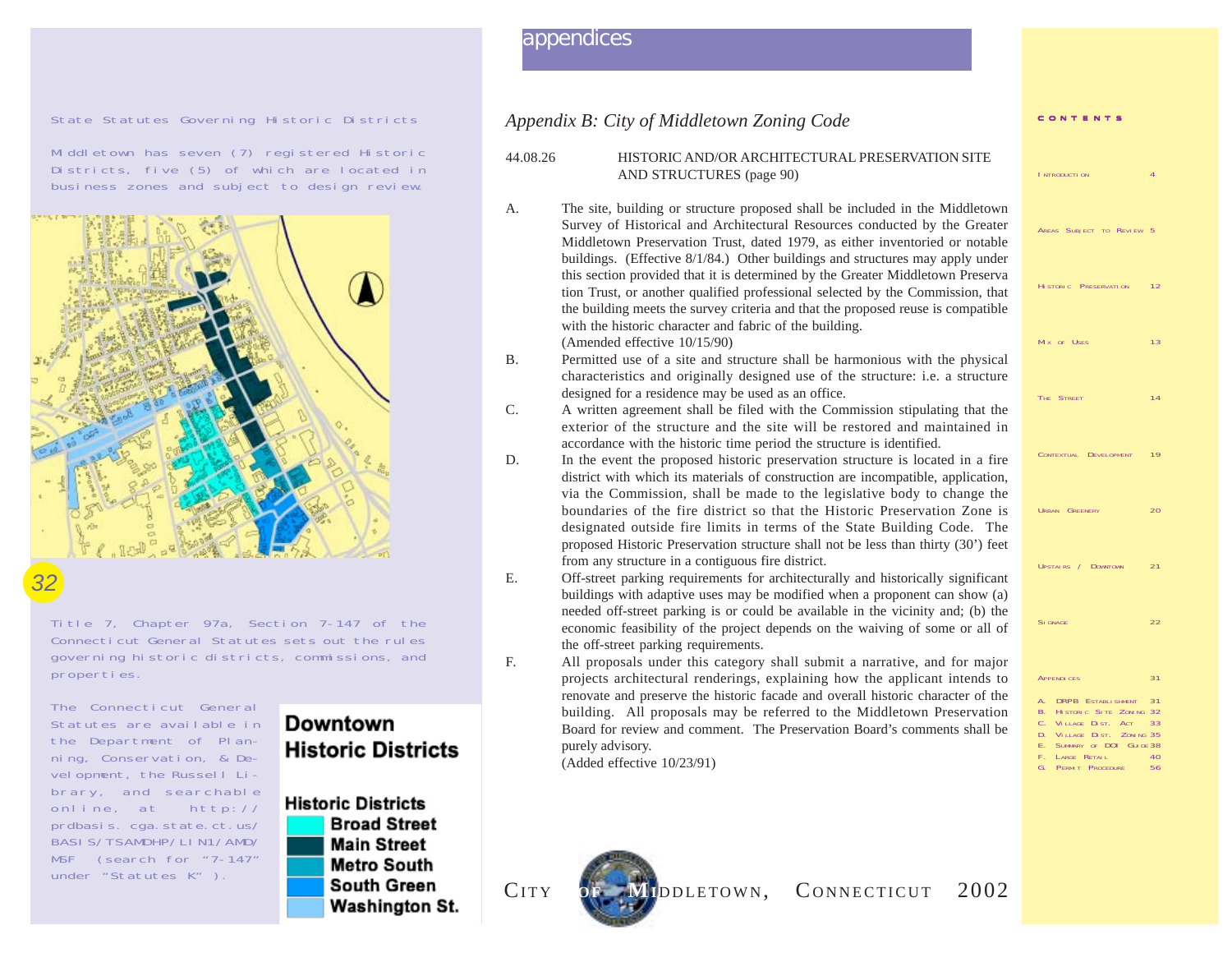## *Appendix C: State of Connecticut Village Districts*

1998PA-00116.PA;2 Public Act 2 of 3 Connecticut General Assembly Public Act 2 of 3 Year:1998 Number:116 Name:1998PA-00116.PA;2

Substitute House Bill No. 5485 Substitute House Bill No. 5485

PUBLIC ACT NO. 98-116

#### AN ACT AUTHORIZING THE ESTABLISHMENT OF VILLAGE DISTRICTS.

Be it enacted by the Senate and House of Representatives in General Assembly convened: (NEW) (a) The zoning commission of each municipality may establish village districts as part of the zoning regulations adopted under section 8-2 of the general statutes, as amended. The regulations establishing village districts shall protect the distinctive character, landscape and historic structures of such areas and may regulate, on and after the effective date of such regulations, (1) alterations and improvements in such areas and (2) substantial reconstruction and rehabilitation of properties within the district and in view of public roadways, including, but not limited to, (A) the design and placement of buildings, (B) the maintenance of public views, (C) the design, paving materials and placement of public roadways and (D) other elements that the commission deems appropriate to maintain and protect the character of the village district. In adopting the regulations, the commission shall consider the design, relationship and compatibility of structures, planting, signs, roadways, street hardware and other objects in public view. Such regulations shall encourage the conversion and preservation of existing buildings and sights in a manner that maintains the historic, natural and community character of the district. The regulations concerning the exterior of structures or sites shall be consistent with the "Connecticut Historical Commission -The Secretary of the Interior's Standards for Rehabilitation and Guidelines for Rehabilitating Historic Buildings", revised through 1990, as amended. The regulations shall provide (i) that proposed buildings or modifications to existing buildings be harmoniously related to their surroundings, to the terrain and to the use, scale and architecture of existing buildings in the vicinity that have a functional or visual relationship to a proposed building or modification, (ii) that all spaces and structures visible to the public from public roadways be designed to add to the visual amenities of the area consistent with those of the village district in and around the proposed building or modification, (iii) that the color, size, height, proportion of openings, roof treatments, building materials and landscaping of commercial or residential property and any proposed signs and lighting be evaluated for compatibility with the local architectural motif and the maintenance of



CITY OF MIDDLETOWN, CONNECTICUT 2002

## Middletown's Downtown Village District

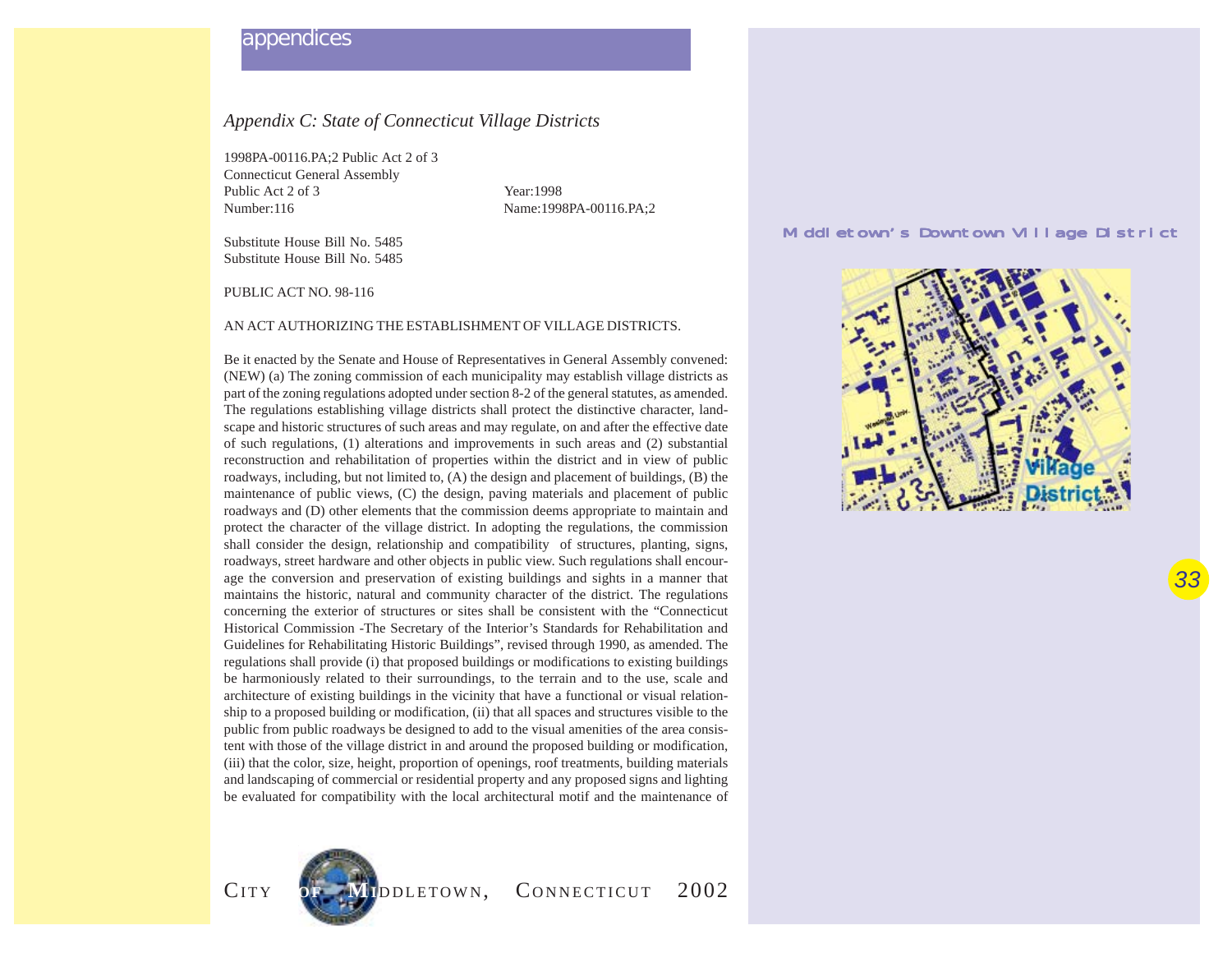| views, historic buildings, monuments and landscaping, and (iv) that the removal or dis-           |
|---------------------------------------------------------------------------------------------------|
| ruption of historic traditional or significant structures or architectural elements shall be      |
| minimized. (b) All development in the village district shall be designed to achieve the           |
| following compatibility objectives with other uses within the immediate neighborhood of           |
| the proposed development: (1) The arrangement and orientation of any proposed building            |
| or site improvement shall be similar in the immediate neighborhood; (2) the building and          |
| layout of buildings and parking lots shall reinforce existing buildings and streetscape           |
| patterns and the placement of buildings and parking lots shall assure there is no adverse         |
| impact on the immediate neighborhood; (3) proposed streets shall be connected to the              |
| existing neighborhood road network, wherever possible; (4) open spaces of the proposed            |
| development shall reinforce open space patterns of the immediate neighborhood, in form            |
| and siting; (5) locally significant features of the site such as distinctive buildings or vistas, |
| shall be integrated into the site design; (6) the landscape design shall complement the           |
| neighborhood's landscape patterns and reinforce functional qualities; (7) the exterior signs,     |
| site lighting and accessory structures shall support a uniform architectural theme and present    |
| a harmonious relationship with the surrounding neighborhood; and (8) the scale, propor-           |
| tions, massing and detailing of the proposed building shall be in proportion to the scale,        |
| proportion, massing and detailing in the neighborhood. (c) All applications for new con-          |
| struction and substantial reconstruction within the district and in view from public road-        |
| ways shall be subject to review and recommendation by an architect or architectural firm          |
| selected and contracted by the commission and designated as the village district architec-        |
| tural consultant for such application. The village district architectural consultant shall        |
| review an application and report to the commission within thirty-five days of receipt of the      |
| application. The report and recommendation of the village district architectural consultant       |
| shall be entered into the public hearing record and considered by the commission in mak-          |
| ing their decision. Failure of the village district architectural consultant to report within     |
| the specified time shall not alter or delay any other time limit imposed by the regulations.      |
| The commission may seek the recommendations of any town or regional agency or outside             |
| specialist with which it consults, including, but not limited to, the municipality's histori-     |
|                                                                                                   |
| cal society, the Connecticut Trust for Historic Preservation and The University of Con-           |
| necticut College of Agriculture and Natural Resources. Any reports or recommendations             |
| from such agencies or organizations shall be entered into the public hearing record. (d) No       |
| decision of a commission under this section shall be effective until a copy thereof, certi-       |
| fied by the commission, containing the name of the owner of record, a description of the          |
| premises to which it relates and specifying the reasons for its decision, is recorded in the      |
| land records of the town in which such premises are located. The town clerk shall index           |
| the same in the grantor's index under the name of the then record owner and the record            |
| owner shall pay for such recording. (e) As used in this section "neighborhood" means the          |
| existing buildings and land uses adjacent to and extending from a proposed development            |
| to a definable boundary such as a primary collector or arterial boundary, a significant           |
| change in character or land use or a major natural feature.                                       |

C O N T E N T S

| I NTRODUCTION                                                                                                                                                                                                                                  | $\overline{4}$ |
|------------------------------------------------------------------------------------------------------------------------------------------------------------------------------------------------------------------------------------------------|----------------|
| AREAS SUBJECT TO REVIEW 5                                                                                                                                                                                                                      |                |
| HISTORIC PRESERVATION                                                                                                                                                                                                                          | 12             |
| MIX OF USES                                                                                                                                                                                                                                    | 13             |
| THE STREET                                                                                                                                                                                                                                     | 14             |
| CONTEXTUAL DEVELOPMENT                                                                                                                                                                                                                         | 19             |
| URBAN GREENERY                                                                                                                                                                                                                                 | 20             |
| UPSTAIRS / DOWNTOWN                                                                                                                                                                                                                            | 21             |
| SI GNAGE                                                                                                                                                                                                                                       | 22             |
| <b>APPENDICES</b>                                                                                                                                                                                                                              | 31             |
| <b>DRPB ESTABLISHMENT 31</b><br>HISTORIC SITE ZONING 32<br>VILLAGE DIST, ACT 33<br>VILLAGE DIST, ZONING 35<br>SUMMARY OF DOI GUIDE 38<br>SUMMARY OF DOI GUIDE 38<br>A.<br>В.<br>Ċ.<br>D.<br>Ė.<br>Ė.<br>LARGE RETAIL<br>PERMIT PROCEDURE<br>G. | 40<br>56       |

CITY OF MIDDLETOWN, CONNECTICUT 2002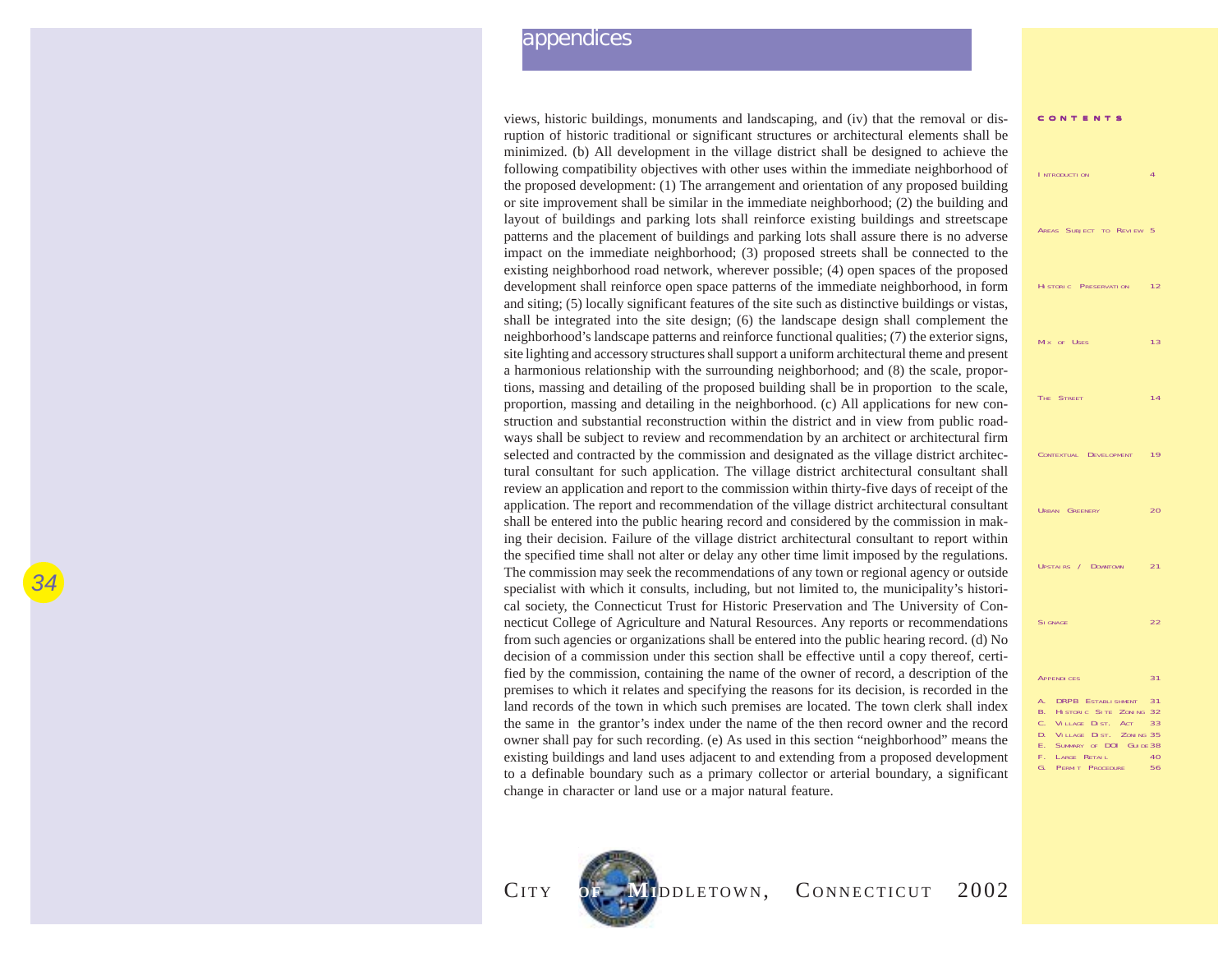## Approved May 22, 1998

*Appendix D: Zoning for Middletown's Village District*

#### SECTION 39D DOWNTOWN VILLAGE DISTRICT (DVD)

| 39D.01 | <b>AUTHORITY</b><br>This regulation is adopted pursuant to Public Act 98-116, as amended,<br>an Act Concerning Village Districts, and is authorized by Section 8-2<br>of the Connecticut General Statutes.                                                                                                                                                                                                                       |
|--------|----------------------------------------------------------------------------------------------------------------------------------------------------------------------------------------------------------------------------------------------------------------------------------------------------------------------------------------------------------------------------------------------------------------------------------|
| 39D.02 | <b>PURPOSE</b><br>The purpose of this regulation is to protect the distinctive character,<br>landscape, and historic structures within said district.                                                                                                                                                                                                                                                                            |
|        | It is the intent of this regulation to encourage the conversion,<br>conservation and preservation of existing buildings and sites in a<br>manner that maintains the historic and/or unique character of the<br>district and to promote traditional neighborhood design for new<br>construction to ensure compatibility.                                                                                                          |
| 39D.03 | <b>APPLICABILITY</b><br>These regulations shall pertain to:                                                                                                                                                                                                                                                                                                                                                                      |
|        | New construction and substantial, as determined by staff, reconstruc-<br>tion and rehabilitation of properties within the district and in view<br>from public roadways including but not limited to:                                                                                                                                                                                                                             |
|        | the design and placement of buildings;<br>a.<br>the design, paving materials and placement of public<br>b.<br>roadways; and<br>other elements that the Approving Authority staff deems<br>c.<br>appropriate to maintain and protect the character of the<br>DVD.                                                                                                                                                                 |
| 39D.04 | <b>REVIEW</b><br>Applications for permitted uses shall be treated as a Section 55<br>Category 3 Site Plan Review. Applications for Special Exception<br>uses shall be treated in accordance with Section 44 of the Zoning<br>Code and Section 8-2 of the Connecticut General Statutes. Only<br>construction expanding the existing footprint by more than twenty<br>percent (20%) shall require the submission of an A-2 survey. |
|        |                                                                                                                                                                                                                                                                                                                                                                                                                                  |

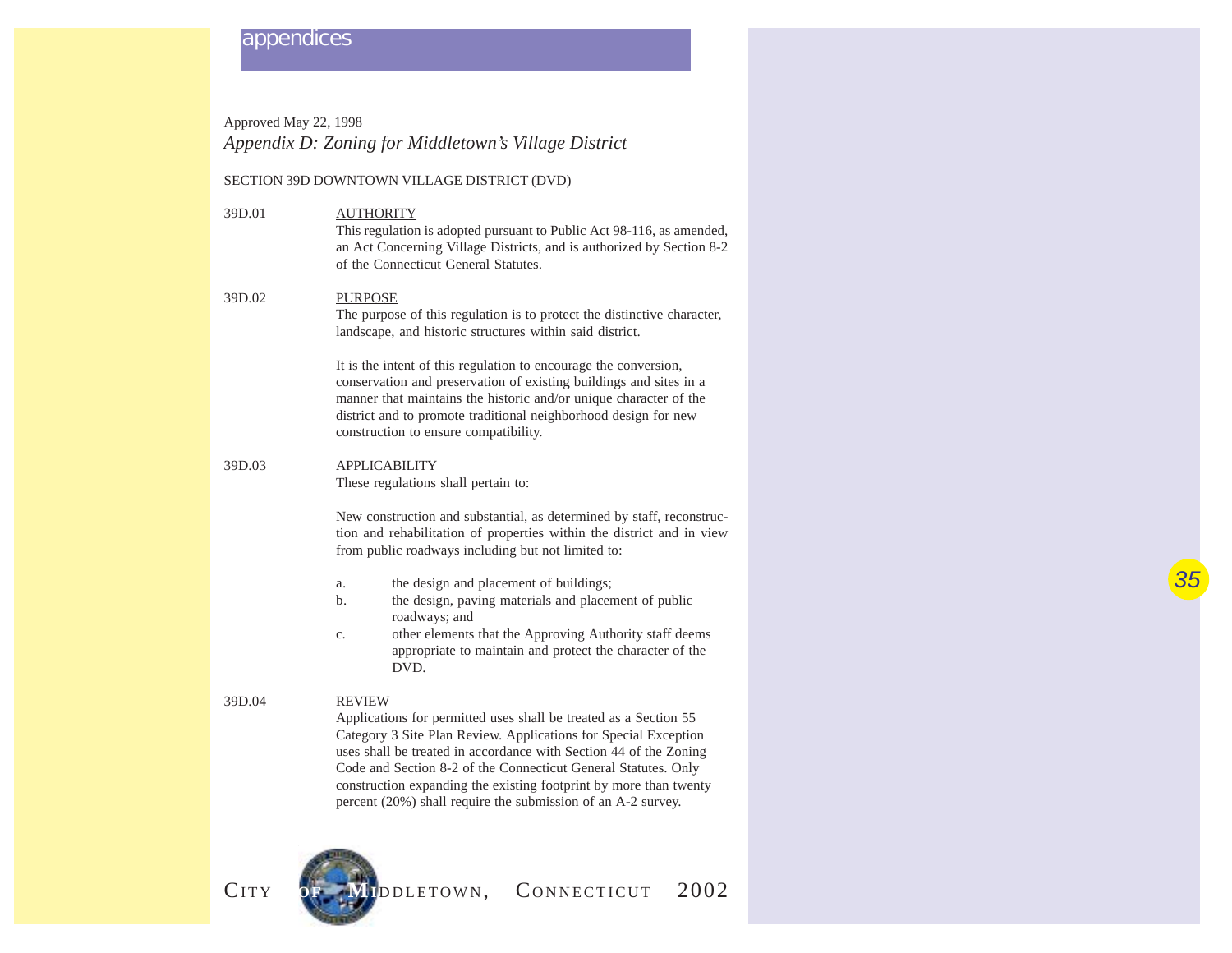| 39D.05   | <b>ADVISORY OPINION</b>                                                                                                                                                                                                                                                                                                                                                                                                                                                                                                                                                         | CONTENTS                                                                                                                                                                                           |                      |
|----------|---------------------------------------------------------------------------------------------------------------------------------------------------------------------------------------------------------------------------------------------------------------------------------------------------------------------------------------------------------------------------------------------------------------------------------------------------------------------------------------------------------------------------------------------------------------------------------|----------------------------------------------------------------------------------------------------------------------------------------------------------------------------------------------------|----------------------|
|          | All applications for construction and substantial reconstruction<br>within the district and in view from the public roadway shall be<br>subject to an advisory review and recommendation by the<br>Middletown Design Review Preservation Board. The report and                                                                                                                                                                                                                                                                                                                  | I NTRODUCTION                                                                                                                                                                                      | $\overline{4}$       |
|          | recommendation shall be entered into the public record and<br>considered in the decision. The Approving Authority may seek other<br>reports and recommendations in accordance with Section 55 of this<br>Code.                                                                                                                                                                                                                                                                                                                                                                  | AREAS SUBJECT TO REVIEW 5                                                                                                                                                                          |                      |
|          |                                                                                                                                                                                                                                                                                                                                                                                                                                                                                                                                                                                 | HISTORIC PRESERVATION                                                                                                                                                                              | 12                   |
| 39D.06   | <b>APPROVAL</b><br>The Approving Authority shall state on the record the reasons for<br>any decision and if the Approving Authority denies an application, it<br>shall cite the specific regulations under which the application was                                                                                                                                                                                                                                                                                                                                            | MIX OF USES                                                                                                                                                                                        | 13                   |
|          | denied.                                                                                                                                                                                                                                                                                                                                                                                                                                                                                                                                                                         | THE STREET                                                                                                                                                                                         | 14                   |
| 39D.07   | <b>EFFECTIVE DATE</b><br>No decision shall be effective until a copy thereof, certified by the<br>Chairman, containing the name of the owner of record, a description<br>of the premises to which it relates and specifying the reasons for its<br>decision is recorded on the land records.                                                                                                                                                                                                                                                                                    | CONTEXTUAL DEVELOPMENT                                                                                                                                                                             | 19                   |
| 39D.08   | <b>CRITERIA FOR DETERMINATION</b>                                                                                                                                                                                                                                                                                                                                                                                                                                                                                                                                               | URBAN GREENERY                                                                                                                                                                                     | 20                   |
|          | The Approving Authority shall consider the design, relationship and<br>compatibility of structures, plantings, signs, roadways, street<br>hardware and other objects in public view.                                                                                                                                                                                                                                                                                                                                                                                            | UPSTALRS / DOWNTOWN                                                                                                                                                                                | 21                   |
|          | The Approving Authority shall follow the "Connecticut Historical<br>Commission – The Secretary of the Interims Standards for Rehabili-<br>tation and Guidelines for Rehabilitating Historic Buildings" and the<br>following:                                                                                                                                                                                                                                                                                                                                                    | <b>SI GNAGE</b>                                                                                                                                                                                    | 22                   |
| Criteria |                                                                                                                                                                                                                                                                                                                                                                                                                                                                                                                                                                                 | <b>APPENDICES</b>                                                                                                                                                                                  | 31                   |
|          | Applications shall demonstrate the following: (a) that proposed<br>buildings or modifications to existing buildings are harmoniously<br>related to their surroundings, to the terrain and to the use, scale and<br>architecture of existing buildings in the vicinity that have a<br>functional or visual relationship to a proposed building or modifica-<br>tion, (b) that all spaces and structures visible to the public from<br>public roadways are designed to add to the visual amenities of the<br>area consistent with those of the village district in and around the | A. DRPB ESTABLI SHMENT<br>B. HISTORIC SITE ZONING 32<br>VILLAGE DIST. ACT<br>C.<br>VILLAGE DIST. ZONING 35<br>D.<br>SUMMARY OF DOI GUIDE 38<br>F.<br>F. LARGE RETAIL<br><b>G.</b> PERMIT PROCEDURE | 31<br>33<br>40<br>56 |
|          |                                                                                                                                                                                                                                                                                                                                                                                                                                                                                                                                                                                 |                                                                                                                                                                                                    |                      |
|          |                                                                                                                                                                                                                                                                                                                                                                                                                                                                                                                                                                                 |                                                                                                                                                                                                    |                      |

*36*

CITY OF MIDDLETOWN, CONNECTICUT 2002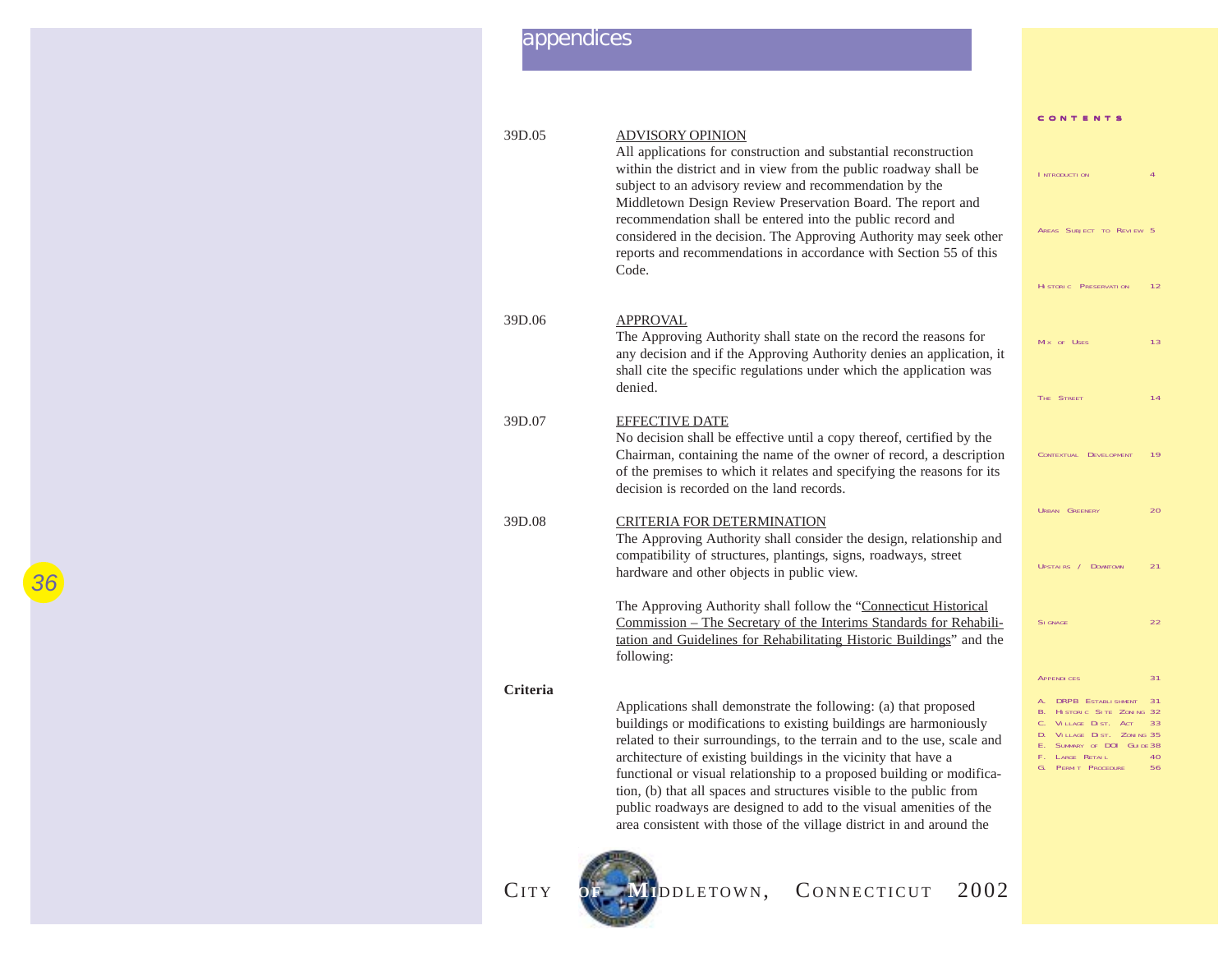proposed building or modification, (c) that the color, size, height, proportion of openings, roof treatments, building materials and landscaping of commercial or residential property and any proposed signs and lighting be evaluated for compatibility with the local architectural motif and the maintenance of views, historic buildings, monuments and landscaping, and (d) that the removal or disruption of historic traditional or significant structures or architectural elements are minimized.

All development in the village district shall be designed to achieve the following compatibility objectives: (1) the building and layout of buildings and included site improvements shall reinforce existing buildings and streetscape patterns and the placement of buildings and included site improvements shall assure there is no adverse impact on the district; (2) proposed streets shall be connected to the existing district road network, wherever possible; (3) open spaces within the proposed develop- ment shall reinforce open space patterns of the district in form and siting; (4) locally significant features of the site such as distinctive buildings or vistas shall be integrated into the site design; (5) the landscape design shall

complement the district's landcape patterns; (6) the exterior signs, site lighting and accessory structures shall support a uniform architectural theme if a theme exists and be compatible with their surroundings; and (7) the scale, proportions, massing and detailing of any proposed building shall be in proportion to the scale, proportion, massing and detailing in the district.

#### Use

Uses within the DVD shall be limited to one and two family homes. Churches, daycare centers and public libraries are permitted by Special Exception.

#### **Lot Size, Setbacks, Lot Coverage**

No minimum lot area or frontage required. Yard requirement is that any building shall have yards sufficient to insure proper design and placement of buildings as determined in the site plan review process and shall generally adhere to the setbacks of surrounding properties which are in keeping with the historic layout of the neighborhood.

#### **Height**

The maximum height in the DVD zone shall not exceed three (3) stories or thirty-six (36) feet.

(Section adopted effective 10/15/99)



CITY OF MIDDLETOWN, CONNECTICUT 2002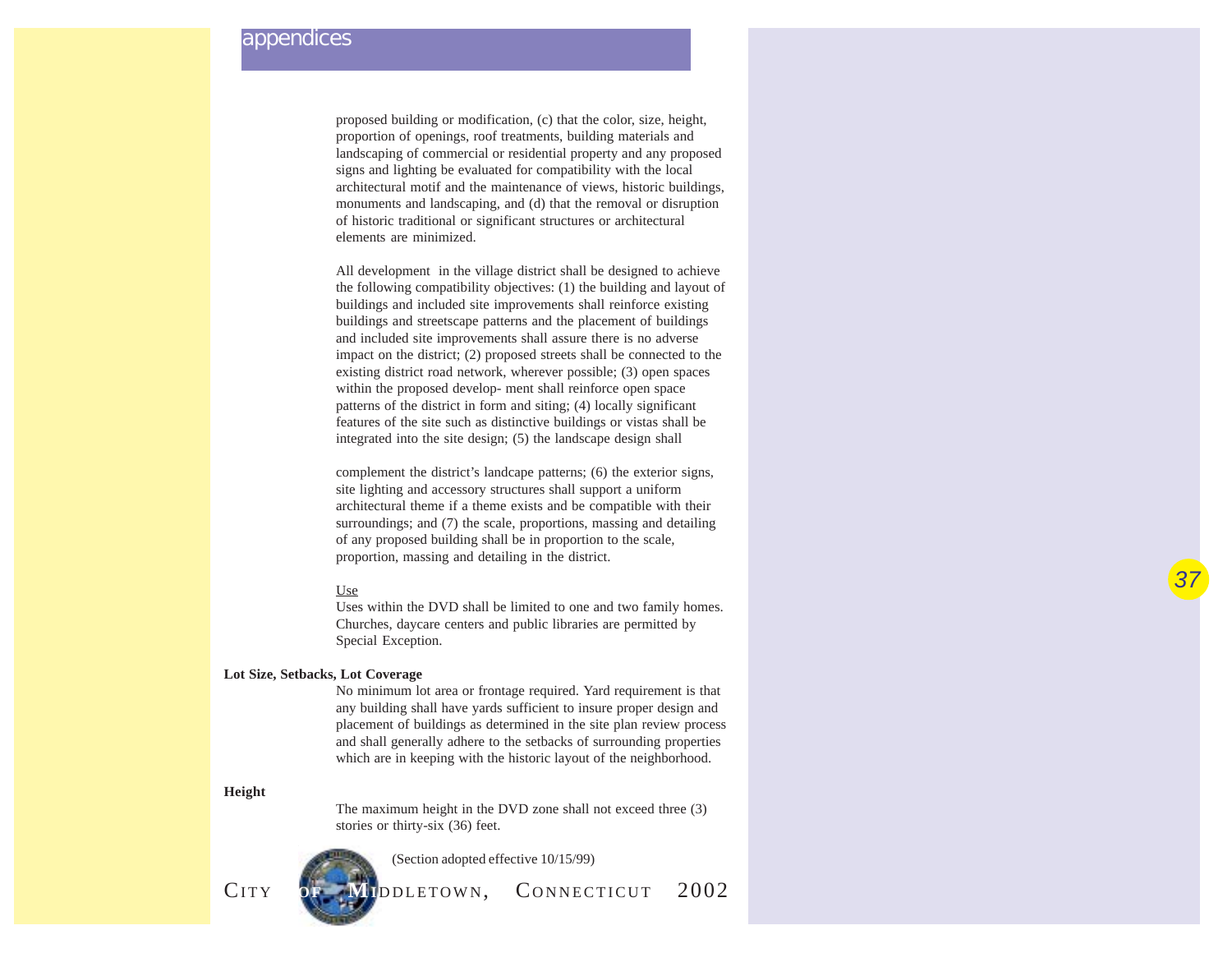| Appendix E: Summary of The Secretary of the Interior's Standards<br>for the Treatment of Historic Properties, with Guidelines for<br>Preserving, Rehabilitating, Restoring, & Reconstructing Historic<br><b>Buildings</b>                                                                                                                                           | CONTENTS<br>I NTRODUCTION                                                                              | $\overline{4}$ |
|---------------------------------------------------------------------------------------------------------------------------------------------------------------------------------------------------------------------------------------------------------------------------------------------------------------------------------------------------------------------|--------------------------------------------------------------------------------------------------------|----------------|
| Originally published in 1977, and revised in 1990, the Standards for Rehabilitation of<br>Historic Buildings, established by the Secretary of the Interior, represent our country's<br>first principles of historic preservation. They were considered in drafting Middletown's<br>design guidelines. The standards, summarized below, were drawn up by the federal | AREAS SUBJECT TO REVIEW 5                                                                              |                |
| government with an eye to balancing the protection of a building's historic features with<br>consideration for its economic viability and efficient contemporary use. They are<br>included for those who want to know more about national standards for historic                                                                                                    | HISTORIC PRESERVATION                                                                                  | 12             |
| preservation, and for building owners who elect to rehabilitate their historic building in<br>a manner qualifying for federal investment tax credits. Their inclusion here is not<br>intended to serve any regulatory function in Middletown's downtown area. Complete<br>texts of the Standards are available at Middletown's Department of Planning, Conserva-    | MIX OF USES<br>THE STREET                                                                              | 13<br>14       |
| tion and Development, and are available online at www2.cr.nps.gov/tps/standards/<br>index.htm<br>A general outline of the Standards follows:                                                                                                                                                                                                                        | CONTEXTUAL DEVELOPMENT                                                                                 | 19             |
| A property shall be used for its historic purpose or be placed in a new use that<br>1.<br>requires minimal change to the defining characteristics of the building and its<br>site and environment.                                                                                                                                                                  | URBAN GREENERY                                                                                         | 20             |
| The historic character of a property shall be retained and preserved. The<br>2.<br>removal of historic materials or alteration of features and spaces that charac-<br>terize a property shall be avoided.                                                                                                                                                           | UPSTALRS / DOWNTOWN                                                                                    | 21             |
| 3.<br>Each property shall be recognized as a physical record of its time, place, and<br>use. Changes that create a false sense of historical development, such as<br>adding conjectural features or architectural elements from other buildings,<br>shall not be undertaken.                                                                                        | <b>SI GNAGE</b>                                                                                        | 22             |
| 4.<br>Most properties change over time; those changes that have acquired historic                                                                                                                                                                                                                                                                                   | <b>APPENDICES</b>                                                                                      | 31<br>31       |
| significance in their own right shall be retained and preserved.                                                                                                                                                                                                                                                                                                    | A. DRPB ESTABLI SHMENT<br>B. HISTORIC SITE ZONING 32<br>C. VILLAGE DIST. ACT                           | 33             |
| 5.<br>Distinctive features, finishes, and construction techniques or examples of<br>craftsmanship that characterize a property shall be preserved.                                                                                                                                                                                                                  | D. VILLAGE DIST. ZONING 35<br>SUMMARY OF DOI GUIDE 38<br>F. LARGE RETAIL<br><b>G.</b> PERMIT PROCEDURE | 40<br>56       |
| Deteriorated historic features shall be repaired rather than replaced. Where the<br>6.                                                                                                                                                                                                                                                                              |                                                                                                        |                |
|                                                                                                                                                                                                                                                                                                                                                                     |                                                                                                        |                |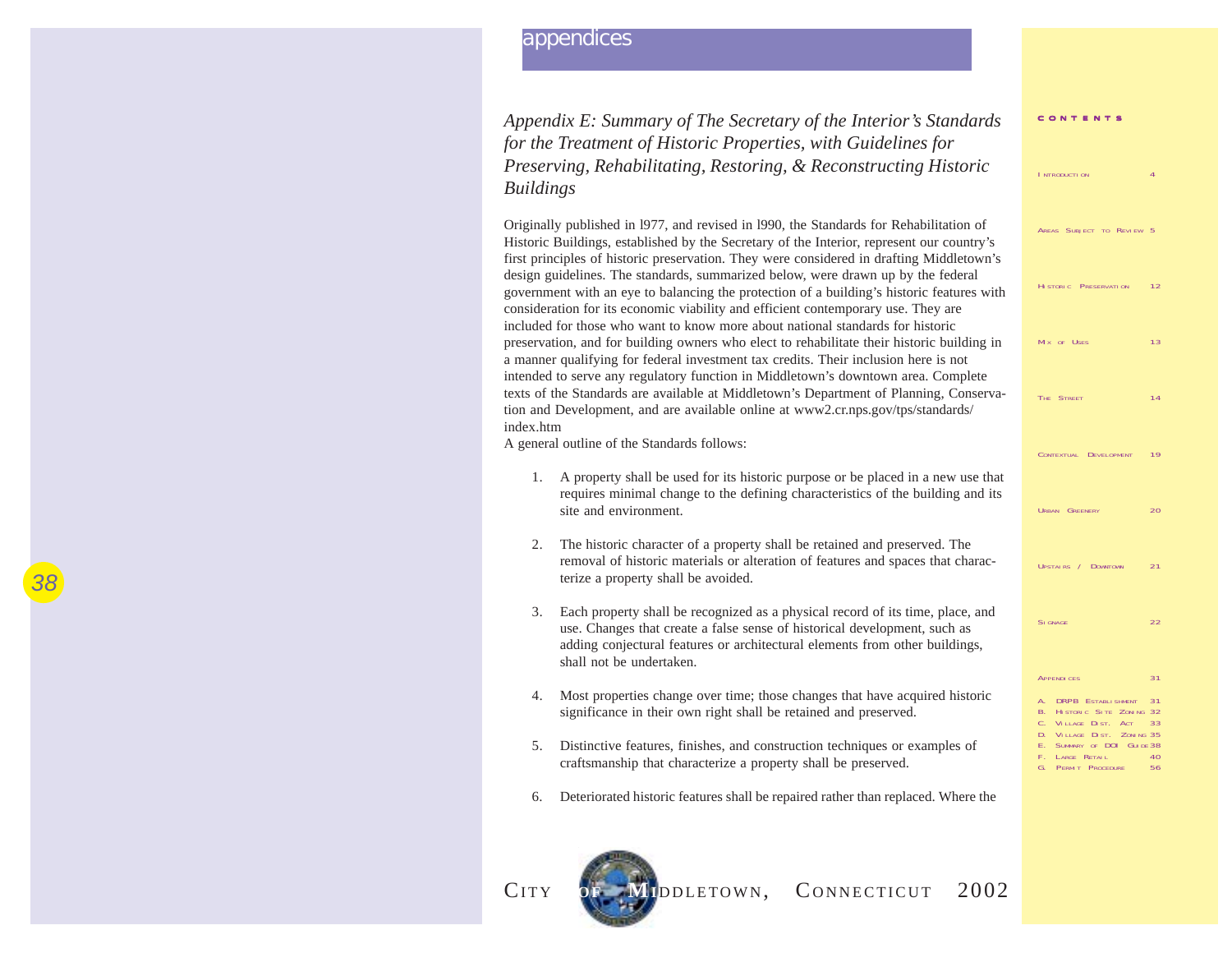severity of deterioration requires replacement of a distinctive feature, the new feature shall match the old in design, color, texture, and other visual qualities and, where possible, materials. Replacement of missing features shall be substantiated by documentary, physical, or pictorial evidence.

- 7. Chemical or physical treatments, such as sandblasting, that cause damage to historic materials shall not be used. The surface cleaning of structures, if appropriate, shall be undertaken using the gentlest means possible.
- 8. Significant archaeological resources affected by a project shall be protected and preserved. If such resources must be disturbed, mitigation measures shall be undertaken.
- 9. New additions, exterior alterations, or related new construction shall not destroy historic materials that characterize the property. The new work shall be differentiated from the old and shall be compatible with massing, size, scale, and architectural features to protect the historic integrity of the property and its environment.
- 10. New additions and adjacent or related new construction shall be undertaken in such a manner that, if removed in the future, the essential form and integrity of the historic property and its environment would be unimpaired.

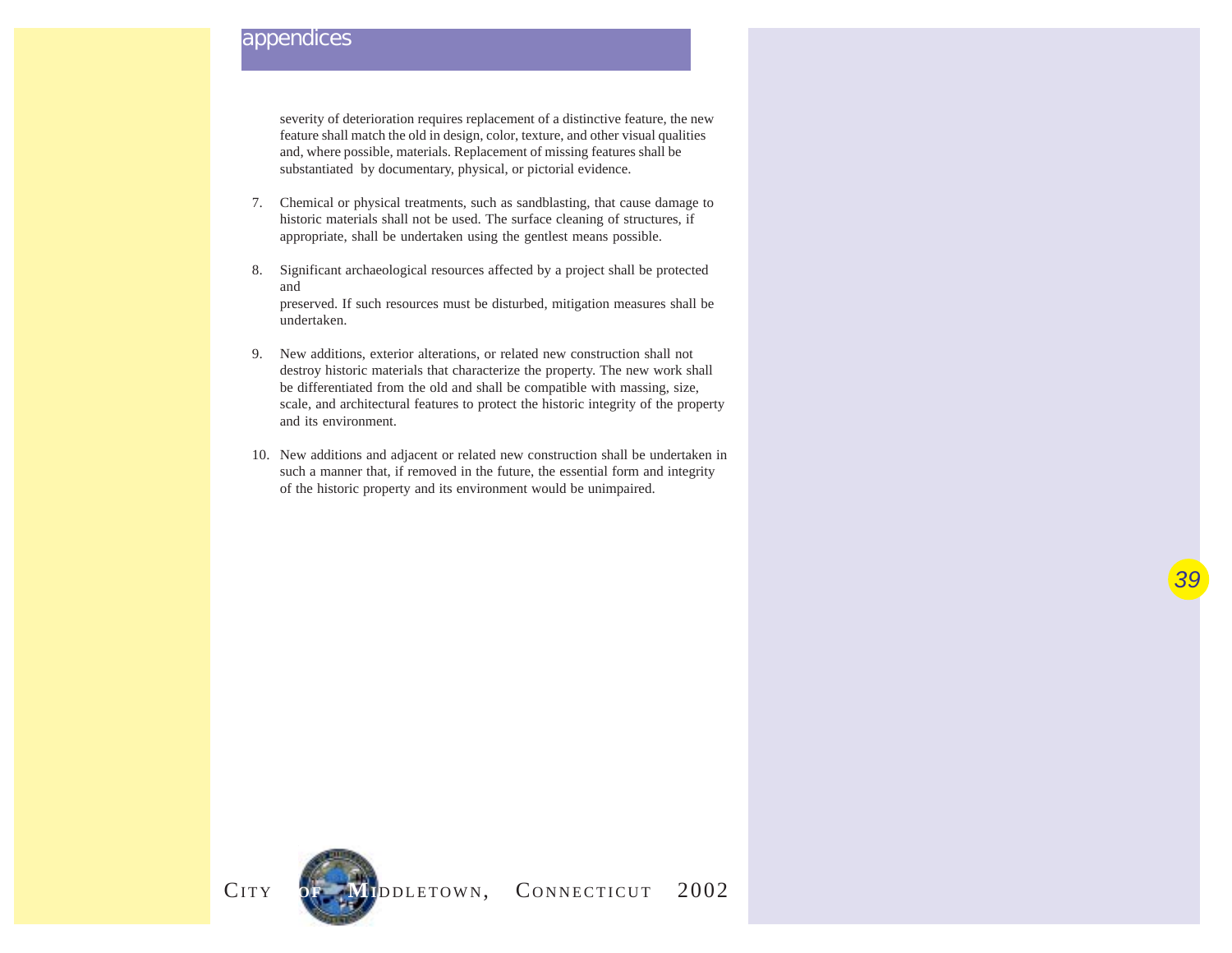| Appendix F. Guidelines for Large Retail Establishments                                                                                                                                                   | CONTENTS                                                                                                                                                |
|----------------------------------------------------------------------------------------------------------------------------------------------------------------------------------------------------------|---------------------------------------------------------------------------------------------------------------------------------------------------------|
| DESIGN STANDARDS AND GUIDELINES FOR LARGE<br>RETAIL ESTABLISHMENTS                                                                                                                                       | $\overline{4}$<br>I NTRODUCTION                                                                                                                         |
| <b>INTRODUCTION</b>                                                                                                                                                                                      | AREAS SUBJECT TO REVIEW 5                                                                                                                               |
| These standards and guidelines are a response to dissatisfaction<br>with corporate chain marketing strategy dictating design that is<br>indifferent to local identity and interests. The main goal is to | HISTORIC PRESERVATION<br>12                                                                                                                             |
| encourage development that contributes to Middletown as a unique<br>place by reflecting its physical character and adding to it in<br>appropriate ways.                                                  | MIX OF USES<br>13                                                                                                                                       |
|                                                                                                                                                                                                          | THE STREET<br>14                                                                                                                                        |
| Large retail developments depend on high visibility from major<br>public streets. In turn, their design determines much of the<br>character and attractiveness of major streetscapes in the city. The    | 19<br>CONTEXTUAL DEVELOPMENT                                                                                                                            |
| marketing interests of many corporations, even strong image-<br>making design by professional designers, can be potentially<br>detrimental to community aspirations and sense of place when they         | 20<br><b>URBAN GREENERY</b>                                                                                                                             |
| result in massive individual developments that do not contribute to<br>or integrate with the city in a positive way.                                                                                     | UPSTALRS / DOWNTOWN<br>21                                                                                                                               |
| Middletown already has a development review system that<br>promotes solutions to these general issues. The purpose of these                                                                              | 22<br><b>SI GNAGE</b>                                                                                                                                   |
| standards and guidelines is to augment those existing criteria with                                                                                                                                      | <b>APPENDICES</b><br>31                                                                                                                                 |
| more specific interpretations that apply to the design of large retail<br>store developments.                                                                                                            | A. DRPB ESTABLI SHMENT<br>31<br>HISTORIC SITE ZONING 32<br>B.<br>C. VILLAGE DIST. ACT<br>33<br>D. VILLAGE DIST. ZONING 35<br>E. SUMMARY OF DOI GUIDE 38 |
| These standards and guidelines require a basic level of architectural                                                                                                                                    | 40<br>F. LARGE RETAIL<br><b>G.</b> PERMIT PROCEDURE<br>56                                                                                               |
| variety, compatible scale, pedestrian and bicycle access, and                                                                                                                                            |                                                                                                                                                         |
| mitigation of negative impacts. The standards are by no means<br>intended to limit creativity; it is the City's hope that they will serve                                                                |                                                                                                                                                         |
|                                                                                                                                                                                                          |                                                                                                                                                         |

APPENDIX F IS ADAPTED FROM <sup>A</sup> DOCUMENT BY THE SAME NAME OF THE CITY OF FORT COLLINS, CO.

appendices

CITY OF MIDDLETOWN, CONNECTICUT 2002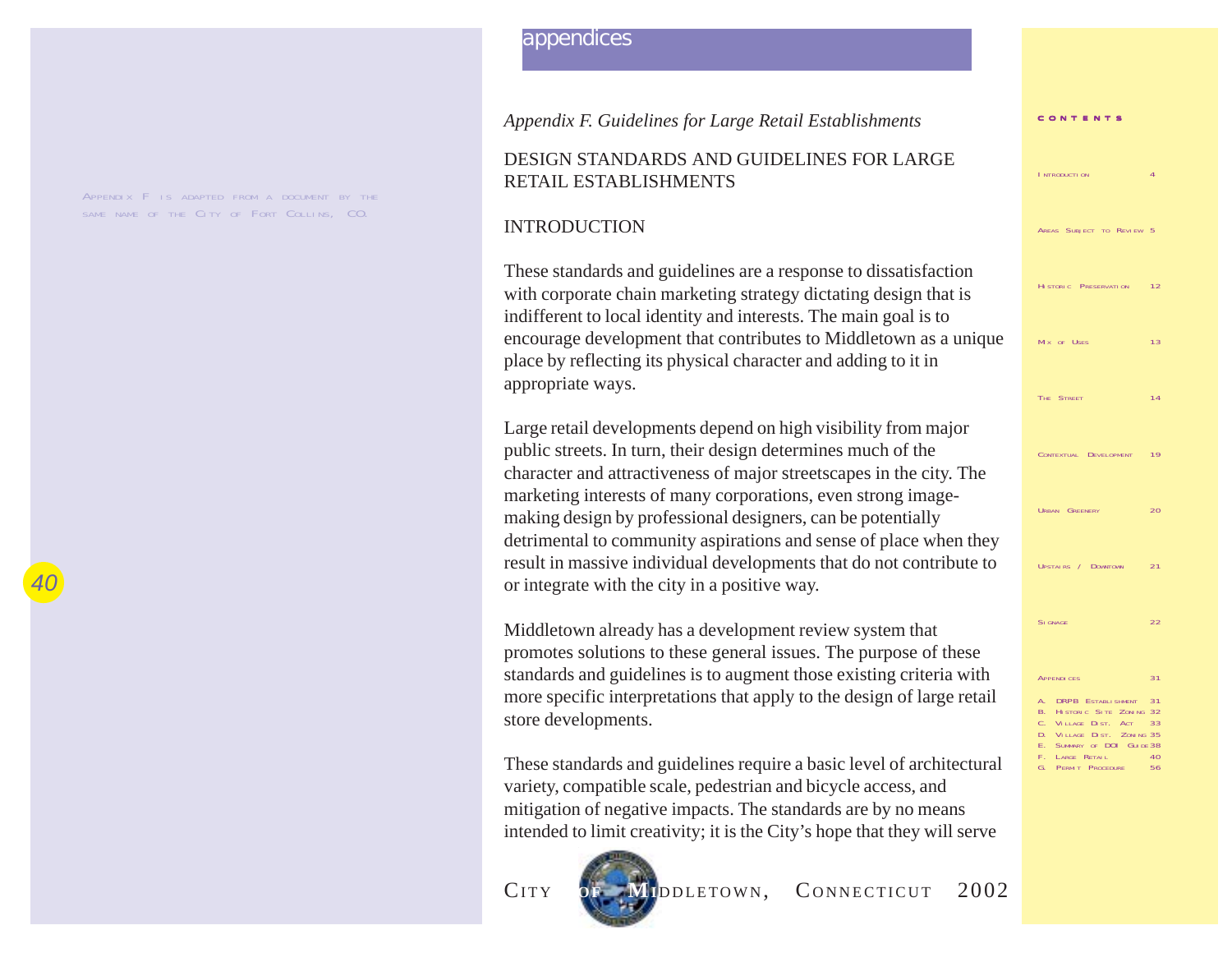as a useful tool for design professionals engaged in site-specific design in context. They are placed within the framework of the city's Ordinances, Zoning Code, and the City of Middletown's Design Guidelines, all which provide for variance from the requirements if the proposal is equal to or better than the City requirements.

## PROCEDURE

The following standards and guidelines are intended to be used as design aid by developers proposing large retail developments in community regional shopping centers or as use-by-right; and as an evaluation tool by the City staff, the Design Review and Preservation Board, and the Planning and Zoning Commission in their review processes. These standards and guidelines apply to all projects, which are proposed in the business zones and to all projects for retail establishments of more than 25,000 square feet as use-by-right. "Standards" denoted by  $(+)$  are mandatory; "Guidelines" denoted by (o) are not mandatory, but are provided in order to educate planners, design consultants, developers and City staff about the design objectives.

The Planning and Zoning Commission is empowered to overlook the mandatory (+) standards under the following circumstances:

1. The strict application of the standard would result in peculiar and exceptional practical difficulties or exceptional and undue hardship upon the owner of the affected property; or

2. The alternative site planning and building design approach meets the design objectives as stated in the standard, equally well or

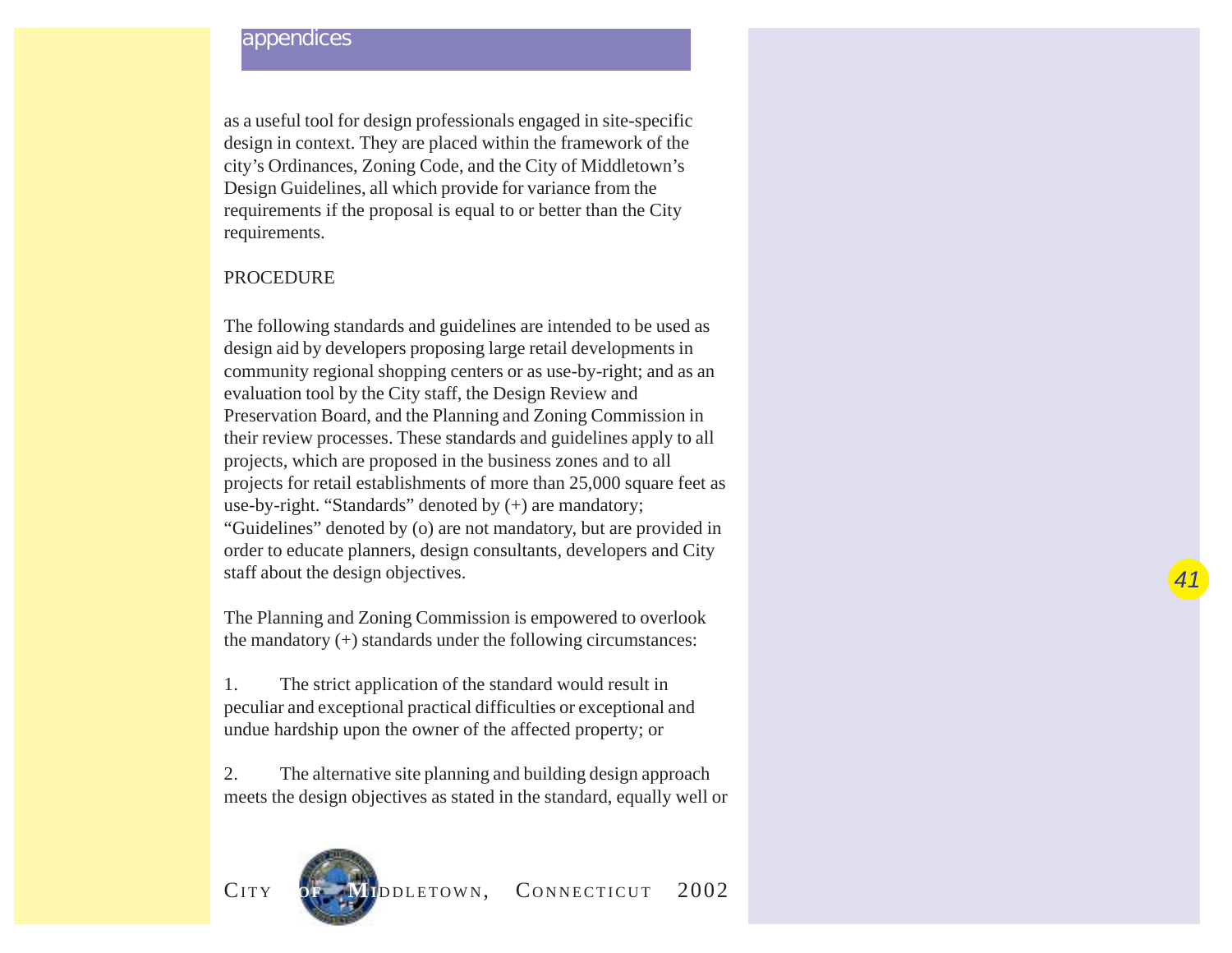| better than would compliance with the standard; and                                                                                                                                                                                                                             | CONTENTS                                                                                                                 |
|---------------------------------------------------------------------------------------------------------------------------------------------------------------------------------------------------------------------------------------------------------------------------------|--------------------------------------------------------------------------------------------------------------------------|
| 3.<br>In either of the foregoing circumstances, the variance may<br>be granted without substantial detriment to the public good.                                                                                                                                                | I NTRODUCTION<br>$\overline{A}$                                                                                          |
| PART I. AESTHETIC CHARACTER                                                                                                                                                                                                                                                     | AREAS SUBJECT TO REVIEW 5                                                                                                |
| <b>Facades and Exterior Walls:</b><br>1.                                                                                                                                                                                                                                        | HISTORIC PRESERVATION<br>12                                                                                              |
| <b>GUIDELINE:</b> Facades should be articulated to reduce the<br>massive scale and the uniform, impersonal appearances of large<br>retail buildings and provide visual interest that will be consistent<br>with the community's identity character, and scale. The intent is to | MIX OF USES<br>13                                                                                                        |
| encourage a more human scale that Middletown residents will be<br>able to identify with their community. (o)                                                                                                                                                                    | THE STREET<br>14<br>CONTEXTUAL DEVELOPMENT<br>19                                                                         |
| <b>STANDARD:</b> (+)                                                                                                                                                                                                                                                            |                                                                                                                          |
| Facades greater than 100 feet in length, measured<br>a.<br>horizontally, shall incorporate wall plane projections or recesses<br>having a depth of at least 3% of the length of the façade and                                                                                  | 20<br>URBAN GREENERY<br>UPSTALRS / DOWNTOWN<br>21                                                                        |
| extending at least 20% of the length of the façade. No<br>uninterrupted length of any façade shall exceed 100 horizontal feet.                                                                                                                                                  | 22<br><b>SI GNAGE</b>                                                                                                    |
| Ground floor facades that face public streets shall have<br>b.<br>arcades, display windows, entry areas, awnings, or other such<br>features along no less than 60% of their horizontal length.                                                                                  | 31<br><b>APPENDICES</b><br>DRPB ESTABLI SHMENT 31<br>A.<br>HISTORIC SITE ZONING 32<br>VILLAGE DIST. ACT<br>33            |
| <b>Smaller Retail Stores</b><br>2.                                                                                                                                                                                                                                              | VILLAGE DIST. ZONING 35<br>SUMMARY OF DOI GUIDE 38<br>F.<br>40<br>LARGE RETAIL<br>F.<br>56<br><b>G.</b> PERMIT PROCEDURE |
| <b>GUIDELINE:</b> The presence of smaller retail stores gives a center                                                                                                                                                                                                          |                                                                                                                          |
| C <sub>ITY</sub><br>2002<br>CONNECTICUT<br>DDLETOWN,                                                                                                                                                                                                                            |                                                                                                                          |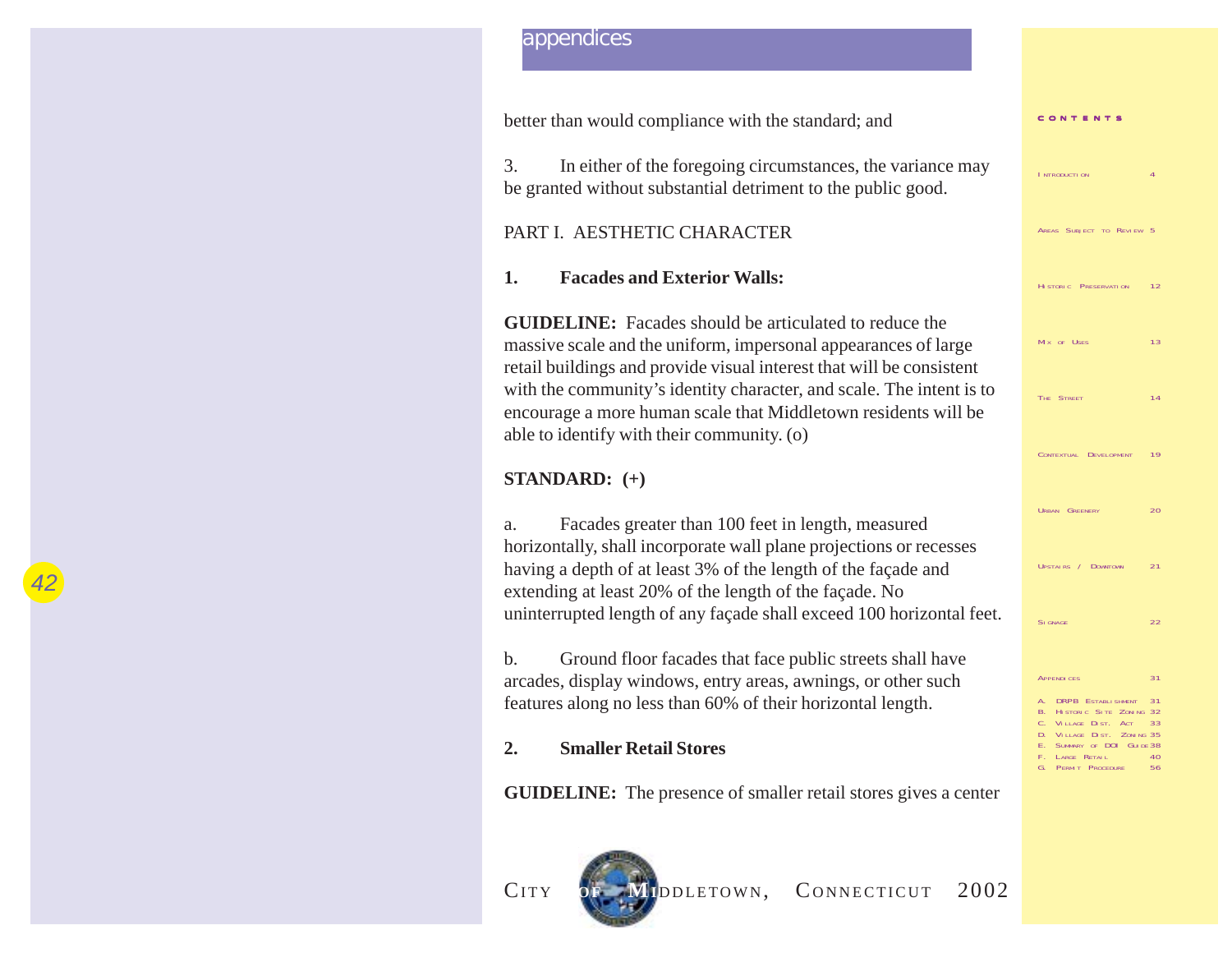a "friendlier" appearance by creating variety, breaking up large expanses, and expanding the range of the site's activities. Windows and window displays of such stores should be used to contribute to the visual interest of exterior facades. The standards presented in this section are directed toward those situations where additional, smaller stores, with separate, exterior customer entrances are located in the principal buildings. (o)

## **STANDARD: (+)**

Where principal buildings contain additional, separately owned stores, which occupy less than twenty five thousand (25,000) square feet of gross floor area, with separate, exterior customer entrances:

a. The street level façade of such stores shall be tansparent between the height of three feet and eight feet above the walkway grade for no less than 60% of the horizontal length of the building façade of such additional stores.

b. Windows shall be recessed and should include visually prominent sills, shutters, or other such forms of framing.

## **3. Detail features**

**GUIDELINE:** Buildings should have architectural features and patterns that provide visual interests, at the scale of the pedestrian, reduce massive aesthetic effects, and recognize local character. The elements in the following standard should be integral parts of the building fabric, and not superficially applied trim or graphics, or paint. (o)

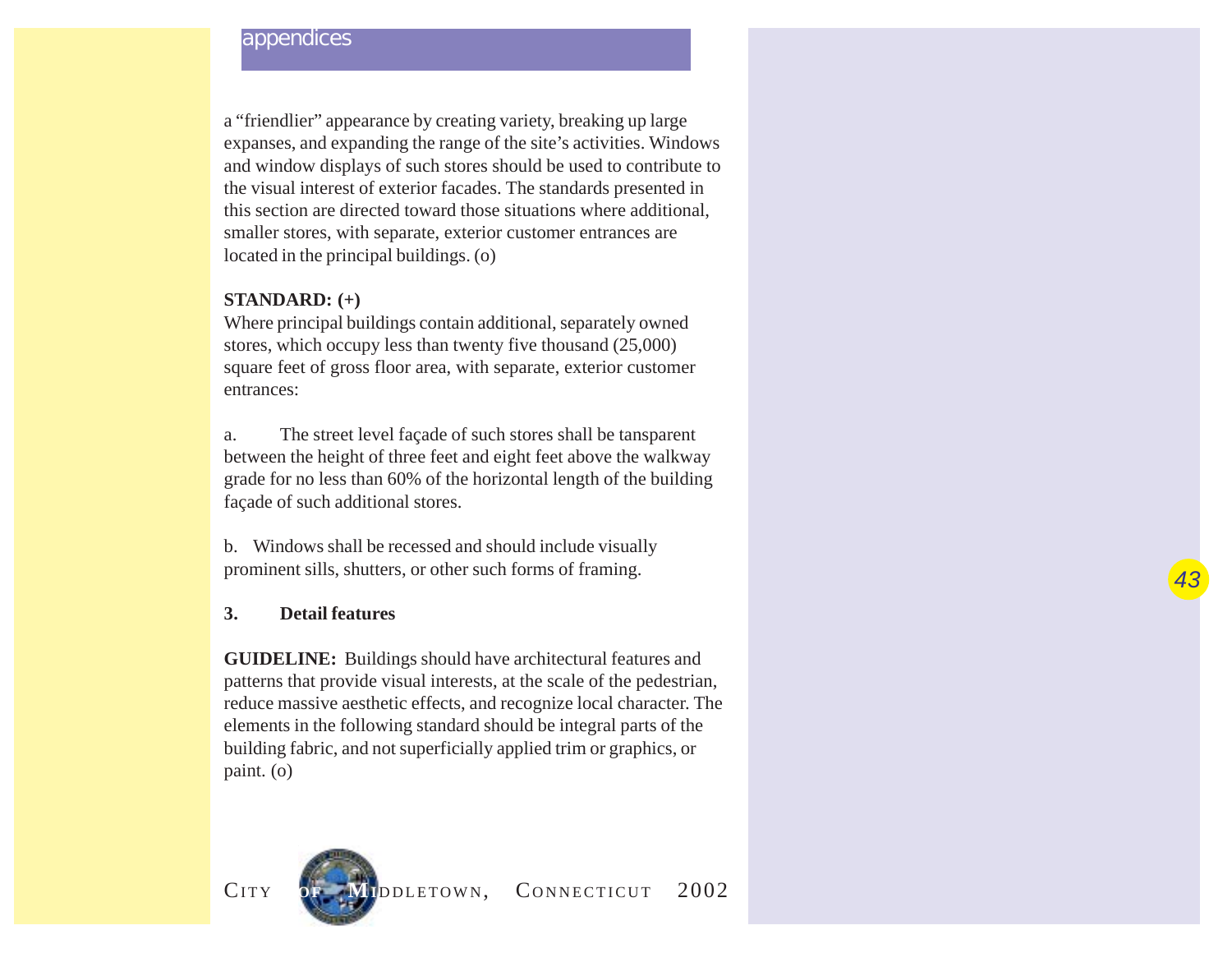## **STANDARD: (+)**

Building facades must include a repeating pattern that shall include no less than three of the elements listed below. At least one of these elements shall repeat horizontally. All elements shall repeat at intervals of no more than thirty (30) feet, either horizontally or vertically.

- $\bullet$ Color change
- •Texture change
- •Material module change
- • Expression of architectural or structural bay through a change in plan no less than 12 inches in width, such as an offset, reveal, or projecting rib

## **4. Roofs:**

**GUIDELINE:** Variations in rooflines should be used to add interest to, and reduce the massive scale of large buildings. Roof features should compliment the character of adjoining neighborhoods. (o)

## **STANDARD: (+)**

Roofs shall have no less than two of the following features:

a. Parapets concealing flat roofs and rooftop equipment such as HVAC units from public view. The average height of such parapets shall not exceed 15% of the height of the supporting wall and such parapets shall not at any point exceed one-third of the height of the supporting wall. Such parapets shall feature three dimensional cornice treatment.

b. Overhanging eaves, extending no less than 3 feet past the supporting walls.

CITY OF MIDDLETOWN, CONNECTICUT 2002

#### C O N T E N T S

| INTRODUCTION                                                                                                                                                                                               | $\overline{4}$ |
|------------------------------------------------------------------------------------------------------------------------------------------------------------------------------------------------------------|----------------|
| AREAS SUBJECT TO REVIEW 5                                                                                                                                                                                  |                |
| HISTORIC PRESERVATION                                                                                                                                                                                      | 12             |
| MIX OF USES                                                                                                                                                                                                | 13             |
| THE STREET                                                                                                                                                                                                 | 14             |
| CONTEXTUAL DEVELOPMENT                                                                                                                                                                                     | 19             |
| URBAN GREENERY                                                                                                                                                                                             | 20             |
| UPSTAIRS / DOWNTOWN                                                                                                                                                                                        | 21             |
| SI GNAGE                                                                                                                                                                                                   | 22             |
| <b>APPENDICES</b>                                                                                                                                                                                          | 31             |
| DRPB ESTABLI SHMENT<br>A.<br>HISTORIC SITE ZONING 32<br>B.<br>VILLAGE DIST. ACT 33<br>VILLAGE DIST. ZONING 35<br>SUMMARY OF DOI GUIDE 38<br>C.<br>D.<br>Ė.<br>F.<br>LARGE RETAIL<br>Ġ.<br>PERMIT PROCEDURE | 31<br>40<br>56 |

*44*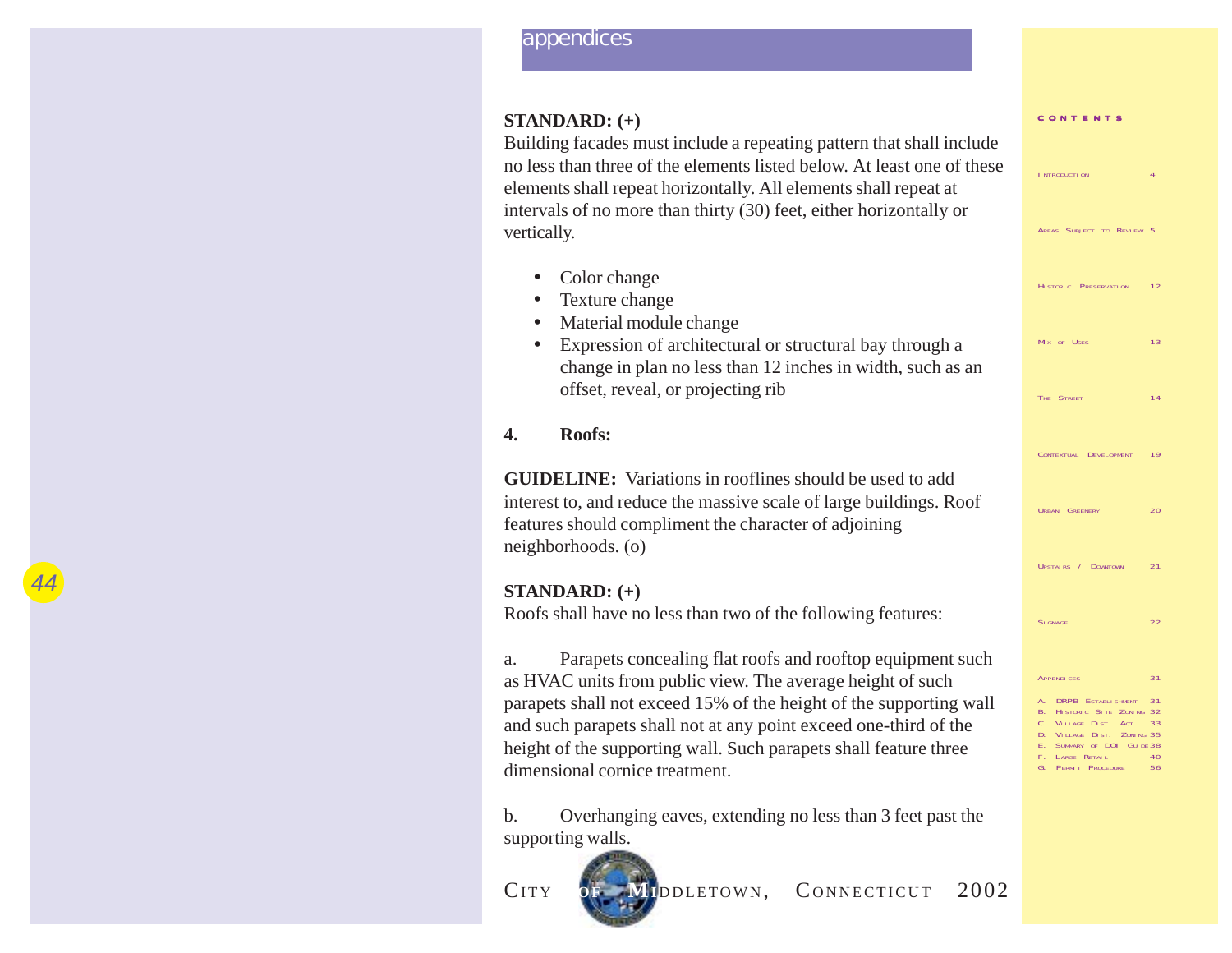c. Sloping roofs that do not exceed the average height of the supporting walls, with an average slope greater than or equal to 1 foot of verticle rise for every 1 foot of horizontal run, and less than or equal to 1 foot of vertical rise for every 1 foot of horizontal run.

c. Three or more roof slope planes.

## **5. Materials and Colors:**

**GUIDELINE:** Exterior building materials and colors comprise a significant part of the visual impact of a building. Therefore, they should be aesthetically pleasing and compatible with materials and colors used in adjoining neighborhoods. (o)

## **STANDARD: (+)**

a. Predominant exterior building materials shall be high quality materials. These include, without limitation:

- •Brick
- •Wood
- $\bullet$ Sandstone
- •Other native stone
- Tinted, textured, concrete masonry units

b. Façade colors shall be low reflectance, subtle, neutral, or earth tone colors. The use of high intensity colors, metallic colors, black or fluorescent colors is prohibited.

c. Building trim and accent areas may feature brighter colors,

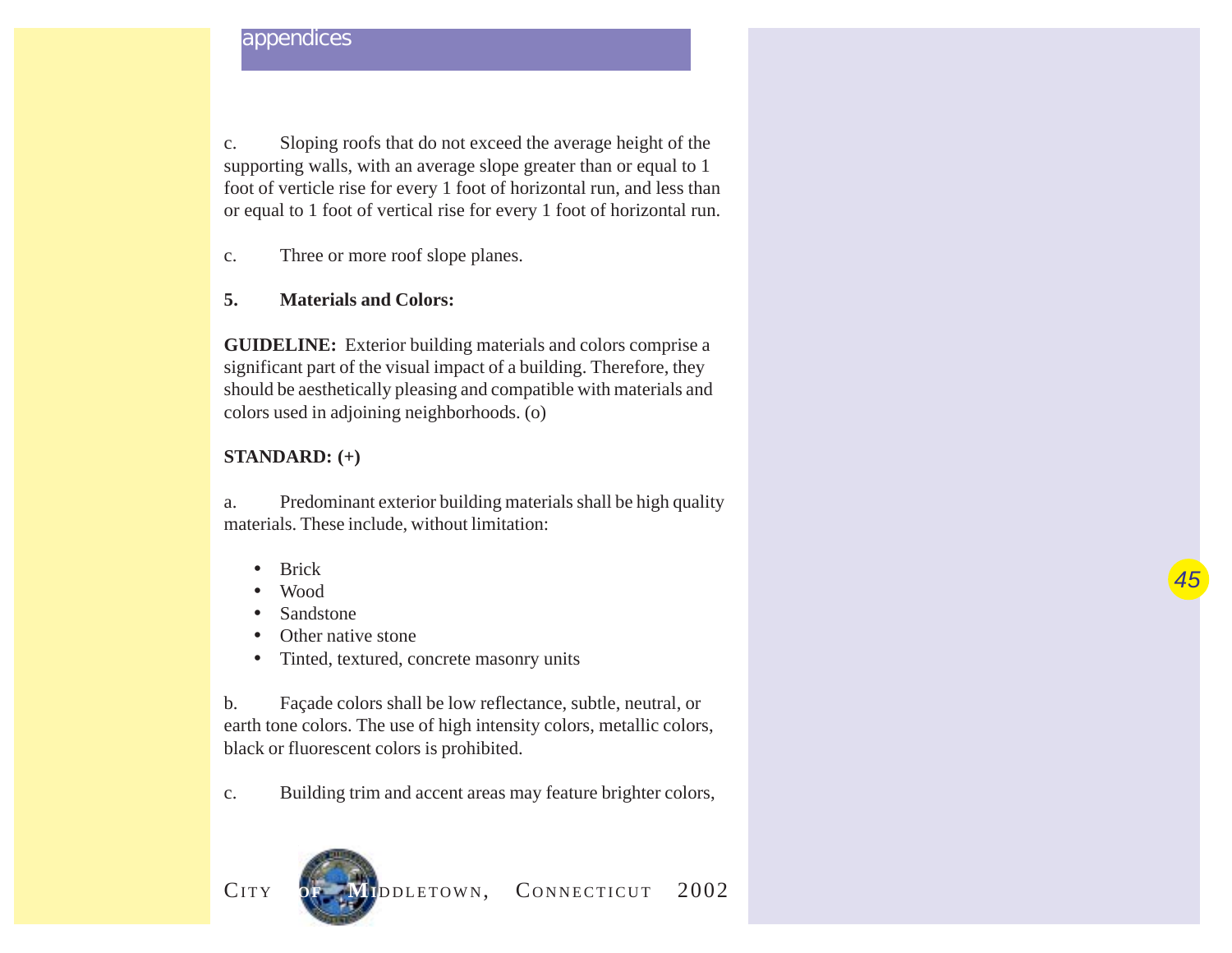| including primary colors, but neon tubing shall not be an acceptable<br>feature for building trim or accent areas.                                                                                  | CONTENTS                                                    |
|-----------------------------------------------------------------------------------------------------------------------------------------------------------------------------------------------------|-------------------------------------------------------------|
| d.<br>Predominant exterior building materials should not include<br>the following:                                                                                                                  | $\overline{4}$<br>I NTRODUCTION                             |
|                                                                                                                                                                                                     | AREAS SUBJECT TO REVIEW 5                                   |
| Smooth-faced concrete block<br>$\bullet$<br>Tilt-up concrete panels<br>$\bullet$<br>Pre-fabricated steel panels<br>$\bullet$                                                                        | HISTORIC PRESERVATION<br>12                                 |
| 6.<br><b>Entryways</b>                                                                                                                                                                              | MIX OF USES<br>13                                           |
| <b>GUIDELINE:</b> Entryway design elements and variations should<br>give orientation and aesthetically pleasing character to the building.<br>the standards desirable entryway design features. (o) | THE STREET<br>14                                            |
|                                                                                                                                                                                                     | CONTEXTUAL DEVELOPMENT<br>19                                |
| <b>STANDARD:</b> $(+)$<br>Each principal building on a site shall have clearly defined, highly<br>visible customer entrances featuring no less than three of the<br>following:                      | URBAN GREENERY<br>20                                        |
|                                                                                                                                                                                                     | UPSTAIRS / DOWNTOWN<br>21                                   |
| canopies or porticos<br>a.<br>overhangs<br>b.<br>c. recesses\projections<br>$d_{\cdot}$<br>arcades                                                                                                  | 22<br><b>SI GNAGE</b>                                       |
| raised corniced parapets over the door<br>e.                                                                                                                                                        | 31<br><b>APPENDI CES</b>                                    |
| peaked roof forms<br>f.                                                                                                                                                                             | A. DRPB ESTABLISHMENT 31<br>B. HISTORIC SITE ZONING 32      |
| arches<br>g.                                                                                                                                                                                        | C. VILLAGE DIST. ACT<br>33<br>VILLAGE DIST. ZONING 35<br>D. |
| outdoor patios<br>h.                                                                                                                                                                                | E. SUMMARY OF DOI GUIDE 38<br>40<br>F. LARGE RETAIL         |
| display windows<br>i.                                                                                                                                                                               | <b>G.</b> PERMIT PROCEDURE<br>56                            |
| $\mathbf{i}$ .<br>architectural details such as tile work and moldings which<br>are integrated into the building structure and design                                                               |                                                             |
|                                                                                                                                                                                                     |                                                             |



CITY OF MIDDLETOWN, CONNECTICUT 2002

*46*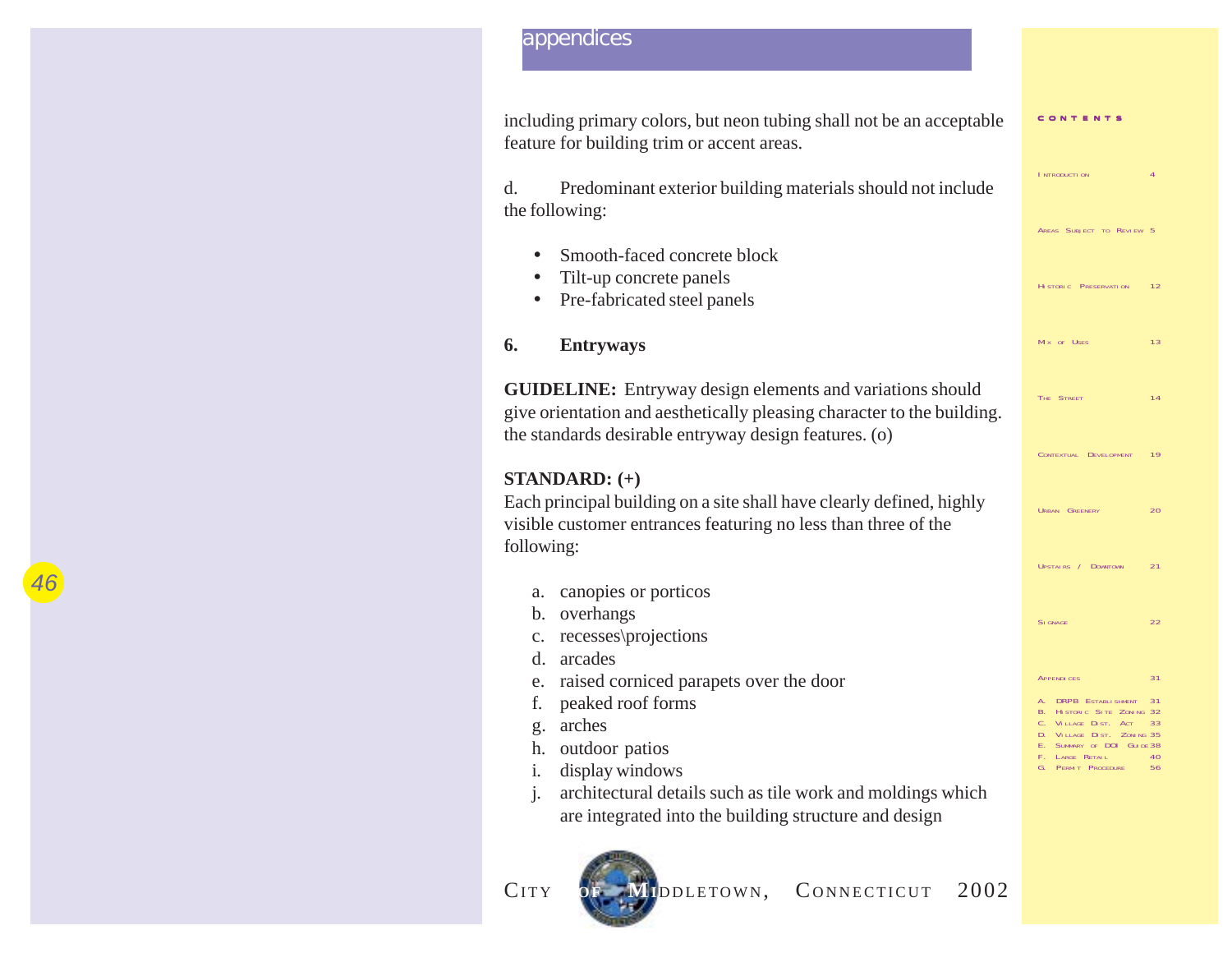k. integral planters or wing walls that incorporate landscaped areas and\or places for sitting

Where additional stores will be located in the principal building, each such store shall have at least one exterior customer entrance, which shall conform to the above requirements.

## **7. Back and Side Facades:**

**GUIDELINE:** All facades of a building which are visible from adjoining properties and\or public streets should contribute to the pleasing scale features of the building and encourage community integration by featuring characteristics similar to the front façade. (o)

## **STANDARD: (+)**

All building facades, which are visible from adjoining properties and\or public streets, shall comply with the requirements of PART I.1. of these Design Standards and Guidelines.

## PART II. SITE DESIGN AND RELATIONSHIP TO THE SURROUNDING COMMUNIT

## **1. Entrances**

**GUIDELINE:** Large retail buildings should feature multiple entrances. Multiple building entrances reduce walking distances from cars, facilitate pedestrian and bicycle access from public sidewalks, and provide convenience where certain entrances offer access to individual stores, or identified departments in a store.

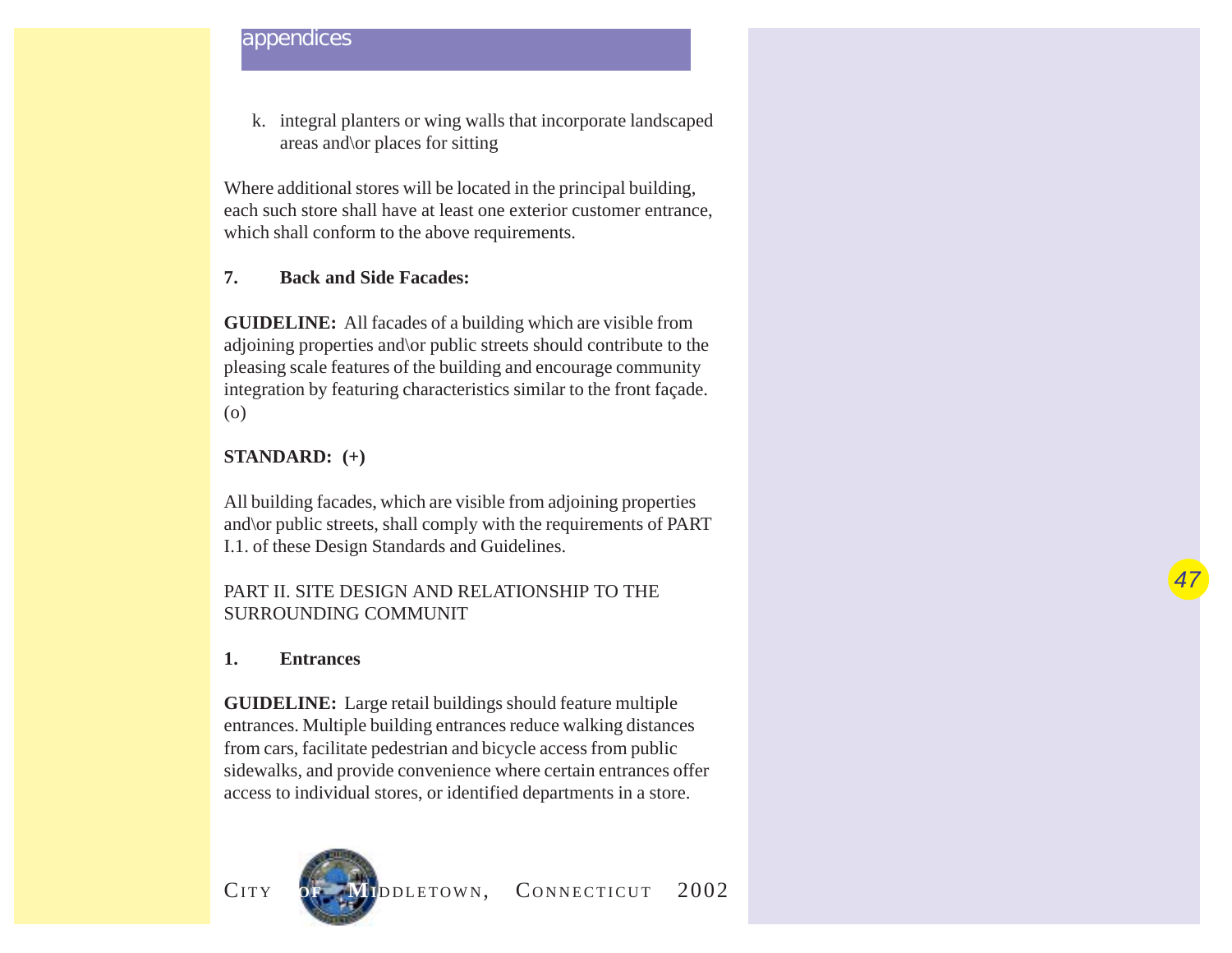Multiple entrances also mitigate the effect of the unbroken walls and neglected areas that often characterize building facades that face bordering land uses. (o)

## **STANDARD: (+)**

All sides of a principal building that directly face an abutting public street shall feature at least one customer entrance. Where a principal building directly faces more than two abutting public streets, this requirement shall apply only to two sides of the building, including the side of the building facing the primary street, and another side of the building facing a second street.

## **1. Parking Lot Location**

**GUIDELINE:** Parking areas should provide safe, convenient, and efficient access. They should be distributed around large buildings in order to shorten the distance to other buildings and public sidewalks and to reduce the overall scale of the paved surface. If buildings are located closer to streets, the scale of the complex is reduced, pedestrian traffic is encouraged, and architectural details take on added importance.

## **STANDARD (+):**

(b) Parking lot location. No more than fifty 950) percent of the off-street parking area for the lot, tract or area of land devoted to the large retail establishment shall be located between the front façade of the large retail establishment and the abutting streets (the "Front Parking Area.").

| CONTENTS                                                                                                                                                                                                  |                |
|-----------------------------------------------------------------------------------------------------------------------------------------------------------------------------------------------------------|----------------|
| INTRODUCTION                                                                                                                                                                                              | $\overline{4}$ |
| AREAS SUBJECT TO REVIEW 5                                                                                                                                                                                 |                |
| HISTORIC PRESERVATION                                                                                                                                                                                     | 12             |
| MIX OF USES                                                                                                                                                                                               | 13             |
| THE STREET                                                                                                                                                                                                | 14             |
| CONTEXTUAL DEVELOPMENT 19                                                                                                                                                                                 |                |
| URBAN GREENERY                                                                                                                                                                                            | 20             |
| UPSTAIRS / DOWNTOWN                                                                                                                                                                                       | 21             |
| SI GNAGE                                                                                                                                                                                                  | 22             |
| <b>APPENDICES</b>                                                                                                                                                                                         | 31             |
| DRPB ESTABLISHMENT 31<br>А.<br>B.<br>HISTORIC SITE ZONING 32<br>C.<br>VILLAGE DIST. ACT 33<br>VILLAGE DIST. ZONING 35<br>SUMMARY OF DOI GUIDE 38<br>Ď.<br>Ë.<br>LARGE RETAIL<br>F.<br>G. PERMIT PROCEDURE | 40<br>56       |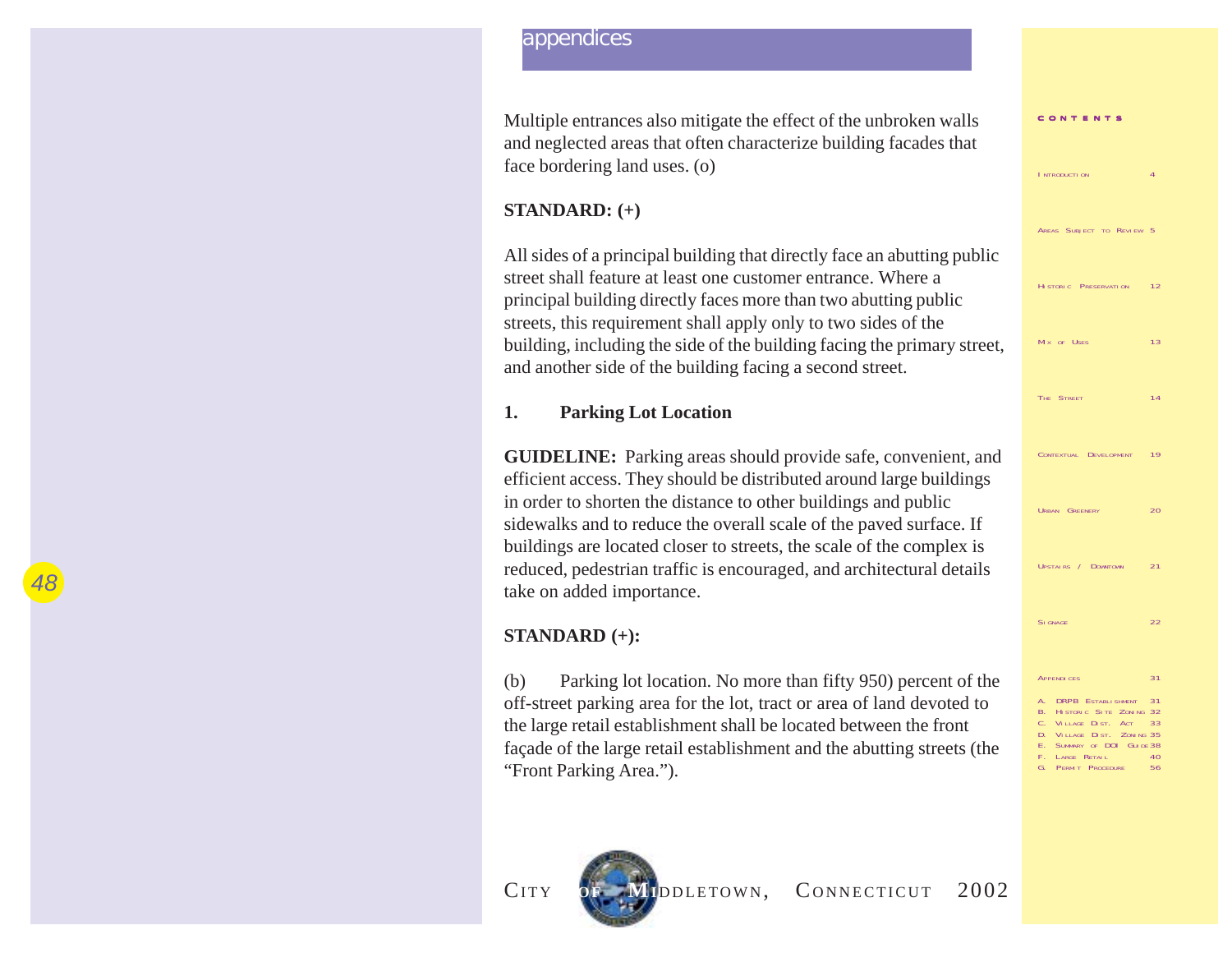The Front Parking Area shall be determined by drawing a line from the front corners of the building to the nearest property corners. If any such line, when connected to the plane of the front façade of the building, creates an angle that is greater than one hundred eighty (180) degrees, then the line shall be adjusted to create an angle of one hundred eighty (180) degrees when connected to the plane of the front façade of the building. If any such line, when connected to the plane of the front façade of the building, creates an angle that is less than ninety (90) degrees, then the line shall be adjusted to create an angle of ninety (90) degrees when connected to the plane of the front façade of the building. Parking spaces in the front Parking Area shall be counted to include all parking spaces within the boundaries of the Front Parking Area, including (i) all partial parking spaces if the part inside the Front Parking Area boundary lines constitutes more than one-half (1/2) of said parking space, and (ii) all parking spaces associated with any pad sites located within the Front Parking Area boundaries.

## **2. Back Sides:**

**GUIDELINE:** The rear or sides of buildings often present an unattractive view of blank walls, loading areas, storage areas, HVAC units, garbage receptacles, and other such features. Architectural and landscaping features should mitigate these impacts. (o)

## **STANDARD: (+)**

The minimum setback for any building façade shall be thirty-five (35) feet from the nearest property line. Where the façade faces

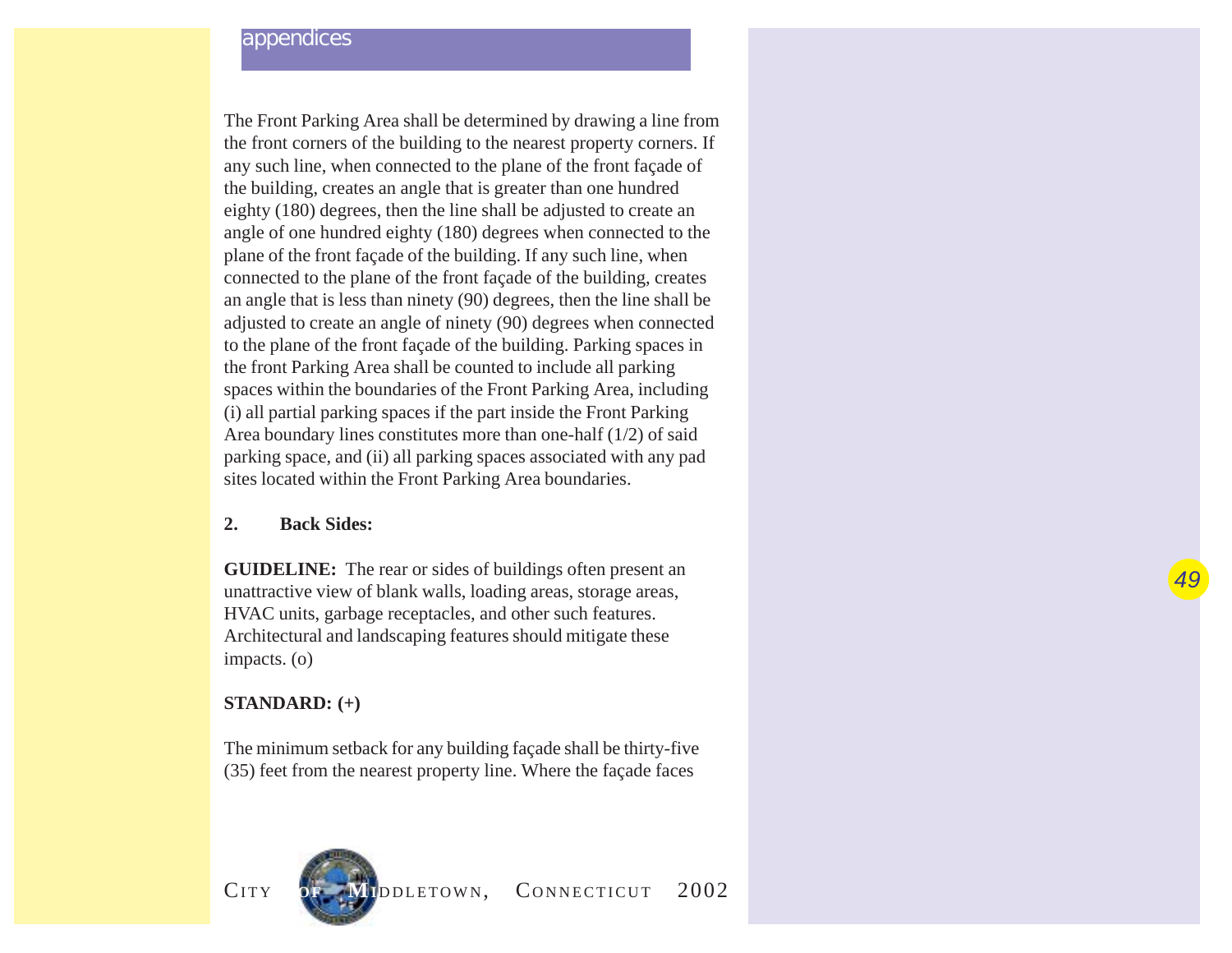adjacent residential uses, an earthen berm, no less than 6 feet in height, containing at a minimum, evergreen trees planted at intervals of 20 feet on center, or in clusters or clumps shall be provided.

## **3. Outdoor Storage, Trash Collection, and Loading Areas:**

**GUIDELINE:** Loading areas and outdoor storage areas exert visual and noise impacts on surrounding neighborhoods. these areas, when visible from adjoining properties and\or public streets, should be screened, recessed or enclosed. While screens and recesses can effectively mitigate these impacts, the selection of inappropriate screening materials can exacerbate the problem. Appropriate locations for loading and outdoor storage areas include areas between buildings, where more than one building is located on a site and such buildings are not more than 40 feet apart, or on those sides of buildings that do not have customer entrances. (o)

## **STANDARD: (+)**

a. Areas for outdoor storage, truck parking, trash collection or compaction, loading, or other such uses shall not be visible from abutting streets.

b. No areas for outdoor storage, trash collection or compaction, loading, or other such uses shall be located within 20 feet of any public street, public sidewalk, or internal pedestrian way.

c. Loading docks, truck parking, outdoor storage, utility meters, HVAC equipment, trash collection, trash compaction, and

| CONTENTS                                                                                                                                                                                                                            |                |
|-------------------------------------------------------------------------------------------------------------------------------------------------------------------------------------------------------------------------------------|----------------|
| INTRODUCTION                                                                                                                                                                                                                        | $\overline{4}$ |
| AREAS SUBJECT TO REVIEW 5                                                                                                                                                                                                           |                |
| HISTORIC PRESERVATION                                                                                                                                                                                                               | 12             |
| MIX OF USES                                                                                                                                                                                                                         | 13             |
| THE STREET                                                                                                                                                                                                                          | 14             |
| CONTEXTUAL DEVELOPMENT                                                                                                                                                                                                              | 19             |
| URBAN GREENERY                                                                                                                                                                                                                      | 20             |
| UPSTAIRS / DOWNTOWN                                                                                                                                                                                                                 | 21             |
| <b>SI GNAGE</b>                                                                                                                                                                                                                     | 22             |
| <b>APPENDICES</b>                                                                                                                                                                                                                   | 31             |
| A. DRPB ESTABLISHMENT 31<br><b>HISTORIC SITE ZONING 32</b><br>VILLAGE DIST. ACT 33<br>VILLAGE DIST. ZONING 35<br>SUMMARY OF DOI GUIDE 38<br><b>B.</b><br>$\mathbf{c}$ .<br>D.<br>È,<br>F.<br>LARGE RETAIL<br>PERMIT PROCEDURE<br>G. | 40<br>56       |



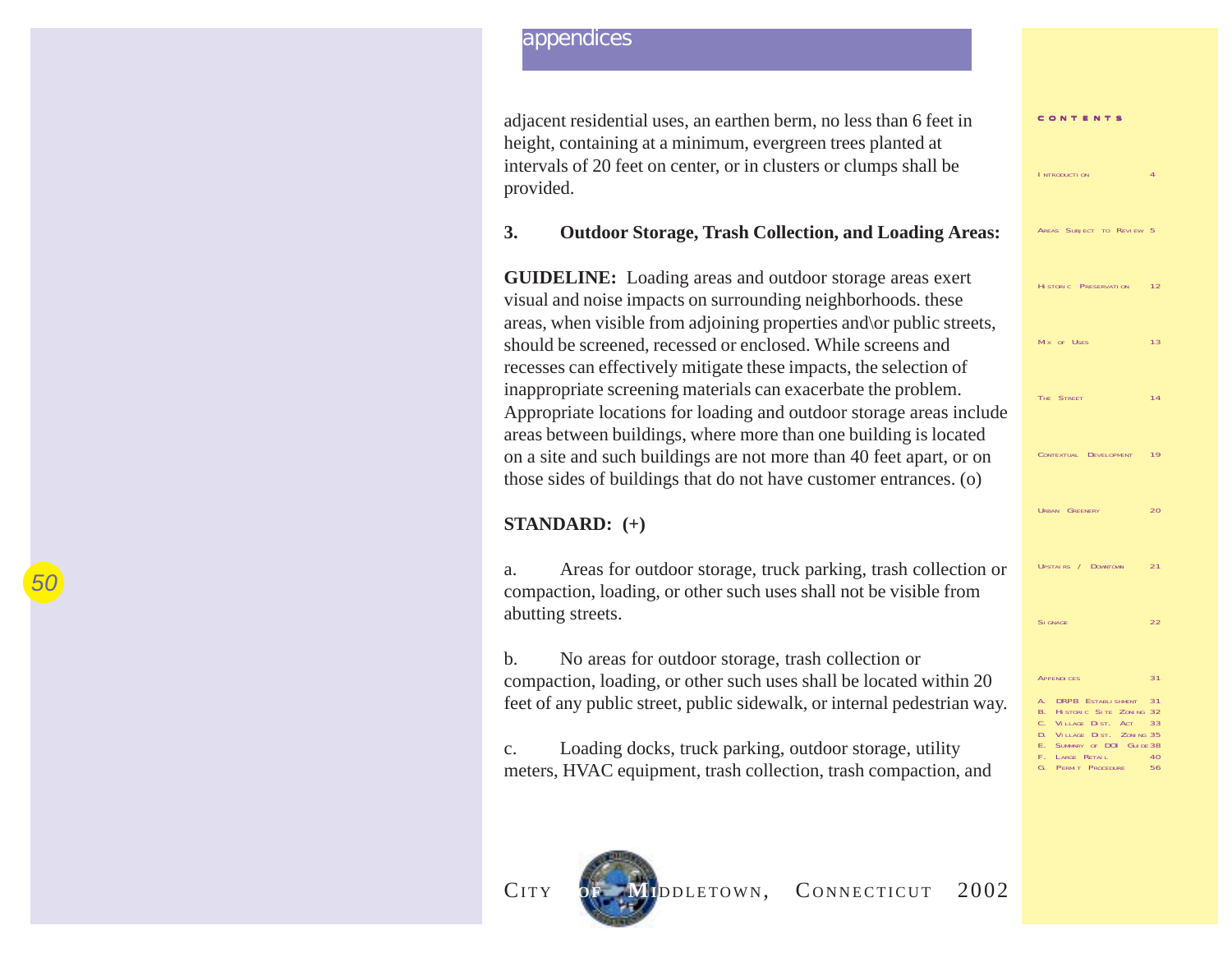other service functions shall be incorporated into the overall design of the building and the landscaping so that the visual and acoustic impacts of these functions are fully contained and out of view from adjacent properties and public streets, and no attention is attracted to the functions by the use of screening materials that are different from or inferior to the principal materials of the building and landscape.

d. Non-enclosed areas for the storage and sale of seasonal inventory shall bepermanently defined and screened with walls and\or fences. Materials, colors, and designs of screening walls and\or fences and the cover shall conform to those used as predominant materials and colors of the building. If such areas are to be covered, then the covering shall conform to those used as predominant materials and colors on the buildings.

## **1. Pedestrian Flows:**

**GUIDELINE:** Pedestrian accessibility opens auto-oriented developments to the neighborhood, thereby reducing traffic impacts and enabling the development of project a friendlier, more inviting image. This section sets forth standards for public sidewalks and internal pedestrian circulation systems that can provide user-friendly pedestrian access as well as pedestrian safety, shelter, and convenience within the center grounds. (o)

**STANDARD: (+)**

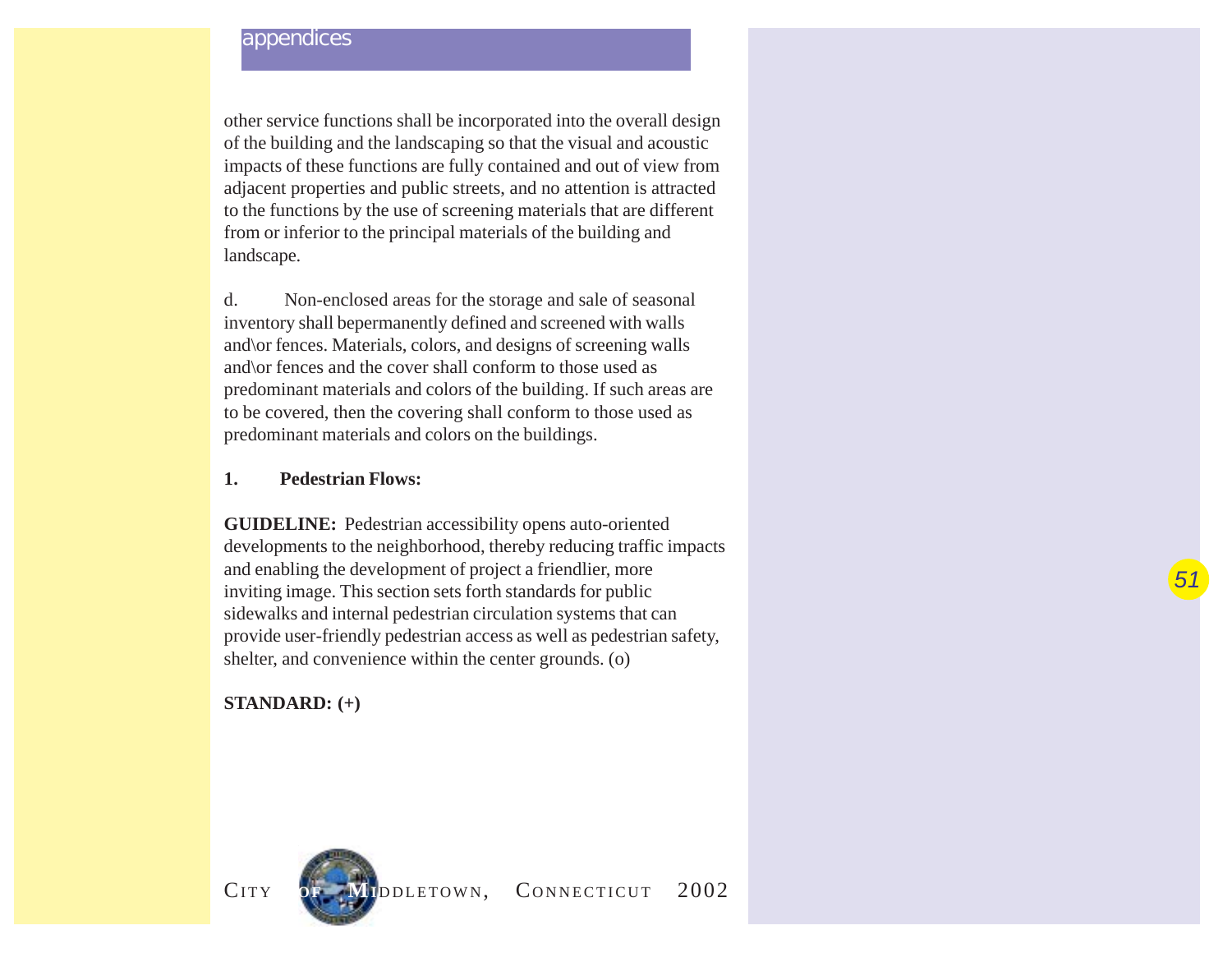a. Sidewalks at least 8 feet in width shall be provided along all sides of the lot that abut a public street.

b. Continuous internal pedestrian walkways, no less than 8 feet in width, shall be provided from the public sidewalk or right-of-way to the principal customer entrance of all principal buildings on the site. At a minimum, walkways shall connect focal points of pedestrian activity such as, but not limited to, transit stops, street crossings, building and store entry points, and shall feature adjoining landscaped areas that include trees, shrubs, benches, flower beds, ground covers, or other such materials for no less than 50% of their length.

c. Sidewalks, no less than 8 feet in width, shall be provided along the full length of the building along any façade featuring a customer entrance, and along any façade abutting public parking areas. Such sidewalks shall be located at least six (6) feet from the façade of the building to provide planting beds for foundation landscaping, except where features such as arcades or entryways are part of the façade.

d. Internal pedestrian walkways provided in conformance with Part (b.) above, shall provide weather protection features such as awnings or arcades within 30 feet of all customer entrances.

e. All internal pedestrian walkways shall be distinguished from driving surfaces through the use of durable, low maintenance surface materials such as pavers, bricks, or scored concrete to enhance pedestrian safety and comfort, as well as the attractiveness of the walkways.

**6. Central Features and Community Spaces:**



C O N T E N T S

| INTRODUCTION                                                                                                                                                                                                                  | $\overline{4}$       |
|-------------------------------------------------------------------------------------------------------------------------------------------------------------------------------------------------------------------------------|----------------------|
| AREAS SUBJECT TO REVIEW 5                                                                                                                                                                                                     |                      |
| HISTORIC PRESERVATION                                                                                                                                                                                                         | 12                   |
| MIX OF USES                                                                                                                                                                                                                   | 13                   |
| THE STREET                                                                                                                                                                                                                    | 14                   |
| CONTEXTUAL DEVELOPMENT                                                                                                                                                                                                        | 19                   |
| URBAN GREENERY                                                                                                                                                                                                                | 20                   |
| UPSTAIRS / DOWNTOWN                                                                                                                                                                                                           | 21                   |
| <b>SI GNAGE</b>                                                                                                                                                                                                               | 22                   |
| <b>APPENDI CES</b>                                                                                                                                                                                                            | 31                   |
| <b>DRPB</b> ESTABLI SHMENT<br>A.<br>HISTORIC SITE ZONING<br><b>B.</b><br>$\mathsf{C}.$<br>VILLAGE DIST. ACT 33<br>VILLAGE DIST. ZONING 35<br>SUMMARY OF DOI GUIDE 38<br>D.<br>Е.<br>LARGE RETAIL<br>F.<br>G. PERMIT PROCEDURE | 31<br>32<br>40<br>56 |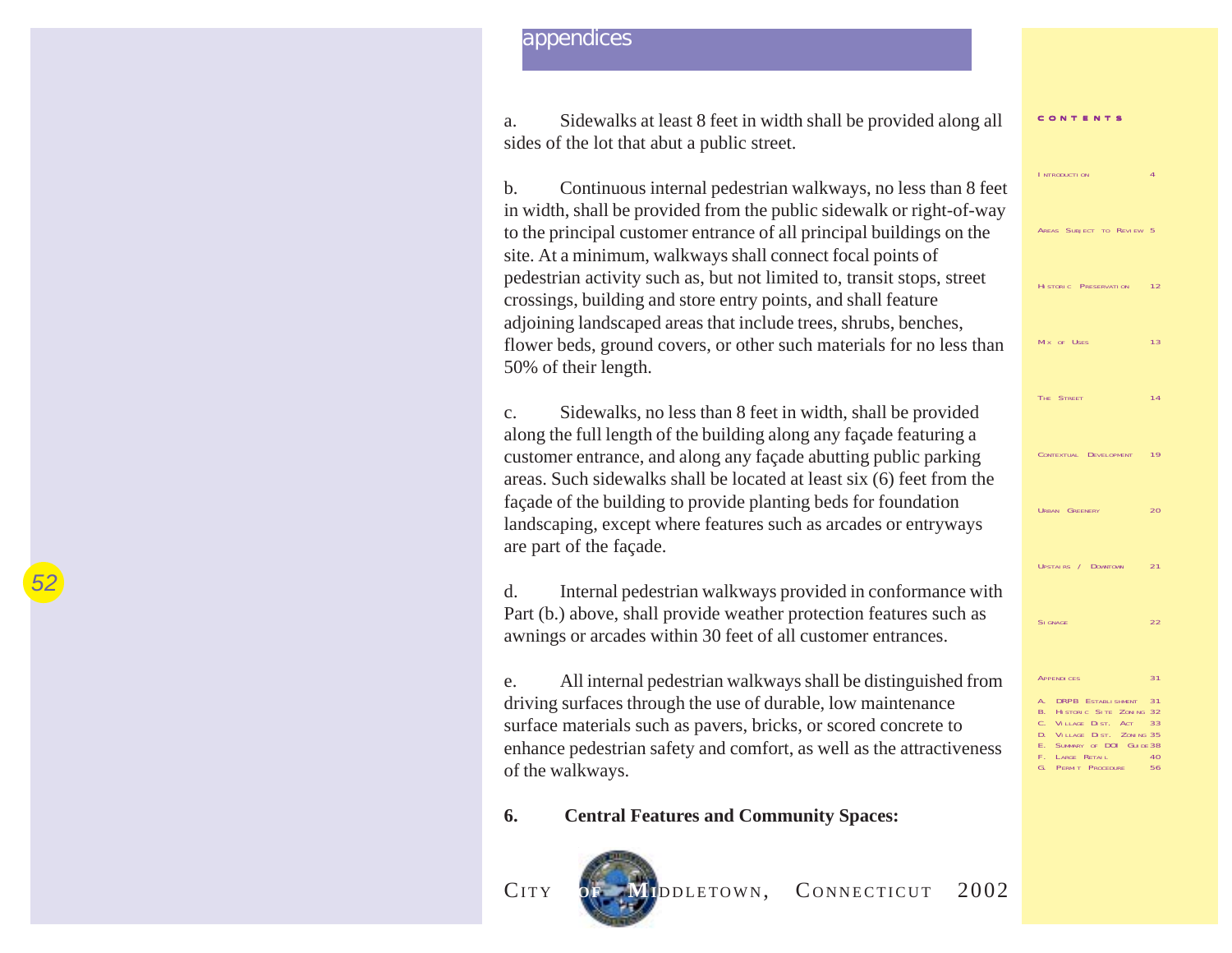**GUIDELINE:** Buildings should offer attractive and inviting pedestrian scale features, spaces and amenities. Entrances and parking lots should be configured to be functional and inviting with walkways conveniently tied to logical destinations. Bus stops and drop-off\pick-up points should be considered as integral parts of the configuration. Pedestrian ways should be anchored by special design features such as towers, arcades, porticos, pedestrian light fixtures, bollards, planter walls, and other architectural elements that define circulation ways and outdoor spaces. Examples of outdoor spaces and plazas, patios, courtyards, and window shopping areas. The features and spaces should enhance the building and the center as integral parts of the community fabric. (o)

## **STANDARD: (+)**

Each retail establishment subject to these standards contribute to the establishment or enhancement of community and public spaces by providing at least two of the following: patio\seating area, pedestrian plaza with benches, transportation center, window shopping walkways, outdoor play area, kiosk area, water feature, clock tower, or other such deliberately shaped area and\or a focal feature or amenity that, in the judgment of the Planning and Zoning Board, adequately enhances such community and public spaces. Any such areas shall have direct access to the public sidewalk network and such features shall not be constructed of materials that are inferior to the principal materials of the building and landscape.

## **Delivery\Loading Operations**

**GUIDELINE:** Delivery and loading operations should not disturb

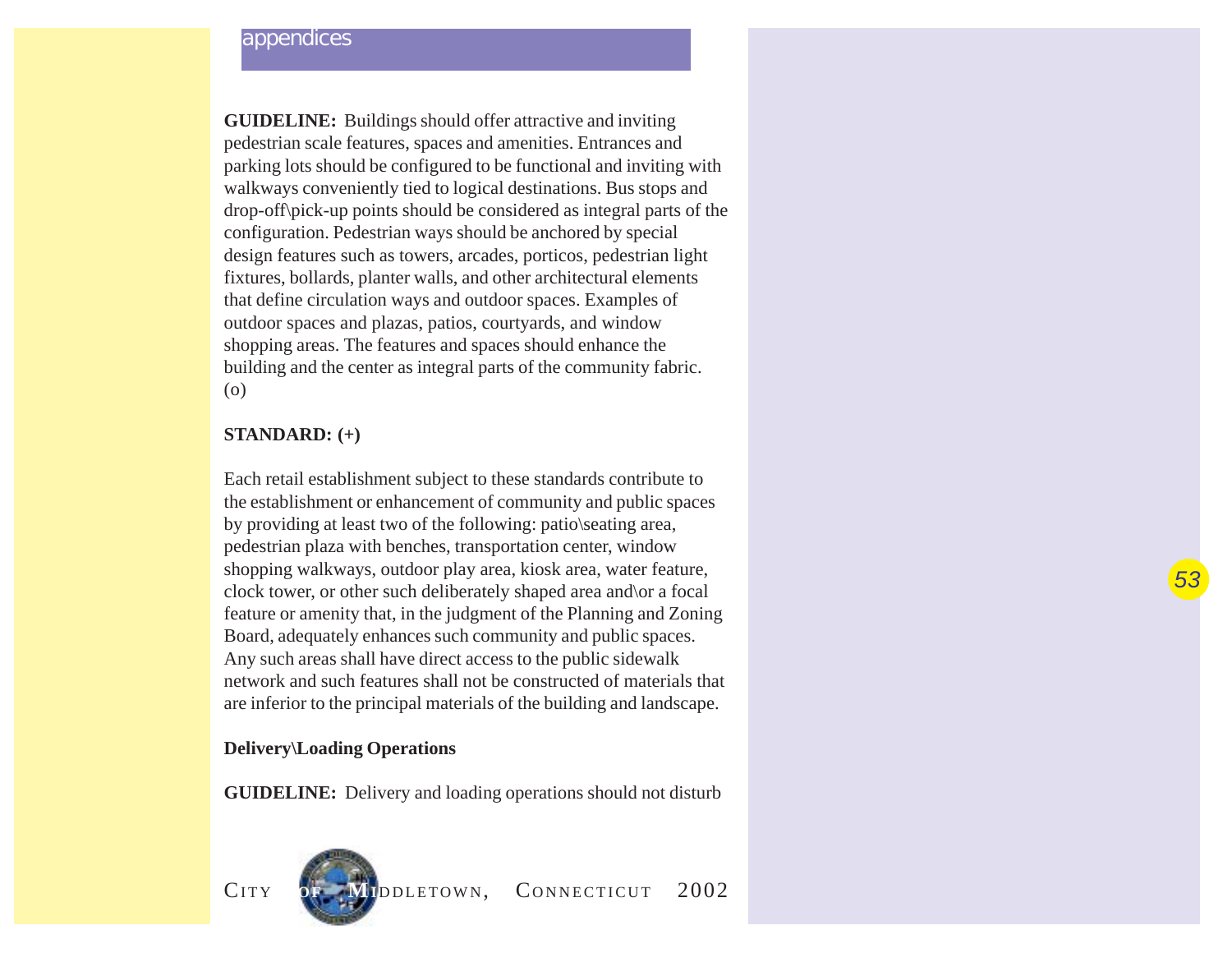adjoining neighborhoods, or other uses. (o)

## **STANDARD: (+)**

No delivery, loading, trash removal or compaction, or other such operations shall be permitted between the hours of 10:00 P.M. and 7:00 A.M. unless the applicant submits evidence that sound barriers between all areas for such operations effectively reduce noise emissions to a level of 45 db, as measured at the lot line of any adjoining property.

|  |  | CONTENTS |  |  |
|--|--|----------|--|--|
|  |  |          |  |  |

| AREAS SUBJECT TO REVIEW 5<br>12                                     |
|---------------------------------------------------------------------|
|                                                                     |
|                                                                     |
| 13                                                                  |
| 14                                                                  |
| 19                                                                  |
| 20                                                                  |
| 21                                                                  |
| 22                                                                  |
| 31                                                                  |
| DRPB ESTABLI SHMENT<br>31<br>32<br>VILLAGE DIST. ACT 33<br>40<br>56 |
|                                                                     |

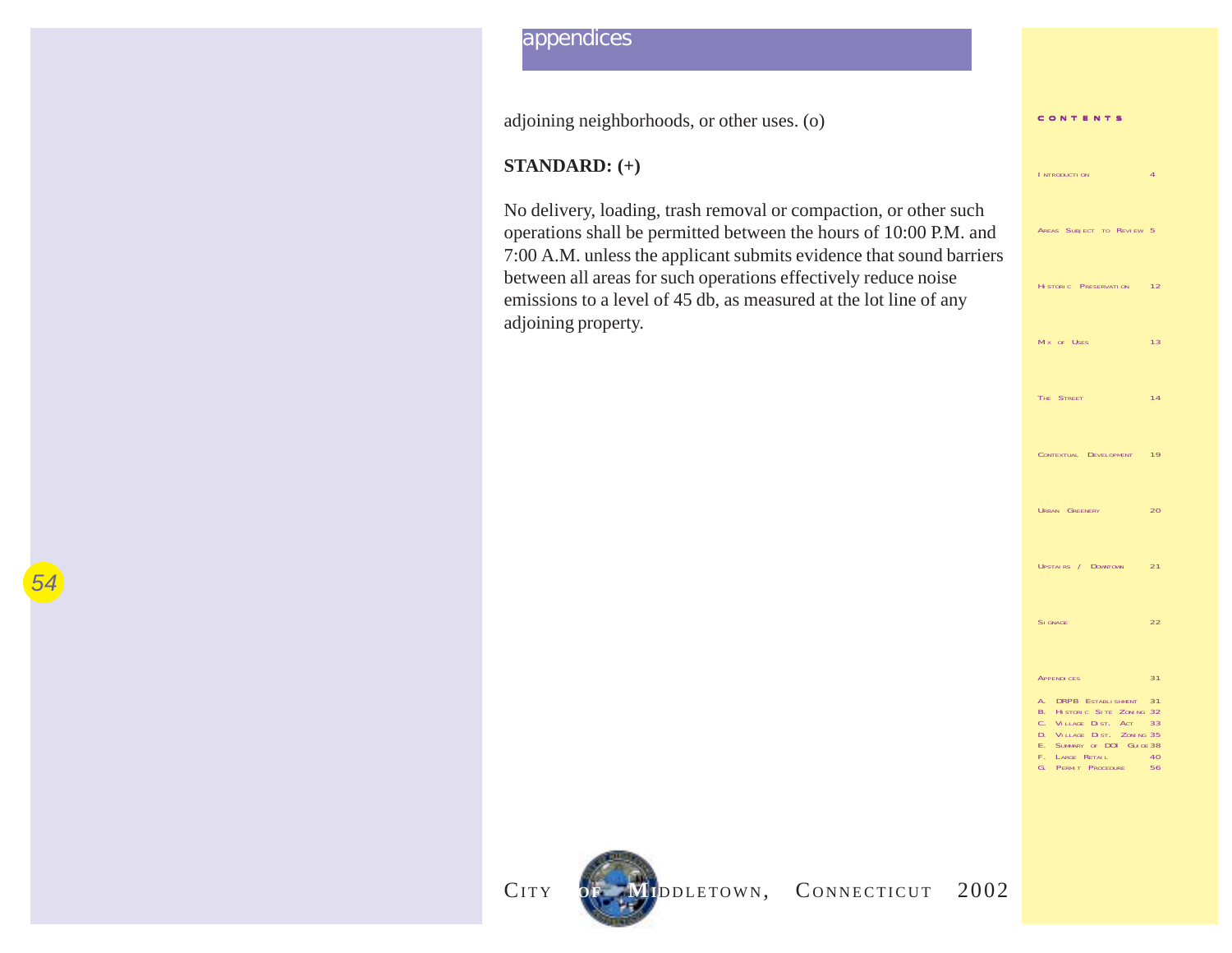